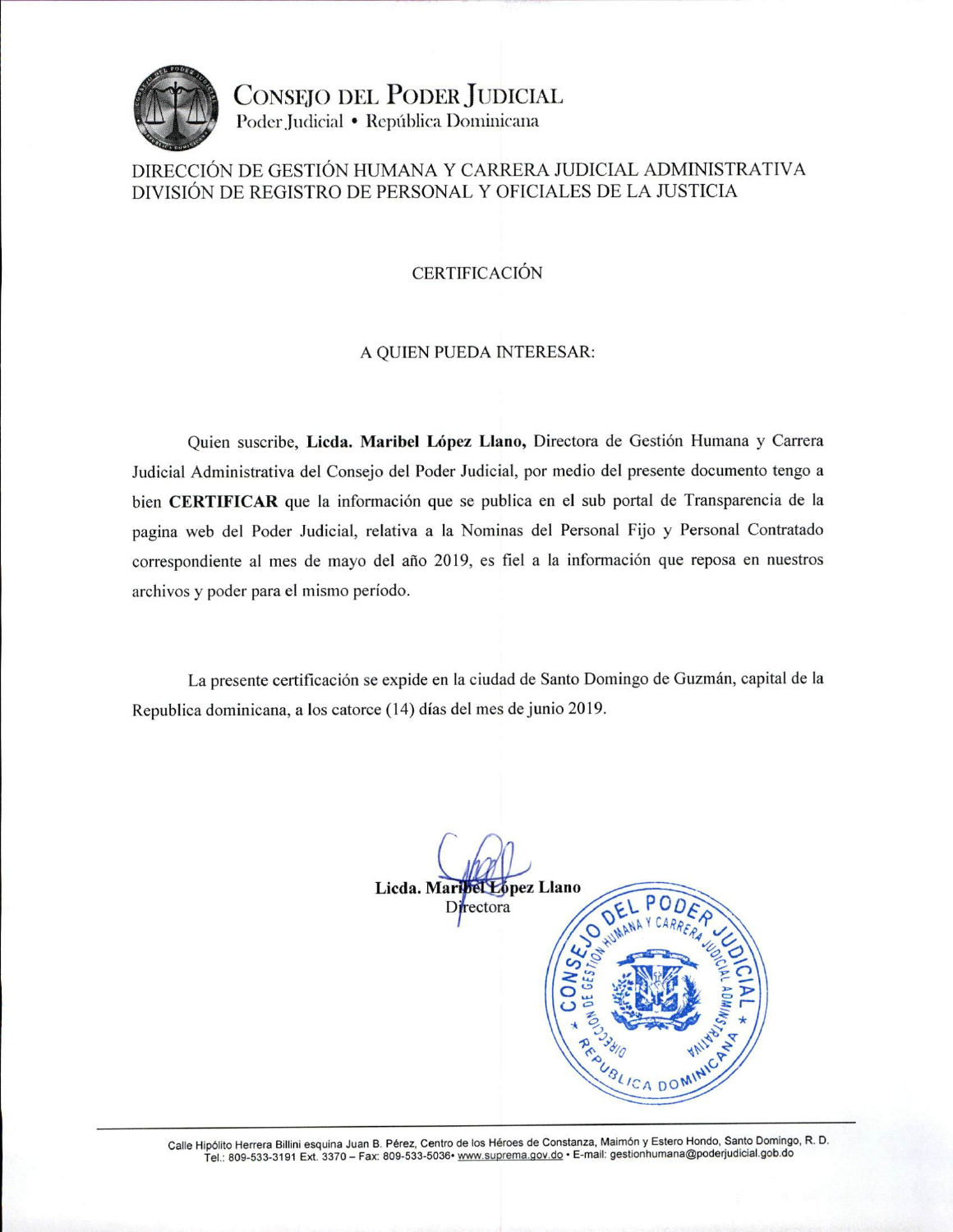

CONSEJO DEL PODER JUDICIAL<br>Poder Judicial • República Dominicana

## **DIRECCIÓN GENERAL DE ADMINISTRACIÓN Y CARRERA JUDICIAL DIRECCIÓN DE GESTIÓN HUMANA Y CARRERA JUDICIAL ADMINISTRATIVA DIVISIÓN DE REGISTRO DE PERSONAL Y OFICIALES DE LA JUSTICIA**

| TRIBUNAL O AREA ADMINISTRATIVA                                                                   | <b>ESTATUS</b>                                               | <b>NOMBRE</b>                                                                             | <b>CARGO</b>                     | <b>SUELDO</b>                          | <b>IFIN DE CONTRATO</b> |
|--------------------------------------------------------------------------------------------------|--------------------------------------------------------------|-------------------------------------------------------------------------------------------|----------------------------------|----------------------------------------|-------------------------|
| 10MA, SALA CAMARA CIVIL JDO, 1RA, INST, D.N.                                                     | SERVIDORES JUDICIALES INTERNOS ANTONIO M. MELO MOLINA        |                                                                                           | OFICINISTA 1RA. INSTANCIA        | $\boldsymbol{\mathsf{S}}$<br>20.760.00 |                         |
| 1ER. JDO. DE LA INSTRUCCION LA ALTAGRACIA                                                        | SERVIDORES JUDICIALES INTERNOS HECTOR J. CASTILLO PEREZ      |                                                                                           | ALGUACIL DE ESTRADO              | \$<br>14.760.00                        | 23/10/2019              |
| 1ER. JDO. DE LA INSTRUCCION PERAVIA                                                              | SERVIDORES JUDICIALES INTERNOS BERTTY R. NIVAR ARIAS         |                                                                                           | OFICINISTA 1RA. INSTANCIA        | \$<br>15,720.00                        | 31/05/2019              |
| 1ER. JDO. DE LA INSTRUCCION PERAVIA                                                              | SERVIDORES JUDICIALES INTERNOS IDARISA G. CASADO DIAZ        |                                                                                           | OFICINISTA 1RA. INSTANCIA        | \$<br>15,720.00                        |                         |
| 1ER. JDO. DE LA INSTRUCCION PERAVIA                                                              | SERVIDORES JUDICIALES INTERNOS INICAURIS S. AQUINO REYNOSO   |                                                                                           | <b>OFICINISTA</b>                | \$<br>15,720.00                        | 31/05/2019              |
| 1ER. JDO. DE LA INSTRUCCION AZUA                                                                 | SERVIDORES JUDICIALES INTERNOS YAIMY Y. AQUINO RAMIREZ       |                                                                                           | OFICINISTA 1RA. INSTANCIA        | \$<br>15,720.00                        | 16/12/2019              |
| 1ER. JDO. DE LA INSTRUCCION S.C.                                                                 | SERVIDORES JUDICIALES INTERNOS DELYS N. DIPRE DOMINGUEZ      |                                                                                           | OFICINISTA 1RA. INSTANCIA        | \$<br>15,720.00                        | 31/12/2019              |
| 1ER. JDO. DE LA INSTRUCCION S.P.M.                                                               | SERVIDORES JUDICIALES INTERNOS MARIA A. REYES SANTOS         |                                                                                           | OFICINISTA 1RA. INSTANCIA        | $\boldsymbol{\mathsf{S}}$<br>15,720.00 | 07/10/2019              |
| 1ER. TRIBUNAL COL. C/P JDO. 1RA. INST. S.D.                                                      |                                                              | SERVIDORES JUDICIALES INTERNOS LORANYI FIGUEROA ABREU DE BAEZ                             | <b>OFICINISTA 1RA. INSTANCIA</b> | \$<br>20,760.00                        | 17/06/2019              |
| 1ER. TRIBUNAL COL. C/P JDO. 1RA. INST. S.D.                                                      | SERVIDORES JUDICIALES INTERNOS HEIDY LORENZO JIMENEZ         |                                                                                           | OFICINISTA 1RA. INSTANCIA        | \$<br>20,760.00                        | 17/06/2019              |
| 1RA. SALA CAMARA CIVIL JDO. 1RA. INST. D.N.                                                      | SERVIDORES JUDICIALES INTERNOS IGERSON N. RODRIGUEZ ROSARIO  |                                                                                           | OFICINISTA 1RA. INSTANCIA        | \$<br>20,760.00                        | 20/09/2020              |
| 1RA, SALA CAMARA CIVIL JDO, 1RA, INST, D.N.                                                      | SERVIDORES JUDICIALES INTERNOS ICHARINA V. PUENTE GARCIA     |                                                                                           | OFICINISTA 1RA. INSTANCIA        | \$<br>20,760.00                        | 31/05/2019              |
| 1RA, SALA CAMARA CIVIL JDO, 1RA, INST, D.N.                                                      | SERVIDORES JUDICIALES INTERNOS IISSA C. ARIAS AMPARO         |                                                                                           | OFICINISTA 1RA. INSTANCIA        | \$<br>20,760.00                        |                         |
| 1RA. SALA CAMARA CIVIL JDO. 1RA. INST. DUARTE                                                    | <b>CONTRATADOS</b>                                           | MARIA M. VASQUEZ DE JESUS                                                                 | ABOGADO AYUDANTE 1RA. INST.      | \$<br>36,000.00                        | #N/A                    |
| 1RA. SALA CAMARA CIVIL JDO. 1RA. INST. SANTIAGO                                                  | <b>CONTRATADOS</b>                                           | SONIA Y. GARCIA POLANCO                                                                   | SECRETARIA (O) PRIMERA INSTANCIA | l \$<br>28,860.00                      | #N/A                    |
| 1RA. SALA CAMARA CIVIL JDO. 1RA. INST. SANTIAGO                                                  | SERVIDORES JUDICIALES INTERNOS ICARINA VALDEZ CAPELLAN       |                                                                                           | OFICINISTA 1RA. INSTANCIA        | \$<br>15,720.00                        | 31/12/2019              |
| 1RA, SALA CAMARA PENAL CORTE APEL, D.N.                                                          | <b>CONTRATADOS</b>                                           | FRANCISCO H. VALDEZ                                                                       | OFICINISTA CORTE                 | \$<br>24,240.00                        | #N/A                    |
| 1RA. SALA JDO. DE PAZ ESP. TRANS. MONSEÑOR NOUEL SERVIDORES JUDICIALES INTERNOS (SHERLY M. MARTE |                                                              |                                                                                           | OFICINISTA JDO. DE PAZ           | \$<br>14,760.00                        | 01/07/2019              |
| 1RA, SALA JDO, DE PAZ ESP, TRANS, S.C.                                                           | SERVIDORES JUDICIALES INTERNOS IMARIA DEL C. FLORENTINO CARO |                                                                                           | OFICINISTA JDO. DE PAZ           | \$<br>14,760.00                        |                         |
| 1RA. SALA TRIBUNAL DE TIERRAS J.O. DUARTE                                                        | <b>CONTRATADOS</b>                                           | WHANDA J. GERMAN HERNANDEZ                                                                | OFICINISTA J.O.                  | \$<br>15,720.00                        | #N/A                    |
| 1RA, SALA TRIBUNAL DE TIERRAS J.O. DUARTE                                                        | SERVIDORES JUDICIALES INTERNOS MARIELVIS R. ACOSTA GARCIA    |                                                                                           | OFICINISTA J.O.                  | \$<br>15,720.00                        | 20/09/2020              |
| 1RA. SALA TRIBUNAL DE TIERRAS J.O. SANTIAGO                                                      | SERVIDORES JUDICIALES INTERNOS (ANDONY M. ESTEVEZ TAVERAS    |                                                                                           | OFICINISTA J.O.                  | \$<br>15,720.00                        |                         |
| 2DA. SALA CAMARA CIVIL CORTE APEL. D.N.                                                          | <b>CONTRATADOS</b>                                           | WILLIAM R. ORTIZ PUJOLS                                                                   | ALGUACIL DE ESTRADO              | \$<br>14,760.00                        | #N/A                    |
| 2DA. SALA CAMARA CIVIL JDO. 1RA. INST. D.N.                                                      | SERVIDORES JUDICIALES INTERNOS FLAVIO ALB. ESCOTO            |                                                                                           | <b>ARCHIVISTA</b>                | \$<br>13,920.00                        |                         |
| 2DA. SALA CAMARA CIVIL JDO. 1RA. INST. D.N.                                                      | SERVIDORES JUDICIALES INTERNOS GENESIS TAVERA MENDEZ         |                                                                                           | OFICINISTA 1RA. INSTANCIA        | \$<br>20,760.00                        | 08/10/2019              |
| 2DA. SALA CAMARA CIVIL JDO. 1RA. INST. D.N.                                                      | SERVIDORES JUDICIALES INTERNOS SANDRA C. RIVAS AGRAMONTE     |                                                                                           | <b>OFICINISTA</b>                | \$<br>20,760.00                        | 28/04/2019              |
| 2DA. SALA CAMARA CIVIL JDO. 1RA. INST. D.N.                                                      |                                                              | SERVIDORES JUDICIALES INTERNOS (ARLENY E. RODRIGUEZ PORTORREAL (OFICINISTA 1RA. INSTANCIA |                                  | \$<br>20,760.00                        | 31/12/2019              |
| 2DA. SALA CAMARA CIVIL JDO. 1RA. INST. D.N.                                                      |                                                              | SERVIDORES JUDICIALES INTERNOS (RAMONA FLORIMON SANTANA DE TORIOFICINISTA 1RA. INSTANCIA  |                                  | \$<br>20,760.00                        | 22/04/2019              |
| 2DA. SALA CAMARA PENAL JDO. 1RA. INST. D.N.                                                      | SERVIDORES JUDICIALES INTERNOS JJOHAN E. PAULINO ORTEGA      |                                                                                           | OFICINISTA 1RA. INSTANCIA        | \$<br>20,760.00                        | 14/11/2019              |
| 2DO. JDO. DE LA INSTRUCCION D.N.                                                                 | SERVIDORES JUDICIALES INTERNOS BRENDA I. LUNA SEVERINO       |                                                                                           | OFICINISTA 1RA. INSTANCIA        | \$<br>20,760.00                        | 10/04/2019              |
| 2DO. TRIBUNAL COL. C/P JDO. 1RA. INST. D.N.                                                      | SERVIDORES JUDICIALES INTERNOS MILKARY A. ALMONTE RAMOS      |                                                                                           | OFICINISTA 1RA. INSTANCIA        | \$<br>20,760.00                        | 25/11/2019              |
| 3RA. SALA CAMARA CIVIL CORTE APEL. D.N.                                                          | SERVIDORES JUDICIALES INTERNOS FANNY M. GRULLON LUNA         |                                                                                           | <b>OFICINISTA CORTE</b>          | $\boldsymbol{\mathsf{S}}$<br>24.240.00 | 31/05/2019              |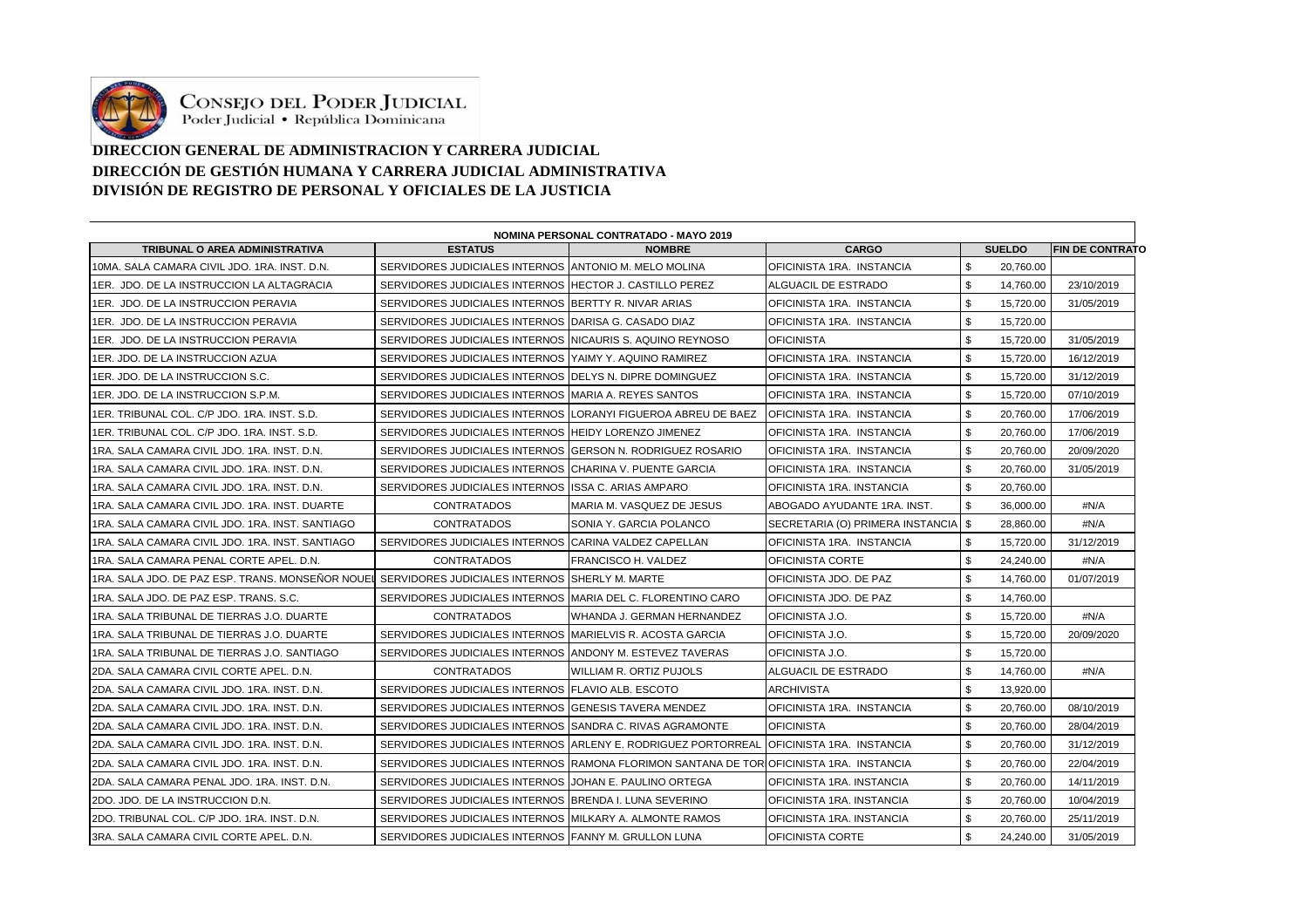| 3RA. SALA CAMARA CIVIL JDO. 1RA. INST. D.N.      | SERVIDORES JUDICIALES INTERNOS PATRICIA M. VASQUEZ CONTRERAS |                                   | OFICINISTA 1RA. INSTANCIA           | \$<br>20,760.00 | 20/09/2020 |
|--------------------------------------------------|--------------------------------------------------------------|-----------------------------------|-------------------------------------|-----------------|------------|
| 3RA. SALA CAMARA CIVIL JDO. 1RA. INST. D.N.      | SERVIDORES JUDICIALES INTERNOS HENRY A. SANCHEZ DE LA CRUZ   |                                   | OFICINISTA 1RA. INSTANCIA           | \$<br>20,760.00 |            |
| 3RA. SALA CAMARA CIVIL JDO. 1RA. INST. D.N.      | SERVIDORES JUDICIALES INTERNOS FILIBERTO CARBONELL REYES     |                                   | OFICINISTA 1RA. INSTANCIA           | \$<br>20,760.00 | 20/09/2020 |
| 3RA. SALA CAMARA CIVIL JDO. 1RA. INST. D.N.      | SERVIDORES JUDICIALES INTERNOS NOELIA A. LIRIANO MALDONADO   |                                   | <b>ARCHIVISTA</b>                   | \$<br>13,920.00 | 07/10/2019 |
| 3RA. SALA CAMARA CIVIL JDO. 1RA. INST. D.N.      | SERVIDORES JUDICIALES INTERNOS GABRIELA N. DIAZ FERRERAS     |                                   | OFICINISTA 1RA. INSTANCIA           | \$<br>20,760.00 | 31/05/2019 |
| 3RA. SALA CAMARA CIVIL JDO. 1RA. INST. S.D.      | <b>CONTRATADOS</b>                                           | ALEXANDRA BELIARD MERCEDES        | CONSERJE                            | \$<br>12,444.00 | #N/A       |
| 3RA. SALA CAMARA PENAL CORTE APEL. D.N.          | SERVIDORES JUDICIALES INTERNOS JJANET C. TEJADA COLON        |                                   | OFICINISTA CORTE                    | \$<br>24,240.00 | 20/10/2019 |
| 3RA. SALA TRIBUNAL SUPERIOR ADMINISTRATIVO       | <b>CONTRATADOS</b>                                           | <b>GLORIA A. MOJICA DE VALDEZ</b> | ASESOR (A) IMPOSITIVO               | \$<br>43,420.80 | #N/A       |
| 4TA. SALA CAMARA CIVIL JDO. 1RA. INST. D.N.      | SERVIDORES JUDICIALES INTERNOS ANTONIO ACOSTA                |                                   | ALGUACIL DE ESTRADO                 | \$<br>14,760.00 |            |
| 4TA. SALA CAMARA CIVIL JDO. 1RA. INST. D.N.      | SERVIDORES JUDICIALES INTERNOS JJEIMI A. MOTA DE LOS SANTOS  |                                   | OFICINISTA 1RA. INSTANCIA           | \$<br>20,760.00 | 31/05/2019 |
| 4TO. JDO. DE LA INSTRUCCION D.N.                 | SERVIDORES JUDICIALES INTERNOS MARY L. MUÑOZ SARANTE         |                                   | OFICINISTA 1RA. INSTANCIA           | \$<br>20,760.00 |            |
| 4TO. JDO. DE LA INSTRUCCION D.N.                 | SERVIDORES JUDICIALES INTERNOS SAMUEL E. ENCARNACION CUEVAS  |                                   | OFICINISTA 1RA. INSTANCIA           | \$<br>20,760.00 | 15/01/2020 |
| 5TA. SALA CAMARA CIVIL JDO. 1RA. INST. D.N.      | SERVIDORES JUDICIALES INTERNOS YOLANNY ALMONTE POLANCO       |                                   | OFICINISTA 1RA. INSTANCIA           | \$<br>20,760.00 | 22/04/2019 |
| 5TA. SALA CAMARA CIVIL JDO. 1RA. INST. D.N.      | SERVIDORES JUDICIALES INTERNOS LOREICY E. HEREDIA REYES      |                                   | OFICINISTA 1RA. INSTANCIA           | \$<br>20,760.00 | 20/09/2020 |
| 5TO. JDO. DE LA INSTRUCCION D.N.                 | SERVIDORES JUDICIALES INTERNOS CATERIN PEREZ VASQUEZ         |                                   | OFICINISTA 1RA. INSTANCIA           | \$<br>20,760.00 |            |
| 5TO. JDO. DE LA INSTRUCCION D.N.                 | SERVIDORES JUDICIALES INTERNOS LISSETTE DE LA ROSA CRUZ      |                                   | OFICINISTA 1RA. INSTANCIA           | \$<br>20,760.00 | 15/10/2019 |
| 6TO. JDO. DE LA INSTRUCCION D.N.                 | SERVIDORES JUDICIALES INTERNOS KAROLINE MARTINEZ SANCHEZ     |                                   | OFICINISTA 1RA. INSTANCIA           | \$<br>20,760.00 | 11/08/2019 |
| 8VA. SALA CAMARA CIVIL JDO. 1RA. INST. D.N.      | SERVIDORES JUDICIALES INTERNOS ISAMAR A. VALDEZ CASANOVA     |                                   | OFICINISTA 1RA. INSTANCIA           | \$<br>20,760.00 | 01/10/2019 |
| 8VA. SALA CAMARA CIVIL JDO. 1RA. INST. D.N.      | SERVIDORES JUDICIALES INTERNOS BRENDA L. DOTEL CORDERO       |                                   | <b>ARCHIVISTA</b>                   | \$<br>13,920.00 |            |
| 9NA. SALA CAMARA CIVIL JDO. 1RA. INST. D.N.      | <b>CONTRATADOS</b>                                           | JUANA F. RODRIGUEZ VILLANUEVA     | SECRETARIA (O) PRIMERA INSTANCIA \$ | 20,760.00       | #N/A       |
| 9NA. SALA CAMARA CIVIL JDO. 1RA. INST. D.N.      | SERVIDORES JUDICIALES INTERNOS BERENICE BONIFACIO FERRERAS   |                                   | OFICINISTA 1RA. INSTANCIA           | \$<br>20,760.00 | 25/08/2019 |
| 9NA. SALA CAMARA PENAL JDO. 1RA. INST. D.N.      | SERVIDORES JUDICIALES INTERNOS CARLOS E. PLACENCIA MEJIA     |                                   | OFICINISTA 1RA. INSTANCIA           | \$<br>20,760.00 | 04/01/2020 |
| ADMINISTRACION GENERAL JURISDICCION INMOBILIARIA | <b>CONTRATADOS</b>                                           | JHONNY O. COMAS VALDEZ            | GESTOR(A) ADMINISTRATIVO            | \$<br>63,360.00 | #N/A       |
| ADMINISTRACION GENERAL JURISDICCION INMOBILIARIA | <b>CONTRATADOS</b>                                           | <b>MAXIMO ABREU THEN</b>          | SUPERVISOR NACIONAL                 | \$<br>90,000.00 | #N/A       |
| ARCHIVO ACTIVO DEL REGISTRO DE TITULOS D.N.      | <b>CONTRATADOS</b>                                           | JULIA I. REYNOSO MALDONADO        | <b>ARCHIVISTA</b>                   | \$<br>24,240.00 | #N/A       |
| ARCHIVO ACTIVO J.I. S.C.                         | <b>CONTRATADOS</b>                                           | EDIBURGA PINEDA FRIAS             | <b>ARCHIVISTA</b>                   | \$<br>24,240.00 | #N/A       |
| ARCHIVO ACTIVO JURISDICCION INMOBILIARIA NAC.    | <b>CONTRATADOS</b>                                           | LUIS M. MOREL GENAO               | <b>GESTOR ARCHIVO ACTIVO</b>        | \$<br>67,082.40 | #N/A       |
| CAMARA CIVIL CORTE APEL. SANTIAGO                | SERVIDORES JUDICIALES INTERNOS (ANA M. PERALTA DE HIRALDO    |                                   | <b>OFICINISTA CORTE</b>             | \$<br>17,640.00 |            |
| CAMARA CIVIL CORTE APEL, SANTIAGO                | SERVIDORES JUDICIALES INTERNOS MAIRENY VEGA CRUZ             |                                   | <b>ARCHIVISTA</b>                   | \$<br>13,920.00 | 25/09/2019 |
| CAMARA CIVIL JDO. 1RA. INST. ESPAILLAT           | SERVIDORES JUDICIALES INTERNOS MARLENY M. ESTRELLA BENCOSME  |                                   | OFICINISTA 1RA. INSTANCIA           | \$<br>15,720.00 | 31/12/2019 |
| ICAMARA CIVIL JDO. 1RA. INST. HERMANAS MIRABAL   | SERVIDORES JUDICIALES INTERNOS ANTONIA R. NUÑEZ MENDOZA      |                                   | OFICINISTA 1RA. INSTANCIA           | \$<br>15,720.00 |            |
| CAMARA CIVIL JDO. 1RA. INST. LA ALTAGRACIA       | <b>CONTRATADOS</b>                                           | HILCIA Y. RAMOS BETANCES          | OFICINISTA 1RA. INSTANCIA           | \$<br>14,760.00 | #N/A       |
| CAMARA CIVIL JDO. 1RA. INST. LA ALTAGRACIA       | SERVIDORES JUDICIALES INTERNOS JAZMIN D. BREA MOTA           |                                   | OFICINISTA 1RA. INSTANCIA           | \$<br>15,720.00 |            |
| CAMARA CIVIL JDO. 1RA. INST. S.P.M.              | SERVIDORES JUDICIALES INTERNOS MICHAEL J. ABREU GONZALEZ     |                                   | OFICINISTA 1RA. INSTANCIA           | \$<br>15,720.00 |            |
| CAMARA CIVIL JDO. 1RA. INST. SAMANA              | SERVIDORES JUDICIALES INTERNOS LUZ DEL A. ACOSTA RAMON       |                                   | OFICINISTA 1RA. INSTANCIA           | \$<br>15,720.00 |            |
| CAMARA CIVIL JDO. 1RA. INST. SANCHEZ RAMIREZ     | SERVIDORES JUDICIALES INTERNOS ARIANMY ALT. MATA ORTEGA      |                                   | OFICINISTA 1RA. INSTANCIA           | \$<br>15,720.00 | 15/10/2019 |
| CAMARA CIVIL JDO.1RA.INST.S.C.                   | SERVIDORES JUDICIALES INTERNOS JOANNY R. CUEVA SIERRA        |                                   | <b>ARCHIVISTA</b>                   | \$<br>13,920.00 |            |
| CAMARA PENAL CORTE APEL. BARAHONA                | <b>CONTRATADOS</b>                                           | JUAN I. FERRERAS SUAZO            | <b>CHOFER</b>                       | \$<br>24,240.00 | #N/A       |
| CAMARA PENAL CORTE APEL. S.C.                    | SERVIDORES JUDICIALES INTERNOS KATERINE F. RIVERA CASTILLO   |                                   | OFICINISTA CORTE                    | \$<br>17,640.00 | 31/12/2019 |
| CAMARA PENAL CORTE APEL. S.C.                    | SERVIDORES JUDICIALES INTERNOS LOURDES A. POLANCO VALENZUELA |                                   | OFICINISTA CORTE                    | \$<br>17,640.00 | 31/12/2019 |
| CAMARA PENAL CORTE APEL. S.C.                    | SERVIDORES JUDICIALES INTERNOS RAFAEL FRIAS DE LOS SANTOS    |                                   | ALGUACIL DE ESTRADO                 | \$<br>14,760.00 | 31/12/2019 |
| CAMARA PENAL CORTE APEL. S.P.M.                  | <b>CONTRATADOS</b>                                           | APOLINAR JAVIER GUTIERREZ         | <b>CHOFER</b>                       | \$<br>24,240.00 | #N/A       |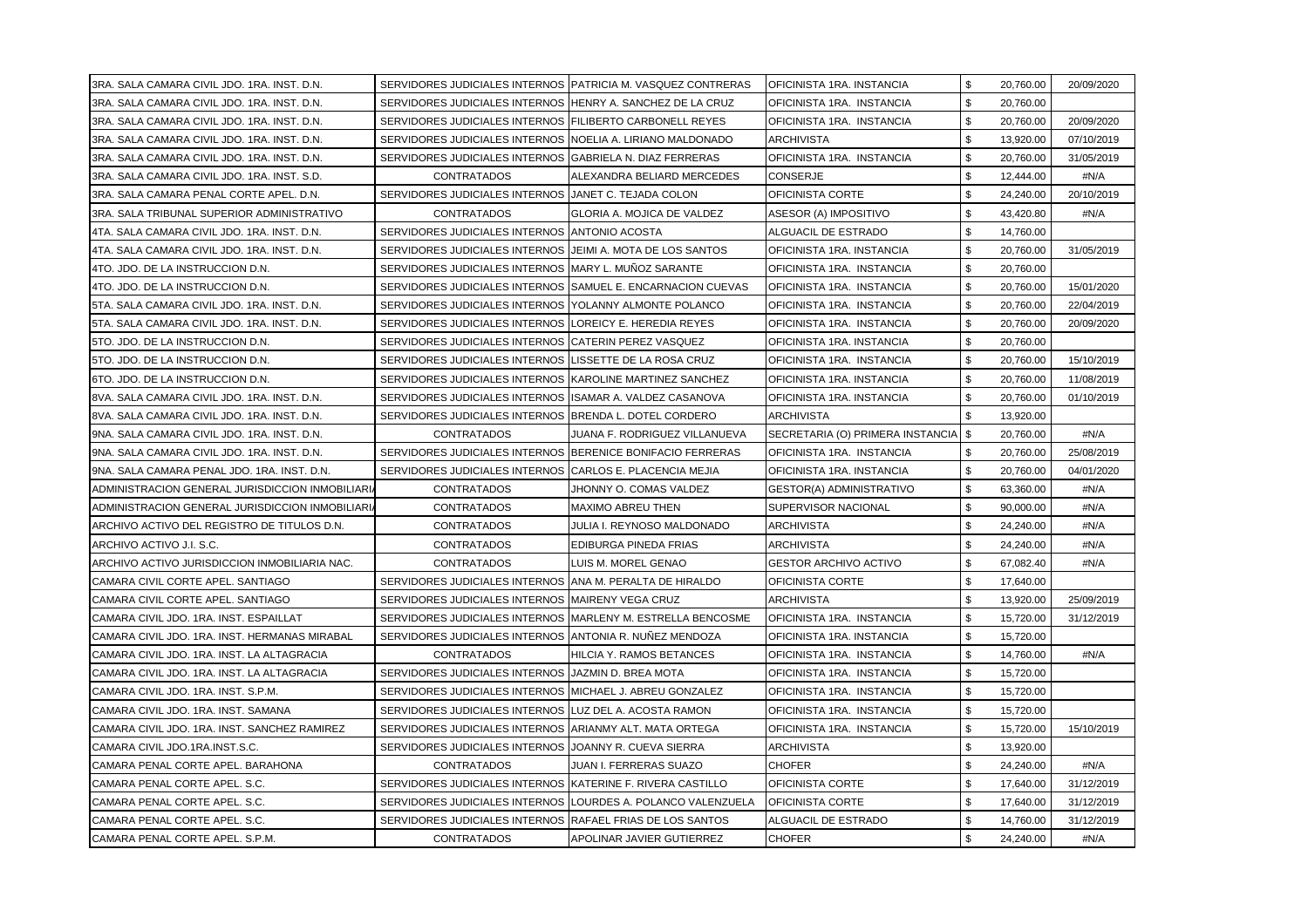| CAMARA PENAL JDO. 1RA. INST. EL SEIBO                                                                                | <b>CONTRATADOS</b>                                           | HECTOR E. DE LA CRUZ GUZMAN     | <b>ALGUACIL DE ESTRADO</b>                   | \$                | 14,760.00  | #N/A       |
|----------------------------------------------------------------------------------------------------------------------|--------------------------------------------------------------|---------------------------------|----------------------------------------------|-------------------|------------|------------|
| CAMARA PENAL JDO. 1RA. INST. HATO MAYOR                                                                              | SERVIDORES JUDICIALES INTERNOS PERLA M. SORIANO JIMENEZ      |                                 | OFICINISTA 1RA. INSTANCIA                    | \$                | 15,720.00  |            |
| ICENTRO DE ATENCION AL USUARIO                                                                                       | <b>CONTRATADOS</b>                                           | RAYSA R. TRINIDAD DE RUIZ       | <b>SECRETARIA</b>                            | \$                | 39,992.40  | #N/A       |
| <b>ICENTRO DE ATENCION AL USUARIO</b>                                                                                | <b>CONTRATADOS</b>                                           | HILKA Y. PUJOLS CUSTODIO        | AUX. DE RECEPCION Y ENTREGA                  | \$                | 24,240.00  | #N/A       |
| CENTRO DE ATENCION AL USUARIO                                                                                        | SERVIDORES JUDICIALES INTERNOS YEMELI P. SANTOS GARCIA       |                                 | AUX. DE RECEPCION Y ENTREGA                  | \$                | 24,240.00  |            |
| CENTRO DE ATENCION AL USUARIO                                                                                        | SERVIDORES JUDICIALES INTERNOS TONY DUARTE ZABALA            |                                 | AUX. DE RECEPCION Y ENTREGA                  | \$                | 24,240.00  |            |
| ICENTRO DE ATENCION AL USUARIO                                                                                       | SERVIDORES JUDICIALES INTERNOS RANDY EMILIANO RODRIGUEZ      |                                 | <b>AUX. DE RECEPCION Y ENTREGA</b>           | \$                | 24,240.00  |            |
| CENTRO DE CITACIONES P.J.C.N.                                                                                        | <b>CONTRATADOS</b>                                           | RAMONA C. SOTO MARTINEZ         | <b>OFICINISTA CITACIONES Y NOTIFICACI \$</b> |                   | 21.000.00  | #N/A       |
| CENTRO DE CITACIONES S.P.M.                                                                                          | SERVIDORES JUDICIALES INTERNOS REUDIS M. MUÑOZ REYNOSO       |                                 | <b>OFICINISTA</b>                            | \$                | 17,640.00  | 31/12/2019 |
| CENTRO DE CITACIONES S.P.M.                                                                                          | SERVIDORES JUDICIALES INTERNOS CARLOS M. SEPULVEDA FELICIANO |                                 | <b>OFICINISTA</b>                            | \$                | 17,640.00  | 31/12/2019 |
| CENTRO DE CITACIONES S.P.M.                                                                                          | SERVIDORES JUDICIALES INTERNOS MIGUEL A. SORIANO PEÑA        |                                 | <b>OFICINISTA</b>                            | \$                | 17,640.00  | 31/12/2019 |
| CENTRO DE MEDIACION JUDICIAL D.N.                                                                                    | <b>CONTRATADOS</b>                                           | MAYRA T. HERNANDEZ GORIS        | <b>MEDIADOR</b>                              | \$                | 67,082.40  | #N/A       |
| CENTRO DE MEDIACION JUDICIAL HERRERA                                                                                 | <b>CONTRATADOS</b>                                           | JUANA E. BARE GUZMAN            | COORDINADOR CENTRO DE MEDIACIO \$            |                   | 77,836.80  | #N/A       |
| CENTRO DE MEDIACION JUDICIAL HERRERA                                                                                 | <b>CONTRATADOS</b>                                           | <b>MARTHA Y. TORIBIO</b>        | <b>MEDIADOR</b>                              |                   | 67,082.40  | #N/A       |
| ICENTRO DE MEDIACION JUDICIAL LA CIENEGA                                                                             | <b>CONTRATADOS</b>                                           | PETRONILA ROSARIO ADAMES        | COORDINADOR CENTRO DE MEDIACIO \$            |                   | 77,836.80  | #N/A       |
| <b>ICENTRO DE MEDIACION JUDICIAL S.D.</b>                                                                            | <b>CONTRATADOS</b>                                           | NIDIA E. REYNOSO MATOS          | COORDINADOR CENTRO DE MEDIACIO \$            |                   | 77,836.80  | #N/A       |
| CENTRO DE MEDIACION JUDICIAL SANTIAGO                                                                                | <b>CONTRATADOS</b>                                           | ROSA A. MORENO GARCIA           | COORDINADOR CENTRO DE MEDIACIO \$            |                   | 77,836.80  | #N/A       |
| <b>ICENTRO DE MEDIACION JUDICIAL SANTIAGO</b>                                                                        | <b>CONTRATADOS</b>                                           | DAMARIS A. PEREZ RODRIGUEZ      | <b>MEDIADOR</b>                              | \$                | 67,082.40  | #N/A       |
| CONSEJO DEL PODER JUDICIAL                                                                                           | <b>CONTRATADOS</b>                                           | SILVESTRE ESTRELLA CABRERA      | <b>SEGURIDAD DE JUEZ SCJ</b>                 | \$                | 15,600.00  | #N/A       |
| CONTRALORIA GENERAL DEL CONSEJO DEL PODER JUD                                                                        | <b>CONTRATADOS</b>                                           | ARSENIO REYES RODRIGUEZ         | CONTRALOR GENERAL CPJ                        | \$                | 250,000.00 | #N/A       |
| ICONTRALORIA GENERAL DEL CONSEJO DEL PODER JUD                                                                       | <b>CONTRATADOS</b>                                           | CARLOS L. BLANC MARTINEZ        | <b>AUDITOR INTERNO</b>                       | \$                | 88,100.00  | #N/A       |
| CONTRALORIA GENERAL DEL CONSEJO DEL PODER JULI SERVIDORES JUDICIALES INTERNOS IRAUL DISLA VASQUEZ                    |                                                              |                                 | <b>AUDITOR DE PROCESO</b>                    | \$                | 67,082.40  | 25/05/2019 |
| CONTRALORIA GENERAL DEL CONSEJO DEL PODER JUDI SERVIDORES JUDICIALES INTERNOS RUBEL DE JS. MATOS TEJEDA              |                                                              |                                 | <b>AUDITOR DE PROCESO</b>                    | \$                | 67,082.40  | 25/05/2019 |
| CONTRALORIA GENERAL DEL CONSEJO DEL PODER JUD SERVIDORES JUDICIALES INTERNOS  ROGER D. CASADO SANCHEZ                |                                                              |                                 | <b>AUDITOR DE PROCESO</b>                    | \$                | 67,082.40  | 25/05/2019 |
| ICONTRALORIA GENERAL DEL CONSEJO DEL PODER JU <b>∏</b> SERVIDORES JUDICIALES INTERNOS ∣MAXIMA C. ALCANTARA MIRABAL I |                                                              |                                 | <b>AUDITOR DE PROCESOS</b>                   | \$                | 67,082.40  | 25/05/2019 |
| ICONTRALORIA GENERAL DEL CONSEJO DEL PODER JU∐ SERVIDORES JUDICIALES INTERNOS ∣MARIA DEL C. ROSARIO ALMONTE          |                                                              |                                 | AUDITOR DE PROCESOS                          | \$                | 67,082.40  | 25/05/2019 |
| CONTROL DE CALIDAD ARCHIVO PERMANENTE                                                                                | SERVIDORES JUDICIALES INTERNOS HAYRON E. OTAÑEZ MERCADO      |                                 | AGENTE CONTROL DE CALIDAD                    | \$                | 29,580.00  |            |
| CORTE DE APEL. MONTE CRISTI                                                                                          | <b>CONTRATADOS</b>                                           | LUCIA M. ESTRELLA DIAZ          | ABOGADO AYUDANTE CORTE                       | \$                | 48,894.00  | #N/A       |
| CORTE DE APEL. MONTE CRISTI                                                                                          | <b>CONTRATADOS</b>                                           | ROSALBA ALT. PAULINO BETEMIT    | OFICINISTA CORTE                             | \$                | 17,640.00  | #N/A       |
| ICORTE DE APEL. N.N.A. S.F.M.                                                                                        | <b>CONTRATADOS</b>                                           | ROSA E. PIÑA                    | <b>CONSERJE</b>                              | \$                | 12,444.00  | #N/A       |
| ICORTE DE APEL. N.N.A. S.P.M.                                                                                        | <b>CONTRATADOS</b>                                           | JUAN P. HERNANDEZ JAPA          | <b>CHOFER</b>                                | \$                | 24,240.00  | #N/A       |
| CORTE DE TRABAJO LA VEGA                                                                                             | <b>CONTRATADOS</b>                                           | SARA P. DE LA CRUZ GOMEZ        | <b>OFICINISTA CORTE</b>                      | \$                | 17,640.00  | #N/A       |
| CORTE DE TRABAJO S.F.M.                                                                                              | SERVIDORES JUDICIALES INTERNOS ROSSY E. CONTIN NUÑEZ         |                                 | <b>OFICINISTA CORTE</b>                      | \$                | 17,640.00  | 20/09/2020 |
| CUSTODIA Y SERVICIO ARCHIVO PERMANENTE                                                                               | <b>CONTRATADOS</b>                                           | <b>SANTO R. VARGAS BATISTA</b>  | <b>AGENTE DE SERVICIOS</b>                   | \$                | 24,240.00  | #N/A       |
| <b>DIRECCION ADMINISTRATIVA</b>                                                                                      | <b>CONTRATADOS</b>                                           | MANUEL ANT. JIMENEZ GOMEZ       | SUPERVISOR(A) ADMINISTRATIVO                 | \$                | 67,082.40  | #N/A       |
| <b>DIRECCION ADMINISTRATIVA</b>                                                                                      | <b>CONTRATADOS</b>                                           | CARMEN G. CAMILO UREÑA          | SUPERVISOR(A) ADMINISTRATIVO                 | \$                | 67,082.40  | #N/A       |
| <b>DIRECCION ADMINISTRATIVA</b>                                                                                      | <b>CONTRATADOS</b>                                           | ALBIS A. CUEVAS MOTA            | SUPERVISOR(A) ADMINISTRATIVO ZON \$          |                   | 67,082.40  | #N/A       |
| <b>DIRECCION ADMINISTRATIVA</b>                                                                                      | <b>CONTRATADOS</b>                                           | LUCIA PANTALEON RODRIGUEZ       | ASISTENTE DIRECCION ADMINISTRATI \$          |                   | 77,836.80  | #N/A       |
| <b>DIRECCION CENTRAL DE LA POLICIA DE PROTECCION JU</b>                                                              | <b>CONTRATADOS</b>                                           | <b>OFELIO SUAREZ HERNANDEZ</b>  | SEGURIDAD EX-JUEZ SCJ                        | \$                | 15,600.00  | #N/A       |
| DIRECCION CENTRAL DE LA POLICIA DE PROTECCION JU                                                                     | <b>CONTRATADOS</b>                                           | ALEXIS A. RAMIREZ DE LOS SANTOS | SEGURIDAD EX-PRESIDENTE SCJ                  | \$                | 17,943.52  | #N/A       |
| DIRECCION CENTRAL DE LA POLICIA DE PROTECCION JU                                                                     | <b>CONTRATADOS</b>                                           | RAFAEL SUAREZ CONCEPCION        | SUPERVISOR DE SEGURIDAD                      | \$                | 77,836.80  | #N/A       |
| DIRECCION DE FAMILIA, NIÑEZ, ADOLESCENCIA Y GENEI                                                                    | CONTRATADOS                                                  | <b>CESAR RINCON TEJEDA</b>      | <b>VIGILANTE</b>                             | $\boldsymbol{\$}$ | 13,680.00  | #N/A       |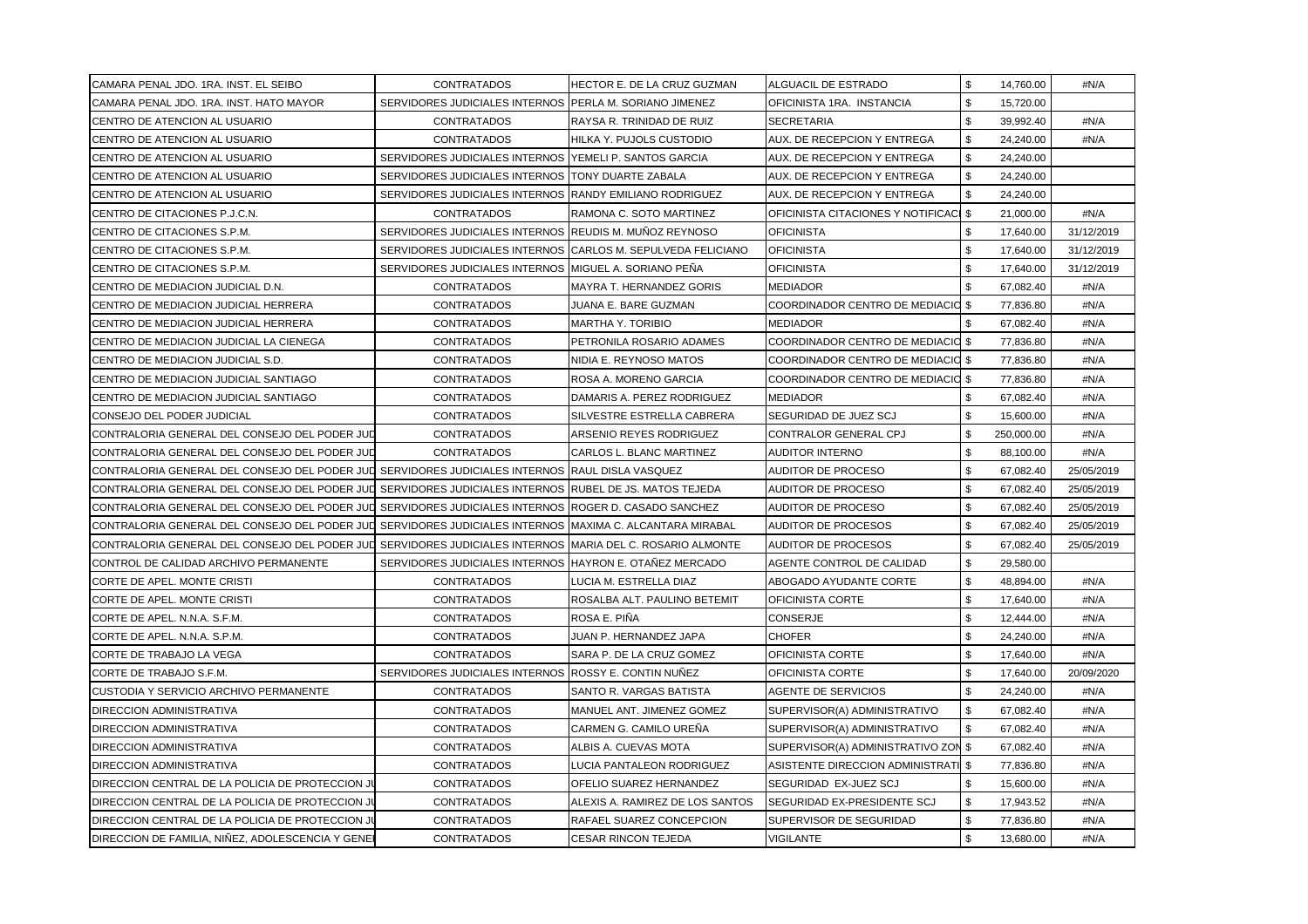| DIRECCION DE FAMILIA, NIÑEZ, ADOLESCENCIA Y GENEI                                                     | <b>CONTRATADOS</b>                                             | RAFAEL A. MANCEBO                                           | VIGILANTE                                | \$  | 13.800.00  | #N/A       |
|-------------------------------------------------------------------------------------------------------|----------------------------------------------------------------|-------------------------------------------------------------|------------------------------------------|-----|------------|------------|
| DIRECCION DE GESTION HUMANA Y CARRERA JUDICIAL  SERVIDORES JUDICIALES INTERNOS HECTOR A. DIAZ NEUMANN |                                                                |                                                             | ASESOR DE ORGANIZACION Y ADMINIS \$      |     | 60,000.00  |            |
| DIRECCION DE PLANIFICACION Y PROYECTOS                                                                | <b>CONTRATADOS</b>                                             | <b>ESMEDIN REYES CUEVAS</b>                                 | CONSERJE                                 |     | 14,160.00  | #N/A       |
| DIRECCION DE PLANIFICACION Y PROYECTOS                                                                | <b>CONTRATADOS</b>                                             | BERTA CONTRERAS CABRAL                                      | CONSERJE                                 | \$  | 12,444.00  | #N/A       |
| <b>DIRECCION DE POLITICAS PUBLICAS</b>                                                                | <b>CONTRATADOS</b>                                             | JOANNY ALT. TEJADA GOMEZ                                    | ASISTENTE DIRECCION POLITICAS PUI \$     |     | 77,836.80  | #N/A       |
| DIRECCION DE PRENSA Y COMUNICACIONES                                                                  | <b>CONTRATADOS</b>                                             | <b>FEDERICO MENDEZ NOVA</b>                                 | DIRECTOR (A) DE PRENSA Y COMUNIC \$      |     | 184,800.00 | #N/A       |
| DIRECCION DE TECNOLOGIAS DE LA INFORMACION                                                            | SERVIDORES JUDICIALES INTERNOS ROSMERY A. ROMERO FAMILIA       |                                                             | AUXILIAR ADMINISTRATIVO                  | -\$ | 24,240.00  | 25/05/2019 |
| DIRECCION GENERAL DE ADM. Y CARRERA JUDICIAL                                                          | <b>CONTRATADOS</b>                                             | JOSE A. MARIA PEREZ                                         | SUPERVISOR NACIONAL DE TRIBUNAL \$       |     | 90,000.00  | #N/A       |
| DIRECCION GENERAL DE ADM. Y CARRERA JUDICIAL                                                          | <b>CONTRATADOS</b>                                             | ELIZABETH DIAZ CASTELLANO                                   | COORDINADOR(A) DEL COMITE DE CO \$       |     | 152,806.60 | #N/A       |
| DIRECCION GENERAL DE ADM. Y CARRERA JUDICIAL                                                          | SERVIDORES JUDICIALES INTERNOS ROSA M. TORIBIO MARMOLEJOS      |                                                             | SERVIDOR HONORIFICO                      |     | 1.00       | #N/A       |
| <b>DIRECCION LEGAL DGT</b>                                                                            | <b>CONTRATADOS</b>                                             | NORIS L. NUÑEZ REGALADO                                     | ABOGADO AYUDANTE SCJ                     | \$  | 105,720.00 | #N/A       |
| DIRECCION NACIONAL MENSURAS CATASTRALES                                                               | SERVIDORES JUDICIALES INTERNOS JJOSE R. POZO LEONARDO          |                                                             | <b>INSPECTOR DE MENSURAS CATASTRA \$</b> |     | 69,696.00  |            |
| DIRECCION NACIONAL REGISTRO DE TITULOS                                                                | <b>CONTRATADOS</b>                                             | SANTO F. CARRASCO TERRERO                                   | ABOGADO AYUDANTE                         | \$  | 69,696.00  | #N/A       |
| DIRECCION REG. MENSURAS CAT. DPTO. CENTRAL                                                            | SERVIDORES JUDICIALES INTERNOS DELIANNY SOTO MARTINEZ          |                                                             | AUXILIAR ADMINISTRATIVO                  | \$  | 24,240.00  |            |
| DIRECCION REG. MENSURAS CAT. DPTO. CENTRAL                                                            | SERVIDORES JUDICIALES INTERNOS ILODIS J. MEDINA PEREZ          |                                                             | TECNICO DE MENSURAS                      | \$  | 51,804.00  |            |
| DIRECCION REG. MENSURAS CAT. DPTO. NORESTE                                                            | <b>CONTRATADOS</b>                                             | SOCRATES ANT. MONTERO DIAZ                                  | DIRECTOR (A) REGIONAL MENSURAS           | \$  | 117,532.80 | #N/A       |
| DIV. DE ACTIVOS FIJOS                                                                                 | <b>CONTRATADOS</b>                                             | <b>MAYRA J. FROMETA BRITO</b>                               | ANALISTA II ACTIVO FIJO                  |     | 44,092.80  | #N/A       |
| DIV. DE EVALUACION DEL DESEMPEÑO                                                                      | <b>CONTRATADOS</b>                                             | <b>CLARIVER BRITO ARNAUD</b>                                | ANALISTA II EVALUACION DEL DESEMI \$     |     | 44,092.80  | #N/A       |
| DIV. DE JURISPRUDENCIA Y LEGISLACION                                                                  | <b>CONTRATADOS</b>                                             | LLIRA C. SIERRA RECIO                                       | <b>ANALISTA JURIDICO</b>                 | \$  | 44,902.80  | #N/A       |
| DIV. DE MANTENIMIENTO Y ACT. DE SISTEMAS                                                              | SERVIDORES JUDICIALES INTERNOS                                 | <b>JHENNY R. MARTIN BOBADILLA</b>                           | ANALISTA PROGRAMADOR                     | \$  | 67,082.40  | 25/02/2020 |
| DIV. DE NOMINAS                                                                                       | <b>CONTRATADOS</b>                                             | LIDIA M. DE LA CRUZ GUZMAN                                  | <b>ENC. NOMINAS</b>                      | \$  | 117,532.80 | #N/A       |
| DIV. DE NOMINAS                                                                                       | <b>CONTRATADOS</b>                                             | BERENICE SEGURA ESPINOSA                                    | AUXILIAR ADMINISTRATIVO                  | \$  | 24,240.00  | #N/A       |
| <b>DIV. DE PUBLICACIONES</b>                                                                          | SERVIDORES JUDICIALES INTERNOS REYMER FRICAS MOSCOSO           |                                                             | <b>ANALISTA PROGRAMADOR</b>              | \$  | 67,082.40  | 30/07/2019 |
| DIV. DE RECLUTAMIENTO Y SELECCION PERSONAL                                                            | SERVIDORES JUDICIALES INTERNOS TEOFILA DEL R. POLONIA MARTINEZ |                                                             | AUXILIAR ADMINISTRATIVO                  | \$  | 24,240.00  |            |
| DIV. DE RECLUTAMIENTO Y SELECCION PERSONAL                                                            | SERVIDORES JUDICIALES INTERNOS RAMON A. HICIANO ROJAS          |                                                             | AUXILIAR ADMINISTRATIVO                  | \$  | 24,240.00  |            |
| DIV. DE RECLUTAMIENTO Y SELECCION PERSONAL                                                            | SERVIDORES JUDICIALES INTERNOS (KARLA J. GARCIA VARGAS         |                                                             | <b>RECEPCIONISTA</b>                     | \$  | 21,000.00  |            |
| DIV. DE REGISTRO DE PERSONAL                                                                          | SERVIDORES JUDICIALES INTERNOS NATALY E. MAGALLANES SANCHEZ    |                                                             | <b>RECEPCIONISTA</b>                     | \$  | 21,000.00  |            |
| DIV. DE REGISTRO DE PERSONAL                                                                          | SERVIDORES JUDICIALES INTERNOS BERLIANNY INFANTE ROSARIO       |                                                             | AUXILIAR ADMINISTRATIVO                  | \$  | 24,240.00  |            |
| DIV. DE RELACIONES PUBLICAS Y PROTOCOLO                                                               | <b>CONTRATADOS</b>                                             | ERNESTINA E. CABRERA DE GERMAN                              | <b>CAMARERO I</b>                        | \$  | 38,088.00  | #N/A       |
| DIV. DE RELACIONES PUBLICAS Y PROTOCOLO                                                               | <b>CONTRATADOS</b>                                             | <b>GABRIEL A. PAULINO FERNANDEZ</b>                         | ASESOR DE PROTOCOLO                      | \$  | 84,000.00  | #N/A       |
| <b>IDIV. DE RELACIONES PUBLICAS Y PROTOCOLO</b>                                                       | <b>CONTRATADOS</b>                                             | <b>HILARIO FRIAS FRIAS</b>                                  | <b>CAMARERO I</b>                        | \$  | 38,088.00  | #N/A       |
| DIV. DE RELACIONES PUBLICAS Y PROTOCOLO                                                               | <b>CONTRATADOS</b>                                             | ORLANDO E. PEREZ                                            | <b>CAMARERO III</b>                      | \$  | 28,860.00  | #N/A       |
| DIV. DE RELACIONES PUBLICAS Y PROTOCOLO                                                               | <b>CONTRATADOS</b>                                             | JOSE L. CARBUCCIA PIMENTEL                                  | <b>CAMARERO III</b>                      | \$  | 28,860.00  | #N/A       |
| DIV. DE RELACIONES PUBLICAS Y PROTOCOLO                                                               | SERVIDORES JUDICIALES INTERNOS                                 | MANUEL E. NAVARRO ESPIRITUSANTO SECRETARIA (O) AUXILIAR III |                                          | \$  | 32,160.00  |            |
| DIV. DE SISTEMAS Y PROCEDIMIENTOS                                                                     | SERVIDORES JUDICIALES INTERNOS JJOSE SANTA CRUZ ABREU          |                                                             | ANALISTA JUNIOR SISTEMAS Y PROCE \$      |     | 51,804.00  | 13/08/2019 |
| DIV. DE SISTEMAS Y PROCEDIMIENTOS                                                                     | SERVIDORES JUDICIALES INTERNOS                                 | JOSMARY ORTIZ OROZCO                                        | ANALISTA JUNIOR SISTEMAS Y PROCE \$      |     | 51,804.00  | 13/08/2019 |
| <b>DIV. SEGUIMIENTO DE CASOS Y DE CALIDAD DEL SERV.</b>                                               | SERVIDORES JUDICIALES INTERNOS                                 | ROSSILLY C. MELO GONZALEZ                                   | AUXILIAR ADMINISTRATIVO                  | \$  | 24,240.00  | 13/08/2019 |
| DOCUMENTACION Y BIBLIOTECAS                                                                           | <b>CONTRATADOS</b>                                             | NIXON JUAN SALOMON                                          | CATALOGADOR                              | \$  | 33,120.00  | #N/A       |
| DPTO. ADMINISTRATIVO BAORUCO                                                                          | <b>CONTRATADOS</b>                                             | ROSA D. ACOSTA CACERES                                      | CONSERJE                                 | \$  | 12,444.00  | #N/A       |
| DPTO. ADMINISTRATIVO BARAHONA                                                                         | <b>CONTRATADOS</b>                                             | JORGE A. TONOS PEÑA                                         | CONSERJE                                 | \$  | 12,444.00  | #N/A       |
| DPTO. ADMINISTRATIVO BARAHONA                                                                         | <b>CONTRATADOS</b>                                             | CARLOS ML. FELIZ FERRERAS                                   | VIGILANTE                                | \$  | 12,444.00  | #N/A       |
| DPTO. ADMINISTRATIVO BARAHONA                                                                         | <b>CONTRATADOS</b>                                             | DOMINGO CAMPOS MATEO                                        | <b>VIGILANTE</b>                         | \$  | 12,444.00  | #N/A       |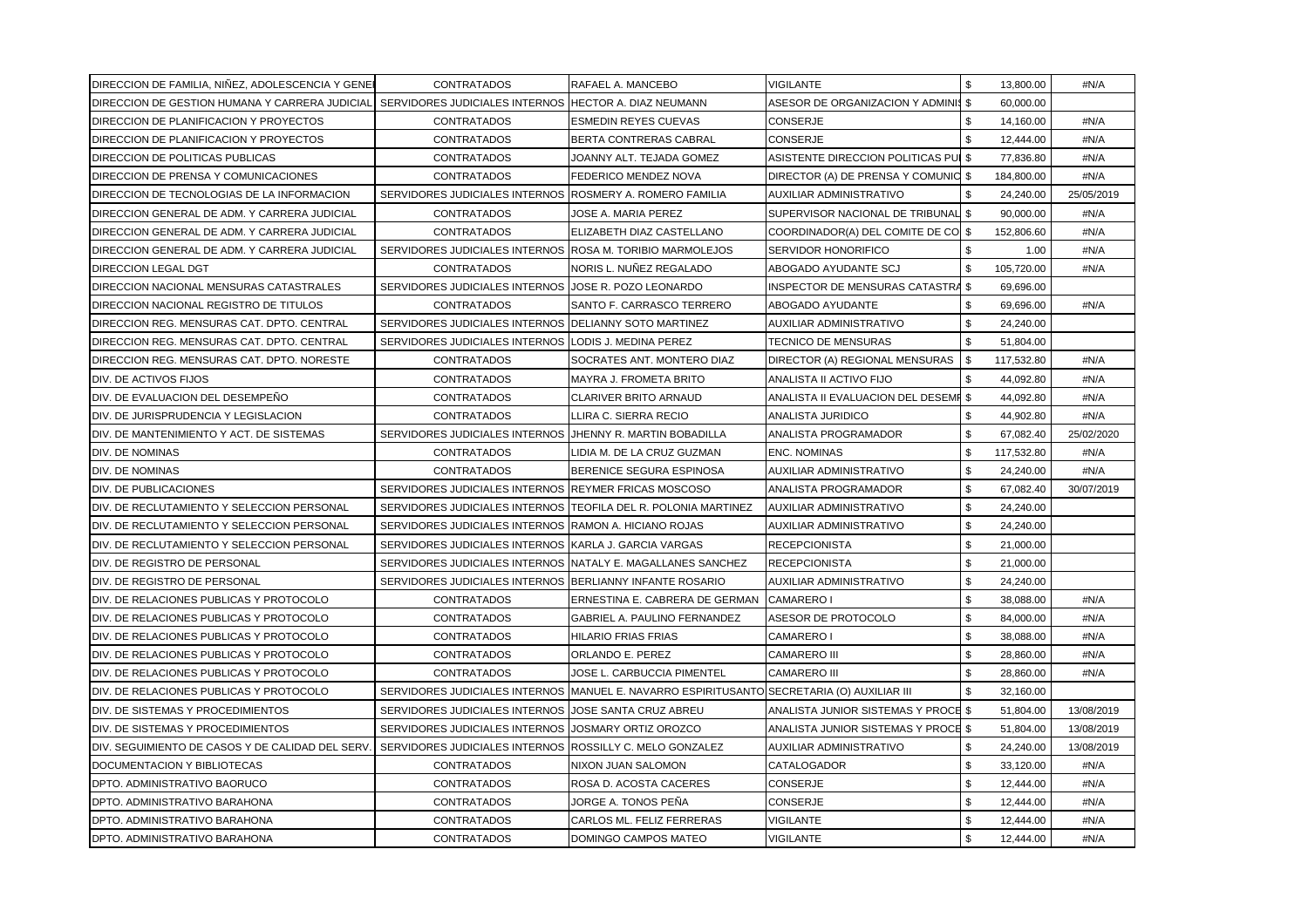| DPTO. ADMINISTRATIVO BARAHONA                       | <b>CONTRATADOS</b>                                         | <b>RAFAEL MENDEZ</b>            | <b>MENSAJERO EXTERNO</b>                        | \$<br>16,440.00 | #N/A       |
|-----------------------------------------------------|------------------------------------------------------------|---------------------------------|-------------------------------------------------|-----------------|------------|
| DPTO. ADMINISTRATIVO BARAHONA                       | <b>CONTRATADOS</b>                                         | DARLENNY VOLQUEZ CUEVAS         | <b>MENSAJERO INTERNO</b>                        | \$<br>12,444.00 | #N/A       |
| DPTO. ADMINISTRATIVO CORTE DE TRABAJO D.N.          | <b>CONTRATADOS</b>                                         | ADOLFO C. LORA                  | VIGILANTE                                       | \$<br>12,780.00 | #N/A       |
| IDPTO. ADMINISTRATIVO CORTE DE TRABAJO D.N.         | <b>CONTRATADOS</b>                                         | SANTO A. AMADOR GONZALEZ        | <b>MAYORDOMO III</b>                            | \$<br>16,920.00 | #N/A       |
| DPTO. ADMINISTRATIVO CORTE DE TRABAJO D.N.          | <b>CONTRATADOS</b>                                         | <b>ESTELIA MORILLO</b>          | <b>CONSERJE</b>                                 | \$<br>12.444.00 | #N/A       |
| DPTO. ADMINISTRATIVO CORTE DE TRABAJO D.N.          | <b>CONTRATADOS</b>                                         | CRUSITA AGRAMONTE OTAÑO         | <b>CONSERJE</b>                                 | \$<br>12,444.00 | #N/A       |
| DPTO. ADMINISTRATIVO EL SEIBO                       | <b>CONTRATADOS</b>                                         | <b>ISABEL MEJIA</b>             | <b>CONSERJE</b>                                 | \$<br>12,444.00 | #N/A       |
| DPTO. ADMINISTRATIVO EL SEIBO                       | <b>CONTRATADOS</b>                                         | CECILIO SEVERINO SEVERINO       | <b>MAYORDOMO III</b>                            | \$<br>13,800.00 | #N/A       |
| DPTO. ADMINISTRATIVO ESPAILLAT                      | <b>CONTRATADOS</b>                                         | <b>FRANCISCO SANCHEZ</b>        | JARDINERO                                       | \$<br>12,444.00 | #N/A       |
| DPTO. ADMINISTRATIVO ESPAILLAT                      | <b>CONTRATADOS</b>                                         | NORMA C. ESCOBOZA               | <b>CONSERJE</b>                                 | \$<br>12,444.00 | #N/A       |
| DPTO. ADMINISTRATIVO ESPAILLAT                      | <b>CONTRATADOS</b>                                         | MARITZA M. ABREU HERRERA        | <b>CONSERJE</b>                                 | \$<br>12,444.00 | #N/A       |
| DPTO. ADMINISTRATIVO HATO MAYOR                     | <b>CONTRATADOS</b>                                         | NELSON MORALES ECHAVARRIA       | VIGILANTE                                       | \$<br>12,780.00 | #N/A       |
| DPTO. ADMINISTRATIVO HATO MAYOR                     | SERVIDORES JUDICIALES INTERNOS DANNY VILLANUEVA HEREDIA    |                                 | <b>MENSAJERO INTERNO</b>                        | \$<br>12,444.00 |            |
| IDPTO. ADMINISTRATIVO JDOS. DE PAZ DE LA 2DA. CIRC. | <b>CONTRATADOS</b>                                         | MANUEL DE JS. FERREIRA BUENO    | VIGILANTE                                       | \$<br>12,780.00 | #N/A       |
| DPTO. ADMINISTRATIVO JDOS. DE TRABAJO               | SERVIDORES JUDICIALES INTERNOS ILUIS E. BISONO             |                                 | MENSAJERO INTERNO                               | \$<br>12,444.00 | 11/04/2020 |
| DPTO. ADMINISTRATIVO JDOS. DE TRANS. D.N.           | <b>CONTRATADOS</b>                                         | MANUEL DE JS. ROJAS CHALAS      | <b>VIGILANTE</b>                                | \$<br>13,618.81 | #N/A       |
| DPTO. ADMINISTRATIVO JDOS. DE TRANS. D.N.           | <b>CONTRATADOS</b>                                         | PABLO Y. ROSARIO TERRERO        | ENCARGADO(A) OFICINA ADMINISTRA <sup>1</sup> \$ | 45,600.00       | #N/A       |
| DPTO. ADMINISTRATIVO JDOS. DE TRANS. D.N.           | <b>CONTRATADOS</b>                                         | URSIMIDIO PACHECO PEGUERO       | <b>CONSERJE</b>                                 | \$<br>12,444.00 | #N/A       |
| DPTO. ADMINISTRATIVO JDOS. DE TRANS. D.N.           | <b>CONTRATADOS</b>                                         | YESICA G. HERRERA PEÑA          | CONSERJE                                        | \$<br>12,444.00 | #N/A       |
| DPTO. ADMINISTRATIVO JUR. CIVIL S.D.                | <b>CONTRATADOS</b>                                         | <b>FELIPA LIRIANO</b>           | <b>CONSERJE</b>                                 | \$<br>12,444.00 | #N/A       |
| DPTO. ADMINISTRATIVO JUR. LABORAL S.D.              | <b>CONTRATADOS</b>                                         | AGUSTINA DE LA CRUZ DE LEON     | <b>CONSERJE</b>                                 | \$<br>13,440.00 | #N/A       |
| DPTO. ADMINISTRATIVO JUR. N.N.A. S.D.               | <b>CONTRATADOS</b>                                         | JUANA DE LEON DE LA ROSA        | CONSERJE                                        | \$<br>12,444.00 | #N/A       |
| IDPTO. ADMINISTRATIVO LA ALTAGRACIA                 | <b>CONTRATADOS</b>                                         | <b>AVELINO FORNE ROBLES</b>     | <b>PORTERO</b>                                  | \$<br>12,444.00 | #N/A       |
| DPTO. ADMINISTRATIVO LA ALTAGRACIA                  | <b>CONTRATADOS</b>                                         | NICOLAS GUERRERO                | <b>PORTERO</b>                                  | \$<br>12,444.00 | #N/A       |
| DPTO. ADMINISTRATIVO LA ROMANA                      | <b>CONTRATADOS</b>                                         | PABLO BAEZ RODRIGUEZ            | ENCARGADO(A) OFICINA ADMINISTRA <sup>1</sup> \$ | 67,405.20       | #N/A       |
| DPTO. ADMINISTRATIVO LA VEGA                        | <b>CONTRATADOS</b>                                         | MARIO J. RODRIGUEZ              | REP. Y MANT. MAQUINAS ESCRIBIR                  | \$<br>4,800.00  | #N/A       |
| DPTO. ADMINISTRATIVO LA VEGA                        | <b>CONTRATADOS</b>                                         | <b>GENARO D. MARTE SANTOS</b>   | MAYORDOMO I                                     | \$<br>16,920.00 | #N/A       |
| DPTO. ADMINISTRATIVO LA VEGA                        | SERVIDORES JUDICIALES INTERNOS BIANKA M. ALMONTE PEARSON   |                                 | <b>RECEPCIONISTA</b>                            | \$<br>14,760.00 | 20/09/2020 |
| DPTO. ADMINISTRATIVO MARIA TRINIDAD SANCHEZ         | <b>CONTRATADOS</b>                                         | JULIO GONZALEZ                  | MAYORDOMO II                                    | \$<br>14,760.00 | #N/A       |
| <b>DPTO. ADMINISTRATIVO MONTE CRISTI</b>            | <b>CONTRATADOS</b>                                         | <b>ROBERTO GONZALEZ MOREL</b>   | <b>INTERPRETE JUDICIAL</b>                      | \$<br>21,960.00 | #N/A       |
| IDPTO. ADMINISTRATIVO MONTE CRISTI                  | <b>CONTRATADOS</b>                                         | FIOR M. TAPIA PERALTA           | <b>VIGILANTE</b>                                | \$<br>12,444.00 | #N/A       |
| DPTO. ADMINISTRATIVO N.N.A. D.N.                    | <b>CONTRATADOS</b>                                         | <b>IELPIDIO SANTOS PAULA</b>    | <b>VIGILANTE</b>                                | \$<br>12,780.00 | #N/A       |
| DPTO. ADMINISTRATIVO N.N.A. D.N.                    | <b>CONTRATADOS</b>                                         | ARISMENDY VASQUEZ CORDERO       | <b>VIGILANTE</b>                                | \$<br>13,680.00 | #N/A       |
| DPTO. ADMINISTRATIVO N.N.A. D.N.                    | <b>CONTRATADOS</b>                                         | WILLY DE LA CRUZ GUZMAN         | MENSAJERO EXTERNO                               | \$<br>18,120.00 | #N/A       |
| DPTO. ADMINISTRATIVO N.N.A. S.C.                    | <b>CONTRATADOS</b>                                         | <b>OCTAVIO LORENZO FORTUNA</b>  | MENSAJERO INTERNO                               | \$<br>12,444.00 | #N/A       |
| DPTO. ADMINISTRATIVO P.J.C.N.                       | <b>CONTRATADOS</b>                                         | LIRIO RAMIREZ CORNIELES         | <b>PLOMERO</b>                                  | \$<br>18,360.00 | #N/A       |
| DPTO. ADMINISTRATIVO P.J.C.N.                       | <b>CONTRATADOS</b>                                         | <b>VENERANDA POLANCO VILLAR</b> | CONSERJE                                        | \$<br>12,444.00 | #N/A       |
| DPTO. ADMINISTRATIVO P.J.C.N.                       | <b>CONTRATADOS</b>                                         | FERNANDO BANKS                  | REPRODUCTOR DE DOCUMENTOS                       | \$<br>15,840.00 | #N/A       |
| DPTO. ADMINISTRATIVO P.J.C.N.                       | SERVIDORES JUDICIALES INTERNOS (AMARILIS HERNANDEZ REYNOSO |                                 | MENSAJERO INTERNO                               | \$<br>12,444.00 | 21/11/2019 |
| <b>DPTO. ADMINISTRATIVO P.J.C.N.</b>                | SERVIDORES JUDICIALES INTERNOS ESTHEPHANY BELTRAN VALDEZ   |                                 | <b>CONSERJE</b>                                 | \$<br>12,444.00 |            |
| DPTO. ADMINISTRATIVO PERAVIA                        | <b>CONTRATADOS</b>                                         | <b>MANUEL ARMANDO ARIAS</b>     | VIGILANTE                                       | \$<br>12,444.00 | #N/A       |
| DPTO. ADMINISTRATIVO PJ CORTE DE APELACION D.N.     | <b>CONTRATADOS</b>                                         | RAMON E. DOÑE                   | <b>VIGILANTE</b>                                | \$<br>13,800.00 | #N/A       |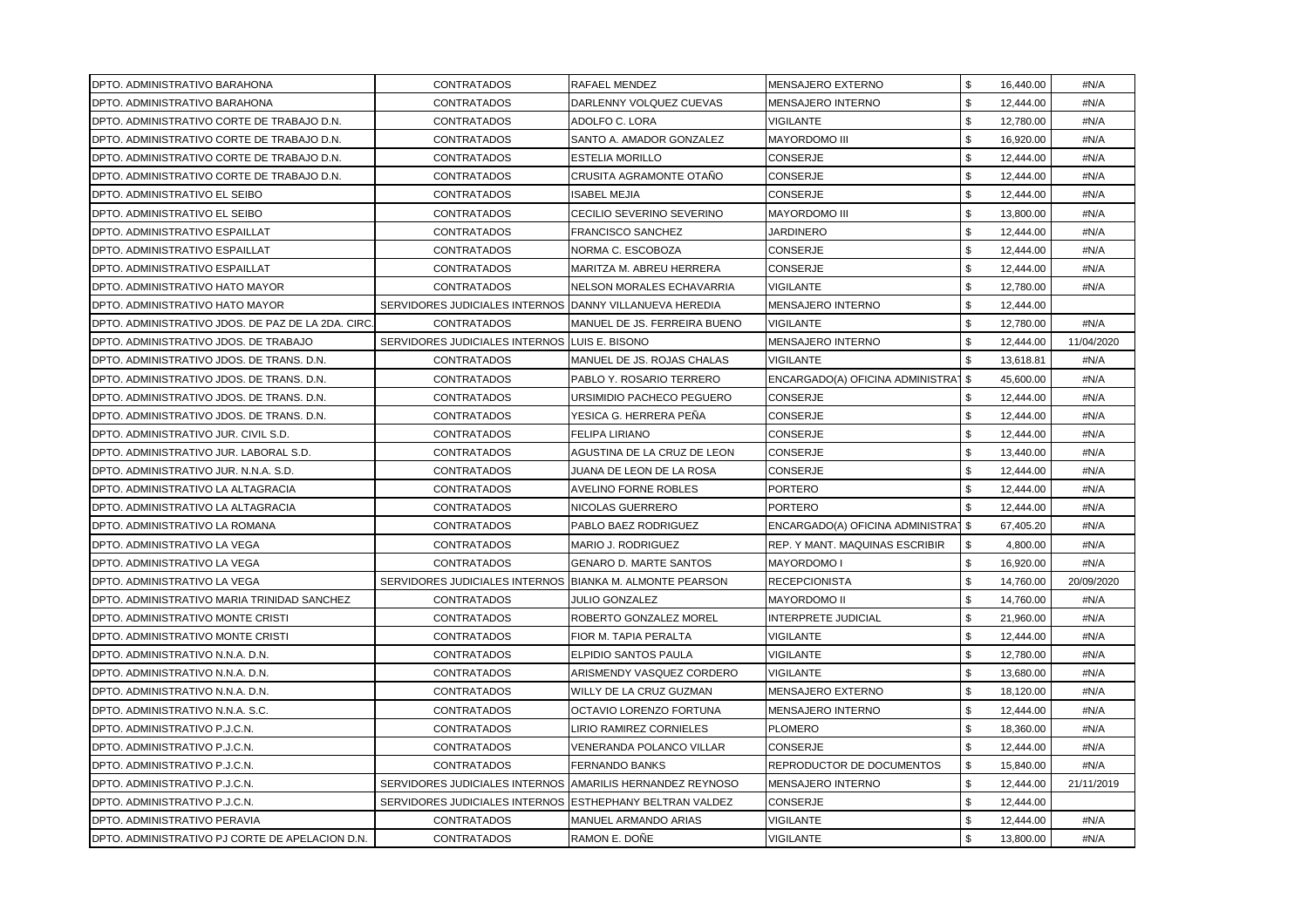| IDPTO. ADMINISTRATIVO PJ CORTE DE APELACION D.N.        | <b>CONTRATADOS</b>                                     | SERGIO RAMIREZ VALENZUELA       | <b>VIGILANTE</b>                | \$<br>13,800.00 | #N/A       |
|---------------------------------------------------------|--------------------------------------------------------|---------------------------------|---------------------------------|-----------------|------------|
| IDPTO. ADMINISTRATIVO PJ CORTE DE APELACION D.N.        | <b>CONTRATADOS</b>                                     | CANDIDA R. CORPORAN SANTOS      | CONSERJE                        | \$<br>14,160.00 | #N/A       |
| <b>IDPTO. ADMINISTRATIVO PJ CORTE DE APELACION D.N.</b> | <b>CONTRATADOS</b>                                     | LUISA ARBOLEDA SANTANA          | <b>CONSERJE</b>                 | \$<br>14,160.00 | #N/A       |
| <b>IDPTO. ADMINISTRATIVO PJ CORTE DE APELACION D.N.</b> | <b>CONTRATADOS</b>                                     | MERCEDES LEDESMA FELIZ          | CONSERJE                        | \$<br>14,160.00 | #N/A       |
| IDPTO. ADMINISTRATIVO PJ CORTE DE APELACION D.N.        | <b>CONTRATADOS</b>                                     | RAMONA ALCANTARA VALDEZ         | <b>CONSERJE</b>                 | \$<br>14.160.00 | #N/A       |
| <b>IDPTO. ADMINISTRATIVO PJ CORTE DE APELACION D.N.</b> | <b>CONTRATADOS</b>                                     | MAYRA DE LA CRUZ MATEO          | CONSERJE                        | \$<br>14,160.00 | #N/A       |
| <b>IDPTO. ADMINISTRATIVO PJ CORTE DE APELACION D.N.</b> | <b>CONTRATADOS</b>                                     | <b>CARMEN PIERRE OLIVO</b>      | CONSERJE                        | \$<br>14,160.00 | #N/A       |
| IDPTO. ADMINISTRATIVO PJ CORTE DE APELACION D.N.        | SERVIDORES JUDICIALES INTERNOS FIOR PERALTA MOYA       |                                 | CONSERJE                        | \$<br>14,160.00 |            |
| <b>IDPTO. ADMINISTRATIVO PJ S.C.J.</b>                  | <b>CONTRATADOS</b>                                     | <b>MARIA MEDINA SENA</b>        | CONSERJE                        | \$<br>14,160.00 | #N/A       |
| <b>IDPTO. ADMINISTRATIVO PJ S.C.J.</b>                  | <b>CONTRATADOS</b>                                     | CARMELO ACOSTA VASQUEZ          | <b>PORTERO</b>                  | \$<br>17,444.00 | #N/A       |
| <b>IDPTO. ADMINISTRATIVO PJ S.C.J.</b>                  | <b>CONTRATADOS</b>                                     | PEDRO BELLO PERALTA             | VIGILANTE                       | \$<br>13,800.00 | #N/A       |
| IDPTO. ADMINISTRATIVO PJ S.C.J.                         | <b>CONTRATADOS</b>                                     | JOSE TIMO SELIS                 | ALBANIL S.C.J.                  | \$<br>15,840.00 | #N/A       |
| <b>IDPTO. ADMINISTRATIVO PJ S.C.J.</b>                  | <b>CONTRATADOS</b>                                     | MATILDES ALCANTARA VALDEZ       | CONSERJE                        | \$<br>14,160.00 | #N/A       |
| <b>IDPTO. ADMINISTRATIVO PJ S.C.J.</b>                  | <b>CONTRATADOS</b>                                     | VIRGILIO ANT. JIMENEZ LEGUISAMO | <b>PLOMERO</b>                  | \$<br>21,480.00 | #N/A       |
| <b>IDPTO. ADMINISTRATIVO PJ S.C.J.</b>                  | <b>CONTRATADOS</b>                                     | VENANCIO MARTINEZ BETREZ        | VIGILANTE                       | \$<br>13,800.00 | #N/A       |
| <b>IDPTO. ADMINISTRATIVO PJ S.C.J.</b>                  | <b>CONTRATADOS</b>                                     | EOPOLDO TEJEDA ALCANTARA.       | <b>VIGILANTE</b>                | \$<br>12,900.00 | #N/A       |
| IDPTO. ADMINISTRATIVO PJ S.C.J.                         | <b>CONTRATADOS</b>                                     | <b>IGNACIO RIVERA ROSARIO</b>   | JARDINERO                       | \$<br>14,160.00 | #N/A       |
| <b>IDPTO. ADMINISTRATIVO PJ S.C.J.</b>                  | <b>CONTRATADOS</b>                                     | YVELISSE FELIZ GARCIA           | CONSERJE                        | \$<br>14,160.00 | #N/A       |
| <b>IDPTO. ADMINISTRATIVO PJ S.C.J.</b>                  | <b>CONTRATADOS</b>                                     | MANUEL E. PEÑA PEREZ            | <b>TECNICO DE REFRIGERACION</b> | \$<br>22,800.00 | #N/A       |
| IDPTO. ADMINISTRATIVO PJ S.C.J.                         | <b>CONTRATADOS</b>                                     | ANATALIA AQUINO PAULA           | CONSERJE                        | \$<br>14,160.00 | #N/A       |
| <b>IDPTO. ADMINISTRATIVO PJ S.C.J.</b>                  | <b>CONTRATADOS</b>                                     | LUZ DEL A. NUÑEZ ALMANZAR       | CONSERJE                        | \$<br>12,444.00 | #N/A       |
| IDPTO. ADMINISTRATIVO PUERTO PLATA                      | <b>CONTRATADOS</b>                                     | JOSE FCO. ABREU MOTA            | VIGILANTE                       | \$<br>12,444.00 | #N/A       |
| <b>IDPTO. ADMINISTRATIVO PUERTO PLATA</b>               | <b>CONTRATADOS</b>                                     | LUCIANO RODRIGUEZ VASQUEZ       | <b>VIGILANTE</b>                | \$<br>12,444.00 | #N/A       |
| <b>IDPTO. ADMINISTRATIVO PUERTO PLATA</b>               | <b>CONTRATADOS</b>                                     | JUAN DEL ROSARIO NUÑEZ          | <b>VIGILANTE</b>                | \$<br>12,444.00 | #N/A       |
| <b>IDPTO. ADMINISTRATIVO PUERTO PLATA</b>               | <b>CONTRATADOS</b>                                     | PATRICIO VENTURA HIRALDO        | CHOFER                          | \$<br>24,240.00 | #N/A       |
| <b>DPTO. ADMINISTRATIVO S.C.</b>                        | <b>CONTRATADOS</b>                                     | JOSE DE LAS M. CIPRIAN SANCHEZ  | <b>VIGILANTE</b>                | \$<br>12,780.00 | #N/A       |
| <b>IDPTO. ADMINISTRATIVO S.C.</b>                       | <b>CONTRATADOS</b>                                     | BERNALDO SANTANA ENCARNACION    | <b>JARDINERO</b>                | \$<br>14,160.00 | #N/A       |
| <b>DPTO. ADMINISTRATIVO S.C.</b>                        | <b>CONTRATADOS</b>                                     | <b>MILAGROS CEBALLOS</b>        | MENSAJERO INTERNO               | \$<br>12,444.00 | #N/A       |
| <b>IDPTO. ADMINISTRATIVO S.C.</b>                       | <b>CONTRATADOS</b>                                     | FELIPE DIPRE DE LA ROSA         | <b>VIGILANTE</b>                | \$<br>12,444.00 | #N/A       |
| <b>IDPTO. ADMINISTRATIVO S.C.</b>                       | <b>CONTRATADOS</b>                                     | MIOSOTIS GERMAN TEJEDA          | CONSERJE                        | \$<br>12,444.00 | #N/A       |
| <b>IDPTO. ADMINISTRATIVO S.C.</b>                       | SERVIDORES JUDICIALES INTERNOS JUANA FCA. SANCHEZ MOTA |                                 | <b>CONSERJE</b>                 | \$<br>12,444.00 |            |
| <b>IDPTO. ADMINISTRATIVO S.C.</b>                       | SERVIDORES JUDICIALES INTERNOS MIDONIA DE JESUS SANTOS |                                 | CONSERJE                        | \$<br>12,444.00 |            |
| <b>IDPTO. ADMINISTRATIVO S.C.</b>                       | SERVIDORES JUDICIALES INTERNOS JACKELIN M. TAMAREZ     |                                 | CONSERJE                        | \$<br>12,444.00 | 31/12/2019 |
| <b>IDPTO. ADMINISTRATIVO S.D.</b>                       | <b>CONTRATADOS</b>                                     | <b>MARIA D. MATOS CASTILLO</b>  | CONSERJE                        | \$<br>14,160.00 | #N/A       |
| <b>IDPTO. ADMINISTRATIVO S.D.</b>                       | <b>CONTRATADOS</b>                                     | MARINO C. ROMAN FELIZ           | <b>AUXILIAR DE ALMACEN</b>      | \$<br>18,720.00 | #N/A       |
| <b>IDPTO. ADMINISTRATIVO S.D.</b>                       | <b>CONTRATADOS</b>                                     | HECTOR R. PEREZ VENTURA         | SUPERVISOR DE SEGURIDAD         | \$<br>45,000.00 | #N/A       |
| <b>IDPTO. ADMINISTRATIVO S.D.</b>                       | <b>CONTRATADOS</b>                                     | DANIEL MUÑOZ DURAN              | SUPERVISOR DE SEGURIDAD         | \$<br>24,000.00 | #N/A       |
| IDPTO. ADMINISTRATIVO S.D.                              | <b>CONTRATADOS</b>                                     | VICTOR M. DE JESUS ROSARIO      | MAYORDOMO I                     | \$<br>20,160.00 | #N/A       |
| <b>IDPTO. ADMINISTRATIVO S.D.</b>                       | SERVIDORES JUDICIALES INTERNOS RAMONA HERNANDEZ VILLAR |                                 | CONSERJE                        | \$<br>12,444.00 | 17/06/2019 |
| <b>DPTO. ADMINISTRATIVO S.D.</b>                        | SERVIDORES JUDICIALES INTERNOS AURYS L. DIAZ BRAZOBAN  |                                 | <b>AUXILIAR ADMINISTRATIVO</b>  | \$<br>16,440.00 | 11/04/2020 |
| DPTO. ADMINISTRATIVO S.D. OESTE                         | <b>CONTRATADOS</b>                                     | LEONARDA FAMILIA AQUINO         | CONSERJE                        | \$<br>13,440.00 | #N/A       |
| <b>DPTO. ADMINISTRATIVO S.D. OESTE</b>                  | CONTRATADOS                                            | <b>FELIPE SUERO MERCEDES</b>    | <b>VIGILANTE</b>                | \$<br>13,680.00 | #N/A       |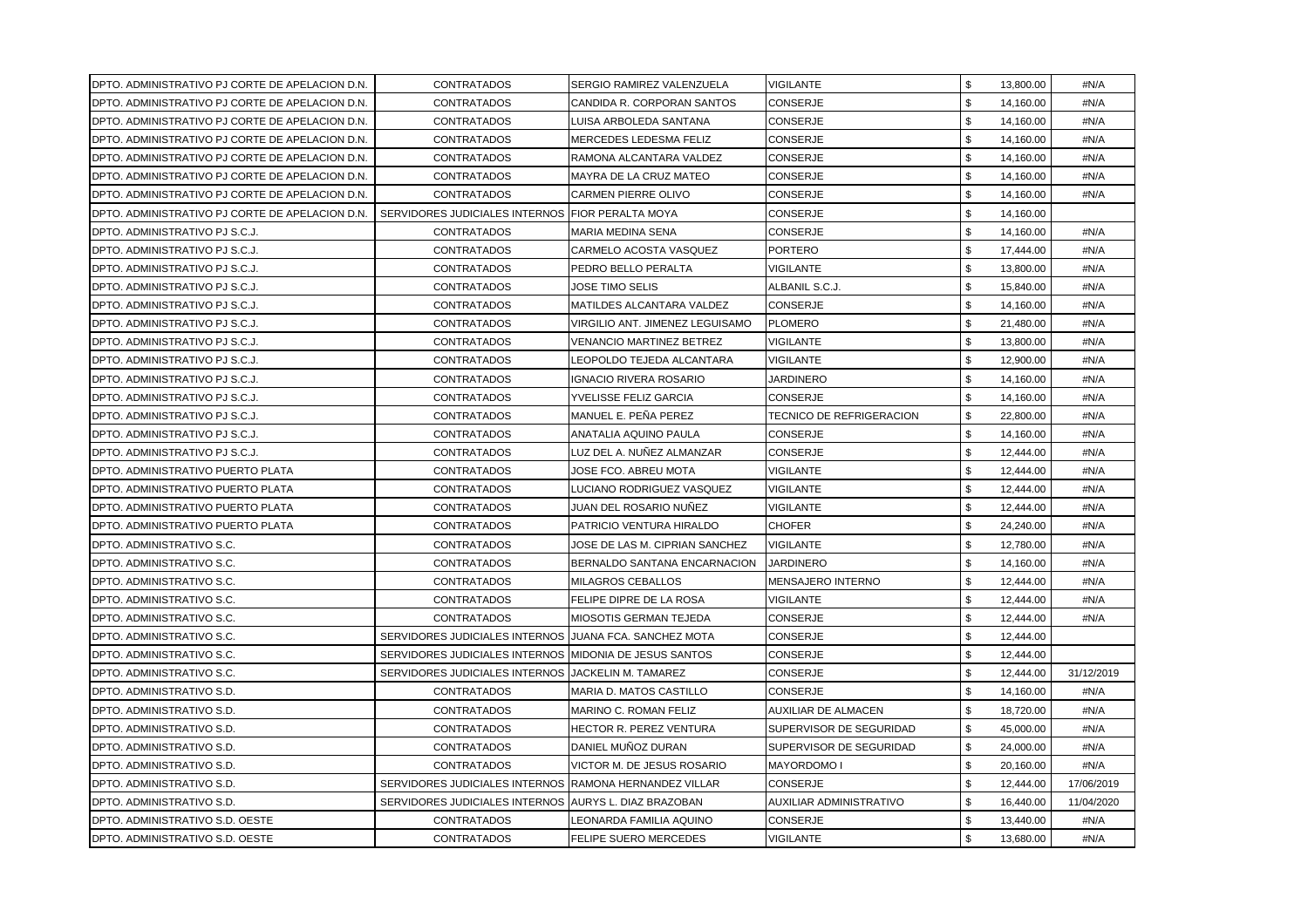| <b>DPTO. ADMINISTRATIVO S.D. OESTE</b>                   | <b>CONTRATADOS</b>                                          | MINNA C. PIMENTEL SEPULVEDA               | CONSERJE                                        | \$<br>12,444.00 | #N/A |
|----------------------------------------------------------|-------------------------------------------------------------|-------------------------------------------|-------------------------------------------------|-----------------|------|
| <b>DPTO. ADMINISTRATIVO S.D. OESTE</b>                   | <b>CONTRATADOS</b>                                          | <b>CRESCENCIO RAMOS VARGAS</b>            | <b>MAYORDOMO III</b>                            | \$<br>15,840.00 | #N/A |
| <b>IDPTO, ADMINISTRATIVO S.D. OESTE</b>                  | SERVIDORES JUDICIALES INTERNOS ISANTA YAN YEN               |                                           | <b>CONSERJE</b>                                 | \$<br>12,444.00 |      |
| <b>IDPTO, ADMINISTRATIVO S.D. OESTE</b>                  | SERVIDORES JUDICIALES INTERNOS FERNANDA GOMEZ MARTINEZ      |                                           | CONSERJE                                        | \$<br>12,444.00 |      |
| DPTO. ADMINISTRATIVO S.F.M.                              | <b>CONTRATADOS</b>                                          | BERKIS M. LOPEZ ACOSTA                    | ENCARGADO(A) OFICINA ADMINISTRA <sup>1</sup> \$ | 81,952.80       | #N/A |
| <b>IDPTO. ADMINISTRATIVO S.F.M.</b>                      | <b>CONTRATADOS</b>                                          | CRISTINA ALT. ROJAS                       | CONSERJE                                        | \$<br>12,444.00 | #N/A |
| IDPTO. ADMINISTRATIVO S.F.M.                             | <b>CONTRATADOS</b>                                          | WILIS RAMIREZ AMPARO                      | <b>MENSAJERO INTERNO</b>                        | \$<br>12,444.00 | #N/A |
| <b>IDPTO. ADMINISTRATIVO S.F.M.</b>                      | <b>CONTRATADOS</b>                                          | FRANCISCO A. MERCEDES FERRERAS CHOFER     |                                                 | \$<br>24,240.00 | #N/A |
| <b>IDPTO. ADMINISTRATIVO S.F.M.</b>                      | SERVIDORES JUDICIALES INTERNOS ANGEL ML. DE LEON RAMIREZ    |                                           | <b>ENC. MANTENIMIENTO</b>                       | \$<br>45,540.00 |      |
| DPTO. ADMINISTRATIVO S.F.M.                              | SERVIDORES JUDICIALES INTERNOS BERNARDA ALT. DIAZ RIVERA    |                                           | <b>CONSERJE</b>                                 | \$<br>12,444.00 |      |
| <b>IDPTO. ADMINISTRATIVO S.J.M.</b>                      | <b>CONTRATADOS</b>                                          | DIGNA OGANDO                              | CONSERJE                                        | \$<br>12,444.00 | #N/A |
| IDPTO. ADMINISTRATIVO S.J.M.                             | <b>CONTRATADOS</b>                                          | UISA MORA DE LOS SANTOS.                  | CONSERJE                                        | \$<br>12,444.00 | #N/A |
| <b>IDPTO. ADMINISTRATIVO S.J.M.</b>                      | <b>CONTRATADOS</b>                                          | MANUEL RAMIREZ ROSADO                     | VIGILANTE                                       | \$<br>12,444.00 | #N/A |
| <b>IDPTO. ADMINISTRATIVO S.J.M.</b>                      | SERVIDORES JUDICIALES INTERNOS IVICTOR AQUINO SANCHEZ       |                                           | <b>CHOFER</b>                                   | \$<br>24,240.00 |      |
| <b>IDPTO. ADMINISTRATIVO S.P.M.</b>                      | <b>CONTRATADOS</b>                                          | JUAN HERASME CUEVAS                       | PORTERO                                         | \$<br>12,444.00 | #N/A |
| <b>IDPTO. ADMINISTRATIVO S.P.M.</b>                      | <b>CONTRATADOS</b>                                          | JUAN I. HERNANDEZ SANCHEZ                 | <b>VIGILANTE</b>                                | \$<br>12,444.00 | #N/A |
| <b>IDPTO. ADMINISTRATIVO S.P.M.</b>                      | <b>CONTRATADOS</b>                                          | JOSE A. JIMENEZ CARELA                    | <b>VIGILANTE</b>                                | \$<br>12,444.00 | #N/A |
| <b>IDPTO. ADMINISTRATIVO S.P.M.</b>                      | <b>CONTRATADOS</b>                                          | VINICIO HERRERA                           | <b>JARDINERO</b>                                | \$<br>12,444.00 | #N/A |
| DPTO. ADMINISTRATIVO S.P.M.                              | <b>CONTRATADOS</b>                                          | <b>MERCEDES RAMOS SANTANA</b>             | CONSERJE                                        | \$<br>12.444.00 | #N/A |
| <b>DPTO. ADMINISTRATIVO SAMANA</b>                       | <b>CONTRATADOS</b>                                          | <b>GENEROSO GERONIMO SHEPARD</b>          | <b>VIGILANTE</b>                                | \$<br>13,680.00 | #N/A |
| <b>DPTO. ADMINISTRATIVO SAMANA</b>                       | <b>CONTRATADOS</b>                                          | MARCOS ALCALA JAZMIN                      | <b>VIGILANTE</b>                                | 12,444.00       | #N/A |
| IDPTO. ADMINISTRATIVO SAMANA                             | <b>CONTRATADOS</b>                                          | MARIA COPLIN KELLY                        | ENCARGADO(A) OFICINA ADMINISTRA <sup>1</sup> \$ | 67,405.20       | #N/A |
| <b>IDPTO. ADMINISTRATIVO SANCHEZ RAMIREZ</b>             | <b>CONTRATADOS</b>                                          | TRINIDAD VILLAFAÑA GONZALEZ               | <b>VIGILANTE</b>                                | \$<br>12,444.00 | #N/A |
| <b>DPTO. ADMINISTRATIVO SANTIAGO</b>                     | <b>CONTRATADOS</b>                                          | LUZ M. GENAO                              | CONSERJE                                        | \$<br>12,444.00 | #N/A |
| <b>DPTO. ADMINISTRATIVO SANTIAGO</b>                     | <b>CONTRATADOS</b>                                          | FELIX ML. ROSADO                          | <b>VIGILANTE</b>                                | \$<br>12,444.00 | #N/A |
| <b>DPTO. ADMINISTRATIVO SANTIAGO</b>                     | <b>CONTRATADOS</b>                                          | FRANCISCO ALB. RODRIGUEZ MEDINA VIGILANTE |                                                 | \$<br>12,444.00 | #N/A |
| <b>DPTO. ADMINISTRATIVO SANTIAGO</b>                     | <b>CONTRATADOS</b>                                          | RAMON MARTE                               | JARDINERO                                       | \$<br>12,444.00 | #N/A |
| <b>IDPTO, ADMINISTRATIVO SANTIAGO</b>                    | <b>CONTRATADOS</b>                                          | JUAN B. JIMENEZ RODRIGUEZ                 | <b>VIGILANTE</b>                                | \$<br>12,444.00 | #N/A |
| <b>DPTO. ADMINISTRATIVO SANTIAGO</b>                     | <b>CONTRATADOS</b>                                          | RAFAEL ANT. GOMEZ MEJIA                   | <b>VIGILANTE</b>                                | \$<br>12,780.00 | #N/A |
| <b>DPTO. ADMINISTRATIVO SANTIAGO</b>                     | <b>CONTRATADOS</b>                                          | CARLOS R. ALCANTARA DOMINGUEZ             | <b>JARDINERO</b>                                | \$<br>12,444.00 | #N/A |
| <b>DPTO. ADMINISTRATIVO SANTIAGO</b>                     | <b>CONTRATADOS</b>                                          | <b>RAFAEL ANTONIO TORRES TAVERAS</b>      | <b>VIGILANTE</b>                                | \$<br>12,444.00 | #N/A |
| <b>IDPTO, ADMINISTRATIVO SANTIAGO</b>                    | SERVIDORES JUDICIALES INTERNOS MANUEL E. ESPINAL PERALTA    |                                           | VIGILANTE                                       | \$<br>12,444.00 |      |
| <b>DPTO. ADMINISTRATIVO SANTIAGO</b>                     | SERVIDORES JUDICIALES INTERNOS RAFAEL ANT. PAYERO RODRIGUEZ |                                           | <b>VIGILANTE</b>                                | \$<br>12,444.00 |      |
| <b>IDPTO. ADMINISTRATIVO TRIB. SUPERIOR ADMINISTRATI</b> | <b>CONTRATADOS</b>                                          | JOSE FRIAS                                | <b>MAYORDOMO II</b>                             | \$<br>18,120.00 | #N/A |
| <b>IDPTO. ADMINISTRATIVO TRIBUNALES FAMILIA</b>          | <b>CONTRATADOS</b>                                          | JUAN B. ALCANTARA SOTO                    | CONSERJE                                        | \$<br>13,440.00 | #N/A |
| <b>IDPTO. ADMINISTRATIVO TRIBUNALES FAMILIA</b>          | <b>CONTRATADOS</b>                                          | RAFAEL CASTRO                             | <b>VIGILANTE</b>                                | \$<br>12,780.00 | #N/A |
| <b>IDPTO. ADMINISTRATIVO TRIBUNALES FAMILIA</b>          | <b>CONTRATADOS</b>                                          | RAMON A. TINEO DIAZ                       | <b>MAYORDOMO III</b>                            | \$<br>18,720.00 | #N/A |
| IDPTO. ADMINISTRATIVO TRIBUNALES FAMILIA                 | <b>CONTRATADOS</b>                                          | ANTONIO MENDEZ FLORIAN                    | VIGILANTE                                       | \$<br>13,680.00 | #N/A |
| IDPTO. ADMINISTRATIVO TRIBUNALES FAMILIA                 | <b>CONTRATADOS</b>                                          | JUANA B. LLUVERES CASTILLO                | CONSERJE                                        | \$<br>13,440.00 | #N/A |
| <b>IDPTO. ADMINISTRATIVO VALVERDE</b>                    | <b>CONTRATADOS</b>                                          | LUIS R. RIVAS UREÑA                       | VIGILANTE                                       | \$<br>12,444.00 | #N/A |
| <b>DPTO. DE CONTABILIDAD</b>                             | <b>CONTRATADOS</b>                                          | REYNALDO ANT. CASTILLO MEJIA              | ANALISTA I CONTABILIDAD                         | \$<br>51,804.00 | #N/A |
| <b>DPTO. DE CONTABILIDAD</b>                             | <b>CONTRATADOS</b>                                          | ALBA E. VASQUEZ CRUZ                      | ANALISTA I CONTABILIDAD                         | \$<br>51,804.00 | #N/A |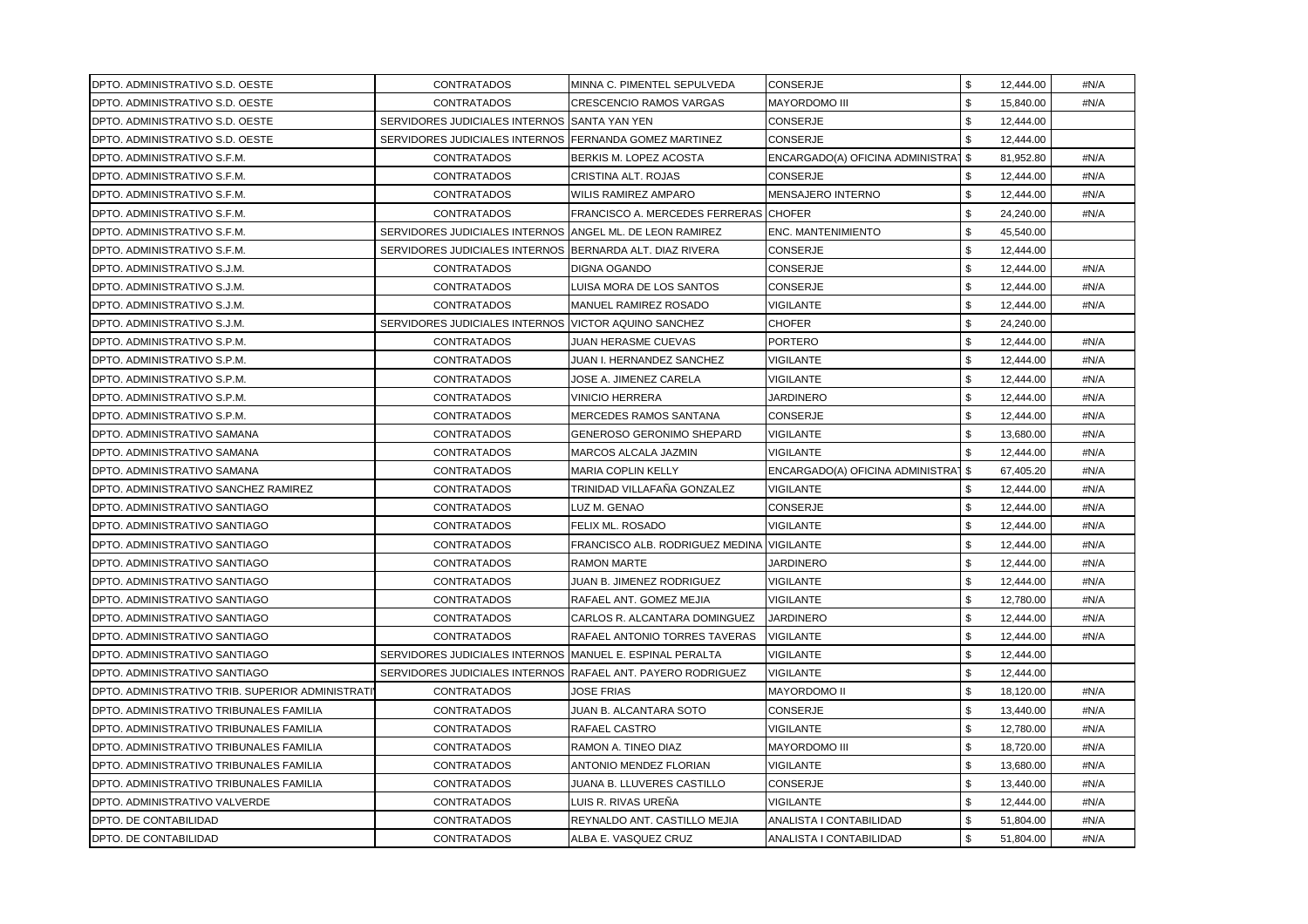| DPTO. DE INFRAESTRUCTURA FISICA                                                                                | <b>CONTRATADOS</b>                                          | HECTOR A. DEÑO FIGUEREO                                                                 | SUPERVISOR DE PLANTAS ELECTRICA \$ |            | 133,056.00 | #N/A       |
|----------------------------------------------------------------------------------------------------------------|-------------------------------------------------------------|-----------------------------------------------------------------------------------------|------------------------------------|------------|------------|------------|
| DPTO. DE MANTENIMIENTO J.I.                                                                                    | SERVIDORES JUDICIALES INTERNOS ALTAGRACIA BATISTA ALCANTARA |                                                                                         | <b>CONSERJE</b>                    | -\$        | 14,160.00  |            |
| DPTO. DE MANTENIMIENTO J.I.                                                                                    | SERVIDORES JUDICIALES INTERNOS IDAYSI MONTILLA GENAO        |                                                                                         | CONSERJE                           | \$         | 14,484.00  |            |
| <b>IDPTO. DE MANTENIMIENTO J.I.</b>                                                                            | SERVIDORES JUDICIALES INTERNOS JOSEFA MODESTO MARTE         |                                                                                         | <b>CONSERJE</b>                    | \$         | 14,484.00  |            |
| DPTO. DE MANTENIMIENTO J.I. D.N. Y ZONA SUR                                                                    | <b>CONTRATADOS</b>                                          | JOSE ALT. VALDEZ MATEO                                                                  | AUX. DE MANTENIMIENTO              | \$         | 24,240.00  | #N/A       |
| IDPTO. DE MANTENIMIENTO J.I. ZONA NORTE Y NORESTE                                                              | <b>CONTRATADOS</b>                                          | UBALDO RODRIGUEZ CABRERA                                                                | <b>PLOMERO</b>                     | \$         | 20,760.00  | #N/A       |
| DPTO. DE MANTENIMIENTO J.I. ZONA NORTE Y NORESTE                                                               | <b>CONTRATADOS</b>                                          | CRISTINA DEL C. DIAZ COLON                                                              | <b>CONSERJE</b>                    | \$         | 12,444.00  | #N/A       |
| DPTO. DE TECNOLOGIA J.I.                                                                                       | CONTRATADOS                                                 | ELIZABETH AMPARO RODRIGUEZ                                                              | SECRETARIA (O)                     | \$         | 34,980.00  | #N/A       |
| <b>GERENCIA FINANCIERA J.I.</b>                                                                                | SERVIDORES JUDICIALES INTERNOS RANDY G. ROSARIO MORA        |                                                                                         | <b>CAJERO</b>                      | \$         | 24,240.00  |            |
| INSPECTORIA GENERAL DEL CONSEJO DEL PODER JUDI                                                                 | <b>CONTRATADOS</b>                                          | ELAINE F. RODRIGUEZ CRUZ                                                                | <b>INSPECTOR JUDICIAL</b>          | \$         | 105,720.00 | #N/A       |
| INSPECTORIA GENERAL DEL CONSEJO DEL PODER JUDI SERVIDORES JUDICIALES INTERNOS (GRISELDA DEL C. GUZMAN CASTILLO |                                                             |                                                                                         | <b>ASESOR</b>                      | \$         | 21,000.00  |            |
| INSPECTORIA GENERAL DEL CONSEJO DEL PODER JUDI SERVIDORES JUDICIALES INTERNOS [FERNANDO A. HERNANDEZ           |                                                             |                                                                                         | <b>ASESOR</b>                      | \$         | 21,000.00  |            |
| INSPECTORIA GENERAL DEL CONSEJO DEL PODER JUDI SERVIDORES JUDICIALES INTERNOS ISONIA VARGAS BAEZ               |                                                             |                                                                                         | <b>ASESOR</b>                      | \$         | 10,500.00  |            |
| INSPECTORIA GENERAL DEL CONSEJO DEL PODER JUDI SERVIDORES JUDICIALES INTERNOS (RICARDO ANT. SOTO TRONCOSO      |                                                             |                                                                                         | <b>ASESOR</b>                      | \$         | 21,000.00  |            |
| IINSPECTORIA GENERAL DEL CONSEJO DEL PODER JUDI SERVIDORES JUDICIALES INTERNOS (GREMELY MA. BATISTA DE LA CRUZ |                                                             |                                                                                         | <b>ASESOR</b>                      | \$         | 21,000.00  |            |
| IINSPECTORIA GENERAL DEL CONSEJO DEL PODER JUDI SERVIDORES JUDICIALES INTERNOS IALTAGRACIA LORENZO ROSARIO     |                                                             |                                                                                         | <b>ASESOR</b>                      | \$         | 26,250.00  |            |
| IINSPECTORIA GENERAL DEL CONSEJO DEL PODER JUDI SERVIDORES JUDICIALES INTERNOS LLAURA M. NAVARRO HERNANDEZ     |                                                             |                                                                                         | <b>ASESOR</b>                      | \$         | 21,000.00  |            |
| INSPECTORIA GENERAL DEL CONSEJO DEL PODER JUDI SERVIDORES JUDICIALES INTERNOS  YHANCORIS FLORES MORENO         |                                                             |                                                                                         | <b>SEGURIDAD DE FUNCIONARIO</b>    | \$         | 15,000.00  |            |
| IINSPECTORIA GENERAL DEL CONSEJO DEL PODER JUDI SERVIDORES JUDICIALES INTERNOS  THANIA Y. MONTAS RIVERA        |                                                             |                                                                                         | <b>ASESOR</b>                      | \$         | 26,250.00  |            |
| IINSPECTORIA GENERAL DEL CONSEJO DEL PODER JUDI SERVIDORES JUDICIALES INTERNOS IMANUEL E. CORCINO PANIAGUA     |                                                             |                                                                                         | ASESOR                             | \$         | 21.000.00  |            |
| INSPECTORIA GENERAL DEL CONSEJO DEL PODER JUDI SERVIDORES JUDICIALES INTERNOS IYUREIDY MATOS GARCIA            |                                                             |                                                                                         | <b>ASESOR</b>                      | \$         | 21,000.00  |            |
| INSPECTORIA GENERAL DEL CONSEJO DEL PODER JUDI SERVIDORES JUDICIALES INTERNOS (GLENNY E. PUELLO JIMENEZ        |                                                             |                                                                                         | <b>ASESOR</b>                      | \$         | 15,750.00  |            |
| IINSPECTORIA GENERAL DEL CONSEJO DEL PODER JUDI SERVIDORES JUDICIALES INTERNOS IMARINO GUERRERO SUGILIO        |                                                             |                                                                                         | <b>ASESOR</b>                      | \$         | 21,000.00  |            |
| JDO. DE 1RA. INST. BAORUCO                                                                                     | <b>CONTRATADOS</b>                                          | ESTHER L. PEREZ FERRERAS                                                                | OFICINISTA 1RA. INSTANCIA          | \$         | 15,720.00  | #N/A       |
| JDO. DE 1RA. INST. CONSTANZA                                                                                   | <b>CONTRATADOS</b>                                          | <b>CRISTIAN GONZALES</b>                                                                | ALGUACIL DE ESTRADO                | \$         | 14,760.00  | #N/A       |
| JDO. DE 1RA. INST. INDEPENDENCIA                                                                               | <b>CONTRATADOS</b>                                          | ANA Y. DIAZ SANTANA                                                                     | CONSERJE-MENSAJERO(A)              | \$         | 12,444.00  | #N/A       |
| JDO. DE LA INSTRUCCION DAJABON                                                                                 | <b>CONTRATADOS</b>                                          | JOSE DE JS. ORTIZ ARACENA                                                               | ALGUACIL DE ESTRADO                | \$         | 14,760.00  | #N/A       |
| JDO. DE LA INSTRUCCION EL SEIBO                                                                                | SERVIDORES JUDICIALES INTERNOS LUISAIMAX P. CONSTANZO BERAS |                                                                                         | OFICINISTA 1RA. INSTANCIA          | \$         | 15,720.00  | 07/06/2019 |
| JDO. DE LA INSTRUCCION PEDERNALES                                                                              | <b>CONTRATADOS</b>                                          | YODENNIS M. DIAZ PEREZ                                                                  | ALGUACIL DE ESTRADO                | \$         | 14,760.00  | #N/A       |
| JDO. DE LA INSTRUCCION PERAVIA                                                                                 |                                                             | SERVIDORES JUDICIALES INTERNOS YUDISSA MA. BUSTAMANTE MONTERO OFICINISTA 1RA. INSTANCIA |                                    | \$         | 15,720.00  | 31/05/2019 |
| JDO. DE LA INSTRUCCION SAN JOSE DE OCOA                                                                        | <b>CONTRATADOS</b>                                          | MARIANO URBAEZ DEL JESUS                                                                | <b>VIGILANTE</b>                   | \$         | 12,444.00  | #N/A       |
| JDO. DE LA INSTRUCCION SAN JOSE DE OCOA                                                                        | <b>CONTRATADOS</b>                                          | <b>MELANEA MATOS MEJIA</b>                                                              | <b>CONSERJE</b>                    | $\sqrt{3}$ | 12,444.00  | #N/A       |
| JDO. DE LA INSTRUCCION VILLA ALTAGRACIA                                                                        | SERVIDORES JUDICIALES INTERNOS MIGUEL H. LOPEZ              |                                                                                         | OFICINISTA 1RA. INSTANCIA          | \$         | 15,720.00  | 11/06/2019 |
| JDO. DE PAZ ASUNTOS MUNIC. S.C.                                                                                | SERVIDORES JUDICIALES INTERNOS ALBA D. MATEO VELASQUEZ      |                                                                                         | OFICINISTA JDO. DE PAZ             | \$         | 14,760.00  | 31/12/2019 |
| JDO. DE PAZ ASUNTOS MUNIC. S.D. NORTE                                                                          | <b>CONTRATADOS</b>                                          | <b>ISAAC MORIS</b>                                                                      | <b>VIGILANTE</b>                   | \$         | 13,680.00  | #N/A       |
| JDO. DE PAZ ASUNTOS MUNIC. S.D. NORTE                                                                          | SERVIDORES JUDICIALES INTERNOS YOLANDA DE LOS SANTOS        |                                                                                         | <b>CONSERJE</b>                    | \$         | 12,444.00  | 18/10/2019 |
| JDO. DE PAZ BAJOS DE HAINA                                                                                     | <b>CONTRATADOS</b>                                          | <b>CESAR SANCHEZ</b>                                                                    | <b>VIGILANTE</b>                   | \$         | 12,444.00  | #N/A       |
| JDO. DE PAZ BAJOS DE HAINA                                                                                     | <b>CONTRATADOS</b>                                          | <b>FLORENCIO LORENZO</b>                                                                | <b>VIGILANTE</b>                   | \$         | 12,444.00  | #N/A       |
| JDO. DE PAZ BOHECHIO                                                                                           | <b>CONTRATADOS</b>                                          | LUIS O. TEJEDA DE LOS SANTOS                                                            | <b>VIGILANTE</b>                   | \$         | 12,444.00  | #N/A       |
| JDO. DE PAZ CAYETANO GERMOSEN                                                                                  | <b>CONTRATADOS</b>                                          | LUZ D. SANTANA QUEZADA                                                                  | CONSERJE-MENSAJERO(A)              | \$         | 12,444.00  | #N/A       |
| JDO. DE PAZ DE LA 1RA. CIRC. D.N.                                                                              | <b>CONTRATADOS</b>                                          | ANTONIO E. CEDEÑO MILLIARD                                                              | <b>VIGILANTE</b>                   | \$         | 12,780.00  | #N/A       |
| JDO. DE PAZ DE LA 1RA. CIRC. D.N.                                                                              | <b>CONTRATADOS</b>                                          | LUIS F. BELTRE SANTOS                                                                   | <b>VIGILANTE</b>                   | \$         | 12,780.00  | #N/A       |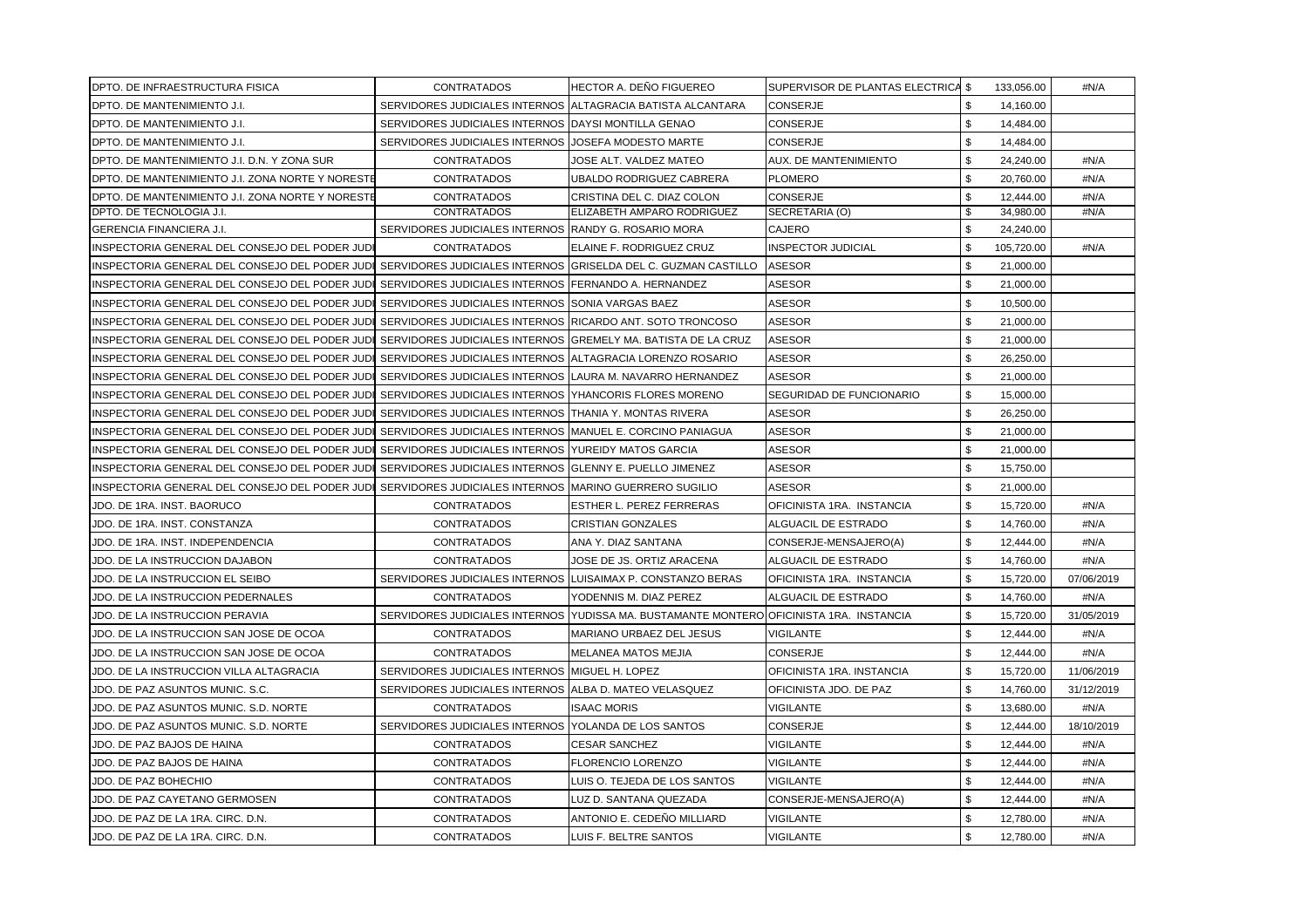| JDO. DE PAZ DE LA 1RA. CIRC. D.N.      | SERVIDORES JUDICIALES INTERNOS CRISMEIRY R. CASTILLO LLUBERES |                                | OFICINISTA JDO. DE PAZ      | \$<br>16,440.00 |            |
|----------------------------------------|---------------------------------------------------------------|--------------------------------|-----------------------------|-----------------|------------|
| JDO. DE PAZ DE LA 1RA. CIRC. S.D. ESTE | SERVIDORES JUDICIALES INTERNOS KRYSMEIRY G. ESTEVEZ           |                                | OFICINISTA JDO. DE PAZ      | \$<br>16,440.00 |            |
| JDO. DE PAZ DE LA 2DA. CIRC. S.D. ESTE | <b>CONTRATADOS</b>                                            | LUCILA D. ALVAREZ ALVAREZ      | CONSERJE                    | \$<br>12,444.00 | #N/A       |
| JDO. DE PAZ DE LA 2DA. CIRC. S.D. ESTE | SERVIDORES JUDICIALES INTERNOS YANIRIS ALMONTE KING           |                                | MENSAJERO INTERNO           | \$<br>12,444.00 | 31/05/2019 |
| JDO. DE PAZ DE LA 2DA. CIRC. S.D. ESTE | SERVIDORES JUDICIALES INTERNOS CAROLIN E. SANCHEZ LANTIGUA    |                                | OFICINISTA JDO. DE PAZ      | \$<br>16,440.00 | 10/04/2019 |
| JDO. DE PAZ DE LA 2DA. CIRC. SANTIAGO  | SERVIDORES JUDICIALES INTERNOS BETANIA R. TORRES RODRIGUEZ    |                                | OFICINISTA JDO. DE PAZ      | \$<br>14,760.00 | 20/09/2020 |
| JDO. DE PAZ DE LA 3RA. CIRC. D.N.      | SERVIDORES JUDICIALES INTERNOS YLIANA CONTRERAS SANCHEZ       |                                | OFICINISTA JDO. DE PAZ      | \$<br>16,440.00 |            |
| JDO. DE PAZ DE LA 3RA. CIRC. D.N.      | SERVIDORES JUDICIALES INTERNOS IINGRIS B. GARCIA CUEVAS       |                                | <b>MENSAJERO INTERNO</b>    | \$<br>12,444.00 | 11/08/2019 |
| JDO. DE PAZ DE LA 3RA. CIRC. D.N.      | SERVIDORES JUDICIALES INTERNOS MANUEL A. PAULINO ROMERO       |                                | OFICINISTA JDO. DE PAZ      | \$<br>16,440.00 | 31/05/2019 |
| JDO. DE PAZ DE LA 4TA. CIRC. D.N.      | <b>CONTRATADOS</b>                                            | EDWIN M. MORENO CASTILLO       | OFICINISTA JDO. DE PAZ      | \$<br>16,440.00 | #N/A       |
| JDO. DE PAZ EL CERCADO                 | <b>CONTRATADOS</b>                                            | JOSE FCO. DE OLEO ENCARNACION  | CONSERJE-MENSAJERO(A)       | \$<br>12,444.00 | #N/A       |
| JDO. DE PAZ EL LLANO                   | <b>CONTRATADOS</b>                                            | ALBA I. BARRIENTOS VALDEZ      | CONSERJE-MENSAJERO(A)       | \$<br>12,444.00 | #N/A       |
| JDO. DE PAZ EL VALLE                   | <b>CONTRATADOS</b>                                            | JOSE ALT. PEREZ PIÑA           | <b>VIGILANTE</b>            | \$<br>12,444.00 | #N/A       |
| <b>JDO. DE PAZ ESPERANZA</b>           | <b>CONTRATADOS</b>                                            | JORGE ANT. PERALTA DOMINGUEZ   | VIGILANTE                   | \$<br>12,444.00 | #N/A       |
| <b>JDO. DE PAZ GUAYMATE</b>            | <b>CONTRATADOS</b>                                            | SERGIO DE LA CRUZ MEDINA       | CONSERJE-MENSAJERO(A)       | \$<br>12,444.00 | #N/A       |
| JDO. DE PAZ LA ROMANA                  | SERVIDORES JUDICIALES INTERNOS EUGENIA A. MEDINA RODRIGUEZ    |                                | OFICINISTA JDO. DE PAZ      | \$<br>14,760.00 |            |
| JDO. DE PAZ LAGUNA SALADA              | <b>CONTRATADOS</b>                                            | JULIO A. ESPEJO ORTEGA         | VIGILANTE                   | \$<br>12,444.00 | #N/A       |
| <b>JDO. DE PAZ NIGUA</b>               | <b>CONTRATADOS</b>                                            | RAMON DE JS. RIVERA CAMPUSANO  | <b>VIGILANTE</b>            | \$<br>12,444.00 | #N/A       |
| JDO. DE PAZ OVIEDO                     | <b>CONTRATADOS</b>                                            | LUIS S. PEREZ RAMIREZ          | VIGILANTE                   | \$<br>12,444.00 | #N/A       |
| <b>JDO. DE PAZ PARAISO</b>             | <b>CONTRATADOS</b>                                            | <b>ESEQUIER MATOS ACOSTA</b>   | VIGILANTE                   | \$<br>12,444.00 | #N/A       |
| <b>JDO. DE PAZ PARAISO</b>             | <b>CONTRATADOS</b>                                            | LORGIRIES ACOSTA FELIZ         | OFICINISTA JDO. DE PAZ      | \$<br>14,760.00 | #N/A       |
| JDO. DE PAZ PEDERNALES                 | <b>CONTRATADOS</b>                                            | MIGUEL B. TERRERO FERRERAS     | VIGILANTE                   | \$<br>12,444.00 | #N/A       |
| JDO. DE PAZ S.C.                       | <b>CONTRATADOS</b>                                            | CHARLES I. JIMENEZ PEREZ       | ALGUACIL DE ESTRADO         | \$<br>13,800.00 | #N/A       |
| JDO. DE PAZ S.C.                       | SERVIDORES JUDICIALES INTERNOS INICOLE N. NOVA CANDELARIO     |                                | OFICINISTA JDO. DE PAZ      | \$<br>14,760.00 | 31/12/2019 |
| JDO. DE PAZ S.D. OESTE                 | SERVIDORES JUDICIALES INTERNOS YUGERNI GARCIA MARTINEZ        |                                | OFICINISTA JDO. DE PAZ      | \$<br>16,440.00 |            |
| JDO. DE PAZ S.D. OESTE                 | SERVIDORES JUDICIALES INTERNOS CARINA MATEO BOVON             |                                | <b>ARCHIVISTA</b>           | \$<br>13,920.00 | 05/08/2019 |
| JDO. DE PAZ S.D. OESTE                 | SERVIDORES JUDICIALES INTERNOS JJANNIRIS E. TORIBIO JIMENEZ   |                                | OFICINISTA JDO. DE PAZ      | \$<br>16,440.00 | 05/08/2019 |
| JDO. DE PAZ S.D. OESTE                 | SERVIDORES JUDICIALES INTERNOS MARDARY BEARD QUIROZ           |                                | OFICINISTA JDO. DE PAZ      | \$<br>16,440.00 | 31/12/2019 |
| JDO. DE PAZ SABANA GRANDE DE PALENQUE  | <b>CONTRATADOS</b>                                            | <b>RAMON RODRIGUEZ PULA</b>    | VIGILANTE                   | \$<br>12,444.00 | #N/A       |
| JDO. DE PAZ SABANA IGLESIA             | <b>CONTRATADOS</b>                                            | JUANA M. NUÑEZ PICHARDO        | CONSERJE-MENSAJERO(A)       | \$<br>12,444.00 | #N/A       |
| JDO. DE PAZ SABANA LARGA               | <b>CONTRATADOS</b>                                            | WILLIAM R. MEJIA               | <b>VIGILANTE</b>            | \$<br>12,444.00 | #N/A       |
| JDO. DE PAZ SAN JOSE DE LAS MATAS      | <b>CONTRATADOS</b>                                            | ANA M. ESPINAL NUÑEZ           | CONSERJE-MENSAJERO(A)       | \$<br>12,444.00 | #N/A       |
| JDO. DE PAZ SAN RAFAEL DEL YUMA        | <b>CONTRATADOS</b>                                            | BIENVENIDO ANT. RUIZ Y ROSARIO | VIGILANTE                   | \$<br>12,444.00 | #N/A       |
| JDO. DE PAZ TABARA ARRIBA              | <b>CONTRATADOS</b>                                            | FINLANDIA J. BELTRE MEDINA     | CONSERJE-MENSAJERO(A)       | \$<br>12,444.00 | #N/A       |
| JDO. DE PAZ TAMAYO                     | <b>CONTRATADOS</b>                                            | <b>GREGORIO REYES</b>          | <b>VIGILANTE</b>            | \$<br>12,444.00 | #N/A       |
| JDO. DE PAZ TENARES                    | <b>CONTRATADOS</b>                                            | JUAN ALB. ACOSTA HIDALGO       | <b>VIGILANTE</b>            | \$<br>12,444.00 | #N/A       |
| JDO. DE PAZ UVILLA                     | <b>CONTRATADOS</b>                                            | <b>EDINSON PEREZ GONZALEZ</b>  | <b>VIGILANTE</b>            | \$<br>12,444.00 | #N/A       |
| JDO. DE PAZ VICENTE NOBLE              | <b>CONTRATADOS</b>                                            | BLAS GERARDO HEREDIA           | VIGILANTE                   | \$<br>12,444.00 | #N/A       |
| <b>JDO. DE PAZ VILLA ALTAGRACIA</b>    | <b>CONTRATADOS</b>                                            | SOFI ALT. RAMIREZ SANTANA      | CONSERJE-MENSAJERO(A)       | \$<br>12,444.00 | #N/A       |
| JDO. DE PAZ YAGUATE                    | <b>CONTRATADOS</b>                                            | IROSANNA V. MORENO PANIAGUA    | CONSERJE-MENSAJERO(A)       | \$<br>12,444.00 | #N/A       |
| JDO. DE TRABAJO DUARTE                 | SERVIDORES JUDICIALES INTERNOS MINERVA M. VILORIA MARIA       |                                | ABOGADO AYUDANTE 1RA. INST. | \$<br>36,000.00 |            |
| OFIC. COORDINADORA ARCHIVO JUDICIAL    | <b>CONTRATADOS</b>                                            | ELBA J. AQUINO ESPINAL         | <b>ARCHIVISTA</b>           | \$<br>13,920.00 | #N/A       |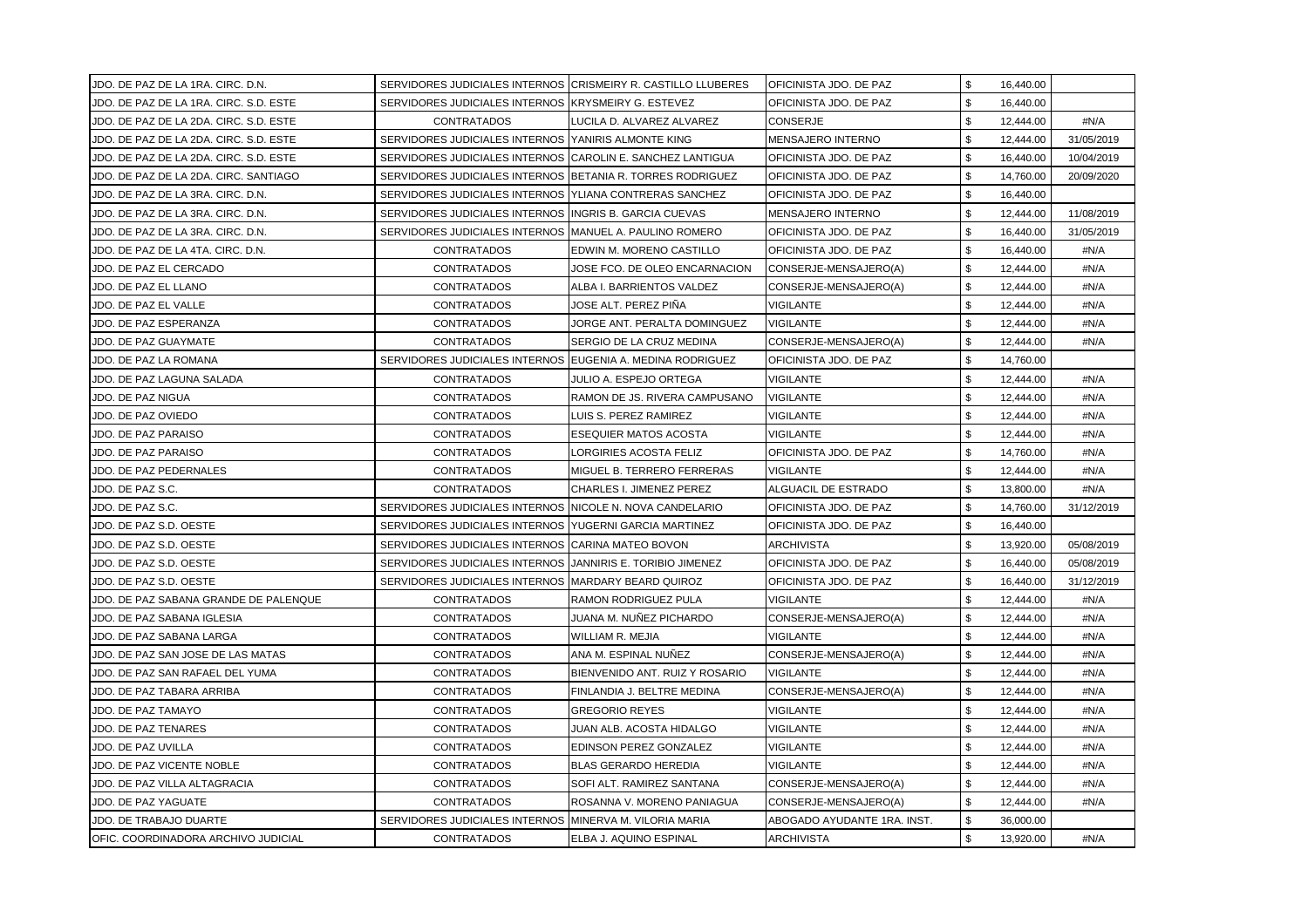| OFIC. COORDINADORA ARCHIVO JUDICIAL                | SERVIDORES JUDICIALES INTERNOS KATIUSCA BLANCO D'OLEO         |                                                                                            | SUPERVISOR DE ARCHIVO             | \$<br>29,580.00  |            |
|----------------------------------------------------|---------------------------------------------------------------|--------------------------------------------------------------------------------------------|-----------------------------------|------------------|------------|
| OFIC. COORDINADORA ARCHIVO JUDICIAL                | SERVIDORES JUDICIALES INTERNOS DIONICIO ROSARIO JIMENEZ       |                                                                                            | <b>ARCHIVISTA</b>                 | \$<br>13,920.00  |            |
| IOFIC. COORDINADORA ARCHIVO JUDICIAL               | SERVIDORES JUDICIALES INTERNOS   FRANCIS PERALTA RODRIGUEZ    |                                                                                            | <b>ARCHIVISTA</b>                 | \$<br>13,920.00  |            |
| IOFIC. DE ARCHIVO JUDICIAL CAM.CIVIL CORTE DE APEL | <b>CONTRATADOS</b>                                            | CARLOS M. SOTO SALAS                                                                       | <b>ARCHIVISTA</b>                 | \$<br>13,920.00  | #N/A       |
| OFIC. DE ARCHIVO JUDICIAL PJ LA VEGA               | <b>CONTRATADOS</b>                                            | <b>MAXIMO B. REINOSO TAPIA</b>                                                             | SUPERVISOR DE ARCHIVO             | \$<br>29,580.00  | #N/A       |
| OFIC. DE ARCHIVO JUDICIAL PJ SANTIAGO              | SERVIDORES JUDICIALES INTERNOS ANDREISY Y. ESPINAL CABRERA    |                                                                                            | <b>ARCHIVISTA</b>                 | \$<br>13,920.00  | 30/06/2019 |
| OFIC. DE ARCHIVO JUDICIAL PJ SANTIAGO              | SERVIDORES JUDICIALES INTERNOS HUMDERTO BRUNO REYES           |                                                                                            | <b>ARCHIVISTA</b>                 | \$<br>13,920.00  | 30/06/2019 |
| OFIC. DE SEGURIDAD S.C.J.                          | <b>CONTRATADOS</b>                                            | IISIDRO CORDERO                                                                            | SEGURIDAD EX-PRESIDENTE SCJ       | \$<br>21,360.00  | #N/A       |
| OFIC. DE SEGURIDAD S.C.J.                          | SERVIDORES JUDICIALES INTERNOS LUIS MARIÑEZ PEÑA              |                                                                                            | SEGURIDAD DE PLANTA               | \$<br>19,197.23  |            |
| IOFIC. DE SEGURIDAD S.C.J.                         | SERVIDORES JUDICIALES INTERNOS IJUAN C. JIMENEZ HIDALGO       |                                                                                            | SUPERVISOR DE SEGURIDAD           | \$<br>45,000.00  |            |
| <b> OFIC. DE TECNOLOGIAS REGIONAL ZONA NORTE</b>   | <b>CONTRATADOS</b>                                            | LENIN R. VASQUEZ CABRERA                                                                   | SOPORTE TECNICO II                | \$<br>34,980.00  | #N/A       |
| IPCIA. CAMARA CIVIL JDO. 1RA. INST. D.N.           | SERVIDORES JUDICIALES INTERNOS MARIA DE L. GOMEZ VASQUEZ      |                                                                                            | OFICINISTA 1RA. INSTANCIA         | \$<br>20,760.00  | 20/09/2020 |
| IPCIA. CAMARA CIVIL JDO. 1RA. INST. D.N.           | SERVIDORES JUDICIALES INTERNOS ICESAR L. SOSA LIRANZO         |                                                                                            | OFICINISTA 1RA. INSTANCIA         | \$<br>20,760.00  | 31/05/2019 |
| IPCIA. CAMARA CIVIL JDO. 1RA. INST. D.N.           | SERVIDORES JUDICIALES INTERNOS CARMEN M. FIGUEROA CASTILLO    |                                                                                            | OFICINISTA 1RA. INSTANCIA         | \$<br>20.760.00  | 31/05/2019 |
| PCIA. CAMARA CIVIL JDO. 1RA. INST. D.N.            | SERVIDORES JUDICIALES INTERNOS JJULISSA I. BAEZ SANCHEZ       |                                                                                            | OFICINISTA 1RA. INSTANCIA         | \$<br>20,760.00  |            |
| PCIA. CAMARA CIVIL JDO. 1RA. INST. D.N.            | SERVIDORES JUDICIALES INTERNOS (ESMARLY D. SANTOS MEJIA       |                                                                                            | OFICINISTA 1RA. INSTANCIA         | \$<br>20,760.00  |            |
| PCIA. CAMARA CIVIL JDO. 1RA. INST. D.N.            | SERVIDORES JUDICIALES INTERNOS JJEIME L. BERNABE LORENZO      |                                                                                            | OFICINISTA 1RA. INSTANCIA         | \$<br>20,760.00  | 31/05/2019 |
| PCIA. CAMARA CIVIL JDO. 1RA. INST. D.N.            | SERVIDORES JUDICIALES INTERNOS (AILYN S. PUELLO REYES         |                                                                                            | OFICINISTA 1RA. INSTANCIA         | \$<br>20,760.00  | 31/05/2019 |
| PCIA, CAMARA CIVIL JDO, 1RA, INST, D.N.            | SERVIDORES JUDICIALES INTERNOS ILOREN P. JESUS GARCIA         |                                                                                            | OFICINISTA 1RA. INSTANCIA         | \$<br>20,760.00  | 31/05/2019 |
| PCIA. CAMARA CIVIL JDO. 1RA. INST. D.N.            | SERVIDORES JUDICIALES INTERNOS INORMA C. BAEZ ABREU           |                                                                                            | OFICINISTA 1RA. INSTANCIA         | \$<br>20,760.00  | 31/05/2019 |
| PCIA. CAMARA CIVIL JDO. 1RA. INST. D.N.            |                                                               | SERVIDORES JUDICIALES INTERNOS (ELIZABETH DEL C. ALMANZAR ACOSTA OFICINISTA 1RA. INSTANCIA |                                   | \$<br>20,760.00  | 31/05/2019 |
| PCIA. CAMARA CIVIL JDO. 1RA. INST. D.N.            | SERVIDORES JUDICIALES INTERNOS (ALEJANDRA NUNEZ GERALDINO     |                                                                                            | OFICINISTA 1RA. INSTANCIA         | \$<br>20,760.00  | 31/05/2019 |
| PCIA. CAMARA CIVIL JDO. 1RA. INST. D.N.            | SERVIDORES JUDICIALES INTERNOS WINIFER TORRES ABAD            |                                                                                            | OFICINISTA 1RA. INSTANCIA         | \$<br>20,760.00  | 31/12/2019 |
| PCIA. CAMARA CIVIL JDO. 1RA. INST. D.N.            | SERVIDORES JUDICIALES INTERNOS CRISTY P. REYES                |                                                                                            | OFICINISTA 1RA. INSTANCIA         | \$<br>20,760.00  | 31/05/2019 |
| PCIA. CAMARA CIVIL JDO. 1RA. INST. D.N.            | SERVIDORES JUDICIALES INTERNOS ELIZABETH N. MANCEBO GARCIA    |                                                                                            | OFICINISTA 1RA. INSTANCIA         | \$<br>20,760.00  | 31/05/2019 |
| PCIA. CAMARA CIVIL JDO. 1RA. INST. D.N.            | SERVIDORES JUDICIALES INTERNOS MAYELIN RIVERA MENDEZ DE DISLA |                                                                                            | <b>OFICINISTA</b>                 | \$<br>20,760.00  | 31/05/2019 |
| PCIA. CAMARA CIVIL JDO. 1RA. INST. D.N.            | SERVIDORES JUDICIALES INTERNOS YINET BENITEZ NUNEZ            |                                                                                            | OFICINISTA 1RA. INSTANCIA         | \$<br>20,760.00  | 31/05/2019 |
| PCIA. CAMARA CIVIL JDO. 1RA. INST. D.N.            | SERVIDORES JUDICIALES INTERNOS BRAUDY L. PEÑA PIMENTEL        |                                                                                            | OFICINISTA 1RA. INSTANCIA         | \$<br>20,760.00  | 25/08/2019 |
| PCIA. CAMARA CIVIL JDO. 1RA. INST. D.N.            | SERVIDORES JUDICIALES INTERNOS KELVIN A. PEREZ OSORIO         |                                                                                            | OFICINISTA 1RA. INSTANCIA         | \$<br>20,760.00  | 25/08/2019 |
| PCIA. CAMARA CIVIL JDO. 1RA. INST. D.N.            | SERVIDORES JUDICIALES INTERNOS JJOHANNA F. ALCANTARA DE CERON |                                                                                            | OFICINISTA 1RA. INSTANCIA         | \$<br>20,760.00  | 25/08/2019 |
| PCIA. CAMARA CIVIL JDO. 1RA. INST. D.N.            | SERVIDORES JUDICIALES INTERNOS YADHIRIS RODRIGUEZ GONZALEZ    |                                                                                            | OFICINISTA 1RA. INSTANCIA         | \$<br>20,760.00  | 31/05/2019 |
| PCIA. CAMARA CIVIL JDO. 1RA. INST. SANTIAGO        |                                                               | SERVIDORES JUDICIALES INTERNOS YOKASTHERY DEL C. OZORIA GONZALI OFICINISTA 1RA. INSTANCIA  |                                   | \$<br>15,720.00  |            |
| PCIA. CAMARA CIVIL JDO. 1RA. INST. SANTIAGO        | SERVIDORES JUDICIALES INTERNOS JJORGELINA GERMOSEN LEON       |                                                                                            | OFICINISTA 1RA. INSTANCIA         | \$<br>15,720.00  |            |
| PRESIDENCIA S.C.J.                                 | <b>CONTRATADOS</b>                                            | MILCIADES JAVIER RUIZ                                                                      | SEGURIDAD EX-PRESIDENTE SCJ       | \$<br>20,441.57  | #N/A       |
| PRESIDENCIA S.C.J.                                 | SERVIDORES JUDICIALES INTERNOS MOISES V. JAQUEZ MOTA          |                                                                                            | <b>ASESOR DE POLITICAS</b>        | \$<br>160,000.00 |            |
| PRESIDENCIA S.C.J.                                 | SERVIDORES JUDICIALES INTERNOS ANTHONY REINOSO REYES          |                                                                                            | SEGURIDAD PRESIDENTE SCJ          | \$<br>30,000.00  |            |
| PRESIDENCIA S.C.J.                                 | SERVIDORES JUDICIALES INTERNOS LEDDY FCO. PAULINO BALBUENA    |                                                                                            | SEGURIDAD PRESIDENTE SCJ          | \$<br>16,000.00  |            |
| PRESIDENCIA S.C.J.                                 | SERVIDORES JUDICIALES INTERNOS MARIO R. GARAY FERNANDEZ       |                                                                                            | ASESOR DE SISTEMAS Y PROYECTOS \$ | 150,000.00       |            |
| PRESIDENCIA S.C.J.                                 | SERVIDORES JUDICIALES INTERNOS ANGEL E. BRITO PUJOLS          |                                                                                            | ASESOR                            | \$<br>160,000.00 |            |
| PRIMERA SALA S.C.J.                                | <b>CONTRATADOS</b>                                            | JULIA L. MUÑOZ SANTANA                                                                     | ABOGADO AYUDANTE SCJ              | \$<br>105,720.00 | #N/A       |
| PRIMERA SALA S.C.J.                                | SERVIDORES JUDICIALES INTERNOS MODESTO JAQUEZ MARQUEZ         |                                                                                            | SEGURIDAD DE JUEZ SCJ             | \$<br>14,760.00  |            |
| PRIMERA SALA S.C.J.                                | SERVIDORES JUDICIALES INTERNOS LAURA C. RAMIREZ PAULINO       |                                                                                            | OFICINISTA SCJ                    | \$<br>40,605.60  |            |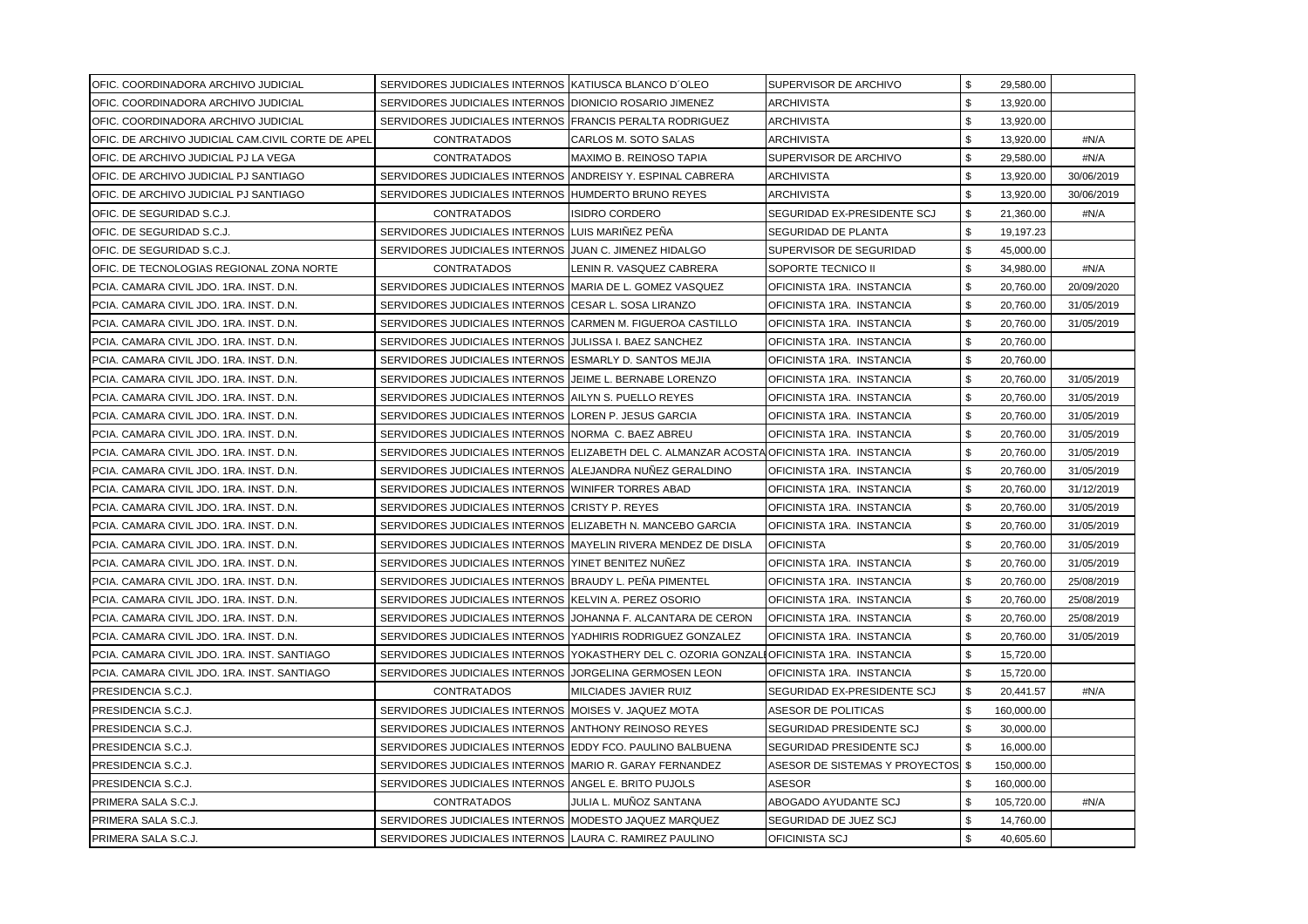| <b>RECEPCION Y ENTREGA R.T.</b>                  | SERVIDORES JUDICIALES INTERNOS IENMANUEL UPIA HERNANDEZ      |                                   | AUX. DE RECEPCION Y ENTREGA | \$<br>24,240.00 | 15/02/2020 |
|--------------------------------------------------|--------------------------------------------------------------|-----------------------------------|-----------------------------|-----------------|------------|
| REGISTRO DE TITULOS LA VEGA                      | <b>CONTRATADOS</b>                                           | IMIGUELINA G. DE MOYA LONGO       | AUX. DE RECEPCION Y ENTREGA | \$<br>24,240.00 | #N/A       |
| REGISTRO DE TITULOS NAGUA                        | SERVIDORES JUDICIALES INTERNOS ESTEFANY NUÑEZ DUARTE         |                                   | AUXILIAR REGISTRAL          | \$<br>16,200.00 |            |
| REGISTRO DE TITULOS PUERTO PLATA                 | <b>CONTRATADOS</b>                                           | PURITA GARCIA GONZALEZ            | <b>CONSERJE</b>             | \$<br>12,444.00 | #N/A       |
| REGISTRO DE TITULOS S.C.                         | <b>CONTRATADOS</b>                                           | <b>MARIA C. ASENCIO ABREU</b>     | <b>AUXILIAR REGISTRAL</b>   | \$<br>16,200.00 | #N/A       |
| SALA CIVIL TRIBUNAL N.N.A. DUARTE                | <b>CONTRATADOS</b>                                           | CAROLINA ALT. RODRIGUEZ BRITO     | CONSERJE                    | \$<br>12,444.00 | #N/A       |
| SALA PENAL 1ER. TRIBUNAL N.N.A. SANTIAGO         | <b>CONTRATADOS</b>                                           | JESUS SILVERIO                    | VIGILANTE                   | \$<br>12,444.00 | #N/A       |
| SALA PENAL TRIBUNAL N.N.A. LA VEGA               | <b>CONTRATADOS</b>                                           | HILARIO J. HOLGUIN SANTOS         | VIGILANTE                   | \$<br>12,444.00 | #N/A       |
| SALA PENAL TRIBUNAL N.N.A. LA VEGA               | <b>CONTRATADOS</b>                                           | DIONICIO G. VALERIO CRUZ          | VIGILANTE                   | \$<br>12,444.00 | #N/A       |
| SALA PENAL TRIBUNAL N.N.A. S.D.                  | <b>CONTRATADOS</b>                                           | JUAN ALB. ROSARIO GOMEZ           | <b>ALGUACIL DE ESTRADO</b>  | \$<br>14,760.00 | #N/A       |
| SECCION DE TRAMITES Y CORRESPONDENCIA            | <b>CONTRATADOS</b>                                           | JULIAN GARCIA                     | MENSAJERO EXTERNO           | \$<br>22,800.00 | #N/A       |
| SECCION DE TRAMITES Y CORRESPONDENCIA            | SERVIDORES JUDICIALES INTERNOS HECTOR R. QUEZADA VILORIO     |                                   | MENSAJERO INTERNO           | \$<br>16,920.00 | 13/08/2019 |
| SECCION DE TRANSPORTACION                        | <b>CONTRATADOS</b>                                           | <b>HORACIO GONZALEZ</b>           | <b>CHOFER</b>               | \$<br>29,580.00 | #N/A       |
| <b>SECCION DE TRANSPORTACION</b>                 | <b>CONTRATADOS</b>                                           | <b>CEFERINO OFFRER DE LA ROSA</b> | <b>CHOFER</b>               | \$<br>24,240.00 | #N/A       |
| SECCION DE TRANSPORTACION                        | <b>CONTRATADOS</b>                                           | VICTOR H. GIL REYES               | CHOFER                      | \$<br>29,580.00 | #N/A       |
| <b>SECCION DE TRANSPORTACION</b>                 | <b>CONTRATADOS</b>                                           | ISO L. ADAMES HERNANDEZ           | <b>CHOFER</b>               | \$<br>24,240.00 | #N/A       |
| SECCION DE TRANSPORTACION                        | <b>CONTRATADOS</b>                                           | <b>SAN E. SANCHEZ</b>             | <b>CHOFER</b>               | \$<br>24,240.00 | #N/A       |
| <b>SECCION DE TRANSPORTACION</b>                 | <b>CONTRATADOS</b>                                           | <b>MANUEL SIERRA FABIAN</b>       | ENC. TRANSPORTACION         | \$<br>77,836.80 | #N/A       |
| <b>SECCION DE TRANSPORTACION</b>                 | <b>CONTRATADOS</b>                                           | JORGE A. ALBA CASTILLO            | <b>CHOFER</b>               | \$<br>24,240.00 | #N/A       |
| SECCION DE TRANSPORTACION                        | <b>CONTRATADOS</b>                                           | DONAL R. MORALES SEVERINO         | <b>CHOFER</b>               | \$<br>24,240.00 | #N/A       |
| <b>SECCION DE TRANSPORTACION</b>                 | <b>CONTRATADOS</b>                                           | SANTIAGO L. PERERA DURAN          | <b>CHOFER</b>               | \$<br>24,240.00 | #N/A       |
| SECCION DE TRANSPORTACION                        | <b>CONTRATADOS</b>                                           | WATER R. PEREZ PEREZ              | <b>CHOFER</b>               | \$<br>24,240.00 | #N/A       |
| <b>SECCION DE TRANSPORTACION</b>                 | <b>CONTRATADOS</b>                                           | <b>REYNALDO FRIAS CASTRO</b>      | <b>CHOFER</b>               | \$<br>24,240.00 | #N/A       |
| <b>SECCION DE TRANSPORTACION</b>                 | <b>CONTRATADOS</b>                                           | CONFESOR BOVIER DE LA CRUZ        | <b>CHOFER</b>               | \$<br>24,240.00 | #N/A       |
| <b>SECCION DE TRANSPORTACION</b>                 | <b>CONTRATADOS</b>                                           | <b>FRANCISCO W. JONES BRACHE</b>  | <b>CHOFER</b>               | \$<br>29,580.00 | #N/A       |
| SECCION DE TRANSPORTACION                        | <b>CONTRATADOS</b>                                           | PABLO ANT. FLORIAN HERNANDEZ      | <b>CHOFER</b>               | \$<br>29,580.00 | #N/A       |
| <b>SECCION DE TRANSPORTACION</b>                 | <b>CONTRATADOS</b>                                           | <b>VIRGILIO ANT. BERIGUETE</b>    | <b>CHOFER</b>               | \$<br>29,580.00 | #N/A       |
| <b>SECCION DE TRANSPORTACION</b>                 | <b>CONTRATADOS</b>                                           | <b>BIENVENIDO VASQUEZ</b>         | <b>CHOFER</b>               | \$<br>24,240.00 | #N/A       |
| SECCION DE TRANSPORTACION                        | <b>CONTRATADOS</b>                                           | <b>RIGOBERTO SOSA HERNANDEZ</b>   | <b>CHOFER</b>               | \$<br>24,240.00 | #N/A       |
| <b>SECCION DE TRANSPORTACION</b>                 | <b>CONTRATADOS</b>                                           | PEDRO A. POLANCO JIMENEZ          | <b>CHOFER</b>               | \$<br>24,240.00 | #N/A       |
| ISECCION DE TRANSPORTACION                       | SERVIDORES JUDICIALES INTERNOS LEDGAR ANT. ROSARIO RODRIGUEZ |                                   | <b>CHOFER</b>               | \$<br>24,240.00 |            |
| SECCION DE TRANSPORTACION                        | SERVIDORES JUDICIALES INTERNOS HAROLD A. LEMBERT MERCADO     |                                   | <b>CHOFER</b>               | \$<br>24,240.00 |            |
| SECCION DE TRANSPORTACION                        | SERVIDORES JUDICIALES INTERNOS SANTO M. MORALES NUÑEZ        |                                   | <b>CHOFER</b>               | \$<br>24,240.00 |            |
| SECCION DE TRANSPORTACION                        | SERVIDORES JUDICIALES INTERNOS JJOSEL ROSA MARTE             |                                   | <b>CHOFER</b>               | \$<br>24,240.00 |            |
| SECRETARIA GENERAL JDO. ESP. TRANS.Y MUNIC. SANT | SERVIDORES JUDICIALES INTERNOS WILANDY A. ALMONTE SARITA     |                                   | ALGUACIL DE ESTRADO         | \$<br>11,426.40 |            |
| SECRETARIA GENERAL S.C.J.                        | <b>CONTRATADOS</b>                                           | RAMON ANT. ORTIZ MARTINEZ         | MENSAJERO EXTERNO           | \$<br>22,800.00 | #N/A       |
| SECRETARIA GENERAL S.C.J.                        | SERVIDORES JUDICIALES INTERNOS (AMABEL A. RICART ASTACIO     |                                   | OFICINISTA SCJ              | \$<br>40,605.60 | 04/05/2019 |
| SECRETARIA GENERAL S.C.J.                        | SERVIDORES JUDICIALES INTERNOS (YERMANA G. OZUNA ROSSO       |                                   | OFICINISTA SCJ              | \$<br>40,605.60 | 04/05/2019 |
| SECRETARIA GENERAL S.C.J.                        | SERVIDORES JUDICIALES INTERNOS ISAAC ALVAREZ BAUTISTA        |                                   | OFICINISTA SCJ              | \$<br>24,240.00 | 01/08/2019 |
| SECRETARIA GENERAL TRIBUNAL SUPERIOR ADM. D.N.   | SERVIDORES JUDICIALES INTERNOS SINDY M. MARTINEZ DE LEON     |                                   | <b>OFICINISTA</b>           | \$<br>24,240.00 | 19/08/2019 |
| SECRETARIA GENERAL TRIBUNAL SUPERIOR ADM. D.N.   | SERVIDORES JUDICIALES INTERNOS FERNANDO A. DIAZ CRUZ         |                                   | OFICINISTA                  | \$<br>24,240.00 | 19/08/2019 |
| SECRETARIA GENERAL TRIBUNAL SUPERIOR ADM. D.N.   | SERVIDORES JUDICIALES INTERNOS ETEFANA DE LOS SANTOS REYNOSO |                                   | <b>OFICINISTA</b>           | \$<br>24,240.00 | 19/08/2019 |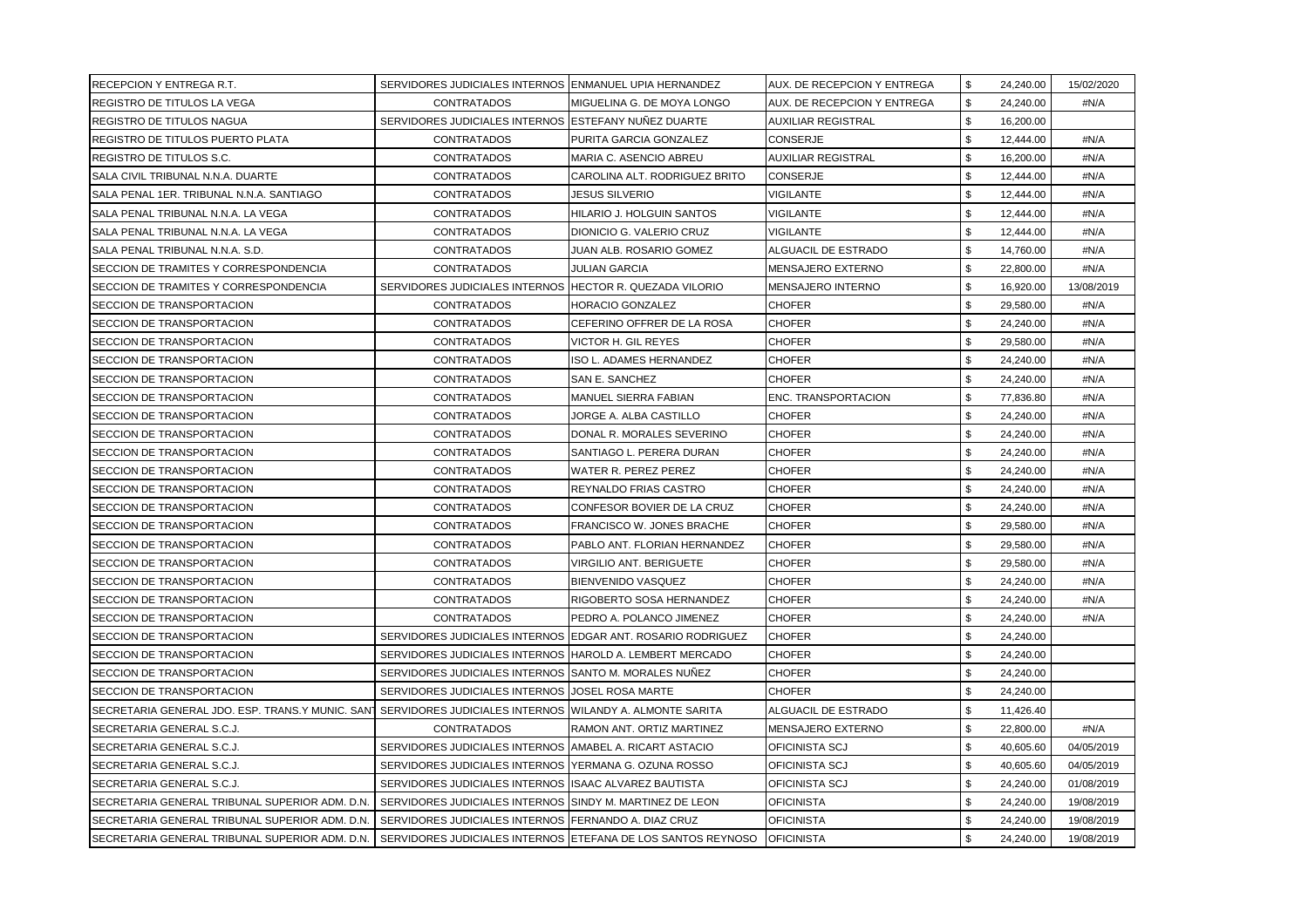| ISECRETARIA GENERAL TRIBUNAL SUPERIOR ADM. D.N.   SERVIDORES JUDICIALES INTERNOS  MARIANO ANT. GUZMAN PEREZ |                                                             |                                                                                           | <b>OFICINISTA</b>                   | \$<br>24,240.00 | 19/08/2019 |
|-------------------------------------------------------------------------------------------------------------|-------------------------------------------------------------|-------------------------------------------------------------------------------------------|-------------------------------------|-----------------|------------|
| ISEGUNDA SALA S.C.J.                                                                                        | <b>CONTRATADOS</b>                                          | <b>IGERINELDO MONTAS MONTERO</b>                                                          | SEGURIDAD DE JUEZ SCJ               | \$<br>15,600.00 | #N/A       |
| SEGUNDA SALA S.C.J.                                                                                         | <b>CONTRATADOS</b>                                          | <b>HERIBERTO BENITEZ SOTO</b>                                                             | SEGURIDAD DE JUEZ SCJ               | \$<br>14,400.00 | #N/A       |
| SEGUNDA SALA S.C.J.                                                                                         | <b>CONTRATADOS</b>                                          | PEDRO J. RONE MOSCOSO                                                                     | ASISTENTE DE JUEZ MIEMBRO SALA S \$ | 54,885.60       | #N/A       |
| SOPORTE A JUECES J.P. MONTE PLATA                                                                           | SERVIDORES JUDICIALES INTERNOS MARGARET D. VENTURA ROMERO   |                                                                                           | <b>OFICINISTA</b>                   | \$<br>20,760.00 |            |
| SOPORTE A JUECES J.P. S.D.                                                                                  | <b>CONTRATADOS</b>                                          | CARLOS M. NUÑEZ SEVERINO                                                                  | OFICINISTA                          | \$<br>24,240.00 | #N/A       |
| SOPORTE A JUECES J.P. S.D.                                                                                  | <b>CONTRATADOS</b>                                          | ALEXANDRA DIAZ VASQUEZ                                                                    | ABOGADO AYUDANTE                    | \$<br>58,374.00 | #N/A       |
| SOPORTE A JUECES J.P. S.D.                                                                                  | SERVIDORES JUDICIALES INTERNOS JJOSUE SANTANA DEL ORBE      |                                                                                           | OFICINISTA                          | \$<br>24,240.00 | 30/09/2019 |
| SOPORTE A JUECES J.P. S.D.                                                                                  | SERVIDORES JUDICIALES INTERNOS ANDREINA CALDERON LOPEZ      |                                                                                           | <b>OFICINISTA</b>                   | \$<br>24,240.00 | 11/04/2020 |
| SOPORTE A JUECES J.P. S.D.                                                                                  | SERVIDORES JUDICIALES INTERNOS KIANDRA P. PEREZ CUEVAS      |                                                                                           | <b>OFICINISTA</b>                   | \$<br>24,240.00 | 17/06/2019 |
| TALLER DE EBANISTERIA                                                                                       | <b>CONTRATADOS</b>                                          | <b>SIXTO GARCIA</b>                                                                       | <b>VIGILANTE</b>                    | \$<br>13,618.81 | #N/A       |
| TALLER DE EBANISTERIA                                                                                       | <b>CONTRATADOS</b>                                          | ANGEL DEL R. MERCEDES JAVIER                                                              | <b>VIGILANTE</b>                    | \$<br>12,780.00 | #N/A       |
| ITALLER DE EBANISTERIA                                                                                      | SERVIDORES JUDICIALES INTERNOS MANUEL O. CIPRIAN MATOS      |                                                                                           | EBANISTA II S.C.J.                  | \$<br>34,980.00 | 14/09/2019 |
| TALLER DE EBANISTERIA                                                                                       | SERVIDORES JUDICIALES INTERNOS HECTOR L. ENCARNACION GARCIA |                                                                                           | EBANISTA II S.C.J.                  | \$<br>34,980.00 | 10/09/2019 |
| TALLER DE EBANISTERIA                                                                                       | SERVIDORES JUDICIALES INTERNOS ALCEDO PEÑA ABREU            |                                                                                           | EBANISTA II S.C.J.                  | \$<br>34,980.00 | 14/09/2019 |
| TALLER DE EBANISTERIA                                                                                       | SERVIDORES JUDICIALES INTERNOS RAMON A. BREA BAEZ           |                                                                                           | EBANISTA II S.C.J.                  | \$<br>34,980.00 | 14/09/2019 |
| ITALLER DE EBANISTERIA                                                                                      | SERVIDORES JUDICIALES INTERNOS DARLING DE LEON MENDOZA      |                                                                                           | EBANISTA II S.C.J.                  | \$<br>34,980.00 | 14/09/2019 |
| TERCERA SALA S.C.J.                                                                                         | <b>CONTRATADOS</b>                                          | <b>CRUCITO MONTERO VALDEZ</b>                                                             | SEGURIDAD DE JUEZ SCJ               | \$<br>26.352.00 | #N/A       |
| TERCERA SALA S.C.J.                                                                                         | <b>CONTRATADOS</b>                                          | ERASMO F. DEL CARMEN GREGORIO                                                             | <b>ISEGURIDAD DE JUEZ SCJ</b>       | \$<br>27,550.00 | #N/A       |
| TERCERA SALA S.C.J.                                                                                         | <b>CONTRATADOS</b>                                          | SEGUNDO DEL ROSARIO SANCHEZ                                                               | SEGURIDAD DE JUEZ SCJ               | \$<br>14,400.00 | #N/A       |
| TERCERA SALA S.C.J.                                                                                         | <b>CONTRATADOS</b>                                          | DANILO SERRANO GRULLART                                                                   | SEGURIDAD DE JUEZ SCJ               | \$<br>12,584.40 | #N/A       |
| TERCERA SALA S.C.J.                                                                                         | <b>CONTRATADOS</b>                                          | SERGIO A. ALVAREZ PEREZ                                                                   | SEGURIDAD DE JUEZ SCJ               | \$<br>15,600.00 | #N/A       |
| TERCERA SALA S.C.J.                                                                                         | <b>CONTRATADOS</b>                                          | PEDRO M. RODRIGUEZ SAVIÑON                                                                | SEGURIDAD DE JUEZ SCJ               | \$<br>14,000.00 | #N/A       |
| TRIBUNAL COL. C/P JDO. 1RA. INST. LA ROMANA                                                                 | SERVIDORES JUDICIALES INTERNOS INGRID M. JIMENEZ            |                                                                                           | OFICINISTA 1RA. INSTANCIA           | \$<br>15,720.00 |            |
| TRIBUNAL COL. C/P JDO. 1RA. INST. MARIA T.S.                                                                | SERVIDORES JUDICIALES INTERNOS HILDA HERNANDEZ              |                                                                                           | OFICINISTA 1RA. INSTANCIA           | \$<br>15,720.00 |            |
| TRIBUNAL COL. C/P JDO. 1RA. INST. MONTE CRISTI                                                              | <b>CONTRATADOS</b>                                          | GLADYS ALT. MARTINEZ RODRIGUEZ                                                            | ABOGADO AYUDANTE 1RA. INST.         | \$<br>36,000.00 | #N/A       |
| TRIBUNAL COL. C/P JDO. 1RA. INST. S.C.                                                                      | SERVIDORES JUDICIALES INTERNOS MARY P. ALVAREZ PEREZ        |                                                                                           | OFICINISTA 1RA. INSTANCIA           | \$<br>15,720.00 | 21/12/2019 |
| TRIBUNAL COL. C/P JDO. 1RA. INST. S.P.M.                                                                    | SERVIDORES JUDICIALES INTERNOS LARELYS DE JS. STERLING MOTA |                                                                                           | OFICINISTA 1RA. INSTANCIA           | \$<br>15,720.00 | 20/09/2020 |
| TRIBUNAL DE TIERRAS J.O. ESPAILLAT                                                                          | SERVIDORES JUDICIALES INTERNOS IKATHERINE VASQUEZ MICHEL    |                                                                                           | OFICINISTA J.O.                     | \$<br>15,720.00 | 20/09/2020 |
| TRIBUNAL DE TIERRAS J.O. PUERTO PLATA                                                                       | <b>CONTRATADOS</b>                                          | RAMONA BONILLA GIL                                                                        | <b>CONSERJE</b>                     | \$<br>12,444.00 | #N/A       |
| TRIBUNAL DE TIERRAS J.O. S.J.M.                                                                             | SERVIDORES JUDICIALES INTERNOS LEONOR HERRERA RAMIREZ       |                                                                                           | OFICINISTA J.O.                     | \$<br>15,720.00 |            |
| TRIBUNAL EJEC. DE LA PENA D.N.                                                                              | <b>CONTRATADOS</b>                                          | KATY J. CALDERON ARAUJO                                                                   | OFICINISTA 1RA. INSTANCIA           | \$<br>20,760.00 | #N/A       |
| TRIBUNAL EJEC. DE LA PENA MONTE CRISTI                                                                      | SERVIDORES JUDICIALES INTERNOS VANESSA M. SÁNCHEZ REYES     |                                                                                           | OFICINISTA 1RA. INSTANCIA           | \$<br>15,720.00 | 18/08/2019 |
| TRIBUNAL N.N.A. ESPAILLAT                                                                                   | <b>CONTRATADOS</b>                                          | JOSE A. CERDA COPLIN                                                                      | <b>VIGILANTE</b>                    | \$<br>12,444.00 | #N/A       |
| TRIBUNAL N.N.A. LA ALTAGRACIA                                                                               |                                                             | SERVIDORES JUDICIALES INTERNOS CHARLI D. CALDERON DE LOS SANTOS OFICINISTA 1RA. INSTANCIA |                                     | \$<br>15,720.00 | 11/10/2019 |
| TRIBUNAL N.N.A. MONSEÑOR NOUEL                                                                              | <b>CONTRATADOS</b>                                          | AGUSTIN PEÑA DILONÉ                                                                       | CONSERJE                            | \$<br>12,444.00 | #N/A       |
| TRIBUNAL N.N.A. MONTE CRISTI                                                                                | <b>CONTRATADOS</b>                                          | NERY LEBRON                                                                               | <b>VIGILANTE</b>                    | \$<br>12,444.00 | #N/A       |
| TRIBUNAL N.N.A. S.J.M.                                                                                      | <b>CONTRATADOS</b>                                          | <b>SANDRO CABRAL</b>                                                                      | <b>VIGILANTE</b>                    | \$<br>12.444.00 | #N/A       |
| TRIBUNAL N.N.A. SANCHEZ RAMIREZ                                                                             | <b>CONTRATADOS</b>                                          | LEONOR SANTOS PEREZ                                                                       | CONSERJE                            | \$<br>12,444.00 | #N/A       |
| TRIBUNAL N.N.A. SANCHEZ RAMIREZ                                                                             | SERVIDORES JUDICIALES INTERNOS LEIDY A. PAULINO ABREU       |                                                                                           | OFICINISTA 1RA. INSTANCIA           | \$<br>15,720.00 | 17/07/2019 |
| TRIBUNAL N.N.A. VALVERDE                                                                                    | <b>CONTRATADOS</b>                                          | LORENZA M. ESPINAL                                                                        | CONSERJE                            | \$<br>12,444.00 | #N/A       |
| TRIBUNAL SUPERIOR DE TIERRAS DPTO. ESTE                                                                     | SERVIDORES JUDICIALES INTERNOS MARIEL L. GOICO MORALES      |                                                                                           | OFICINISTA TST                      | \$<br>17,640.00 | 31/05/2019 |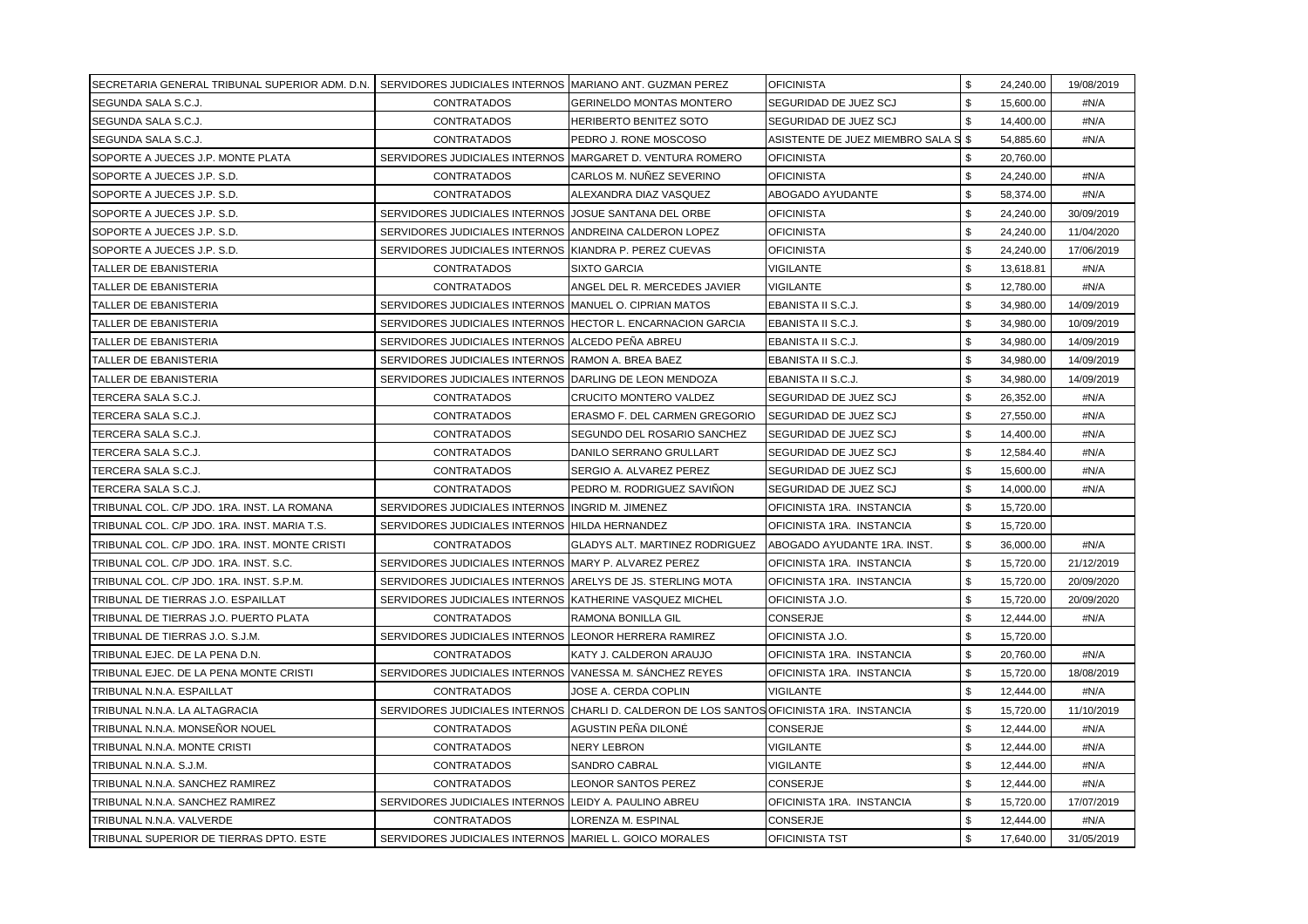| TRIBUNAL SUPERIOR DE TIERRAS DPTO. NORTE       | <b>CONTRATADOS</b>                                             | JUAN ML. ALMONTE PAULINO | CHOFER              | \$                         | 24,240.00 | #N/A       |
|------------------------------------------------|----------------------------------------------------------------|--------------------------|---------------------|----------------------------|-----------|------------|
| UNIDAD CITAC. NOTIF. Y COM. C.S.C. N.N.A. S.D. | SERVIDORES JUDICIALES INTERNOS LUIS A. BUTTEN                  |                          | <b>NOTIFICADOR</b>  | \$                         | 18,120.00 | 17/07/2019 |
| UNIDAD CITAC. NOTIF. Y COM. J.P. S.D.          | SERVIDORES JUDICIALES INTERNOS IADA MA. ESTEVA PERDOMO         |                          | <b>OFICINISTA</b>   | \$                         | 24.240.00 |            |
| UNIDAD CITAC. NOTIF. Y COM. J.P. S.D.          | SERVIDORES JUDICIALES INTERNOS LAURA P. SANTANA UBIERA         |                          | <b>OFICINISTA</b>   | \$                         | 24.240.00 | 28/08/2019 |
| UNIDAD CITAC. NOTIF. Y COM. J.P. S.D.          | SERVIDORES JUDICIALES INTERNOS MIRIAM CASTRO CONTRERAS         |                          | <b>OFICINISTA</b>   | \$                         | 24,240.00 |            |
| UNIDAD CITAC. NOTIF. Y COM. J.P. S.D.          | SERVIDORES JUDICIALES INTERNOS MARLENIS I. PENA                |                          | <b>OFICINISTA</b>   | \$                         | 24,240.00 | 28/08/2019 |
| UNIDAD CITAC. NOTIF. Y COM. J.P. S.D.          | SERVIDORES JUDICIALES INTERNOS GREICY M. BATISTA ALCANTARA     |                          | <b>OFICINISTA</b>   | \$                         | 24,240.00 | 28/08/2019 |
| UNIDAD CITAC. NOTIF. Y COM. J.P. S.D.          | SERVIDORES JUDICIALES INTERNOS (GUSTAVO DE J. PAULINO ACEVEDO  |                          | <b>OFICINISTA</b>   | \$                         | 24,240.00 | 28/08/2019 |
| UNIDAD CITAC. NOTIF. Y COM. J.P. S.D.          | SERVIDORES JUDICIALES INTERNOS PAULA A. GARCIA ARIAS           |                          | <b>OFICINISTA</b>   | \$                         | 24,240.00 | 11/04/2020 |
| UNIDAD CITAC. NOTIF. Y COM. J.P. S.D.          | SERVIDORES JUDICIALES INTERNOS ASTRID C. CONTRERAS CRUZ        |                          | <b>OFICINISTA</b>   | \$                         | 24,240.00 | 31/12/2019 |
| UNIDAD CITAC. NOTIF. Y COM. J.P. S.D.          | SERVIDORES JUDICIALES INTERNOS ESTEFANY ALT. RAMIREZ ROJAS     |                          | <b>OFICINISTA</b>   | \$                         | 24,240.00 | 11/04/2020 |
| UNIDAD CITAC. NOTIF. Y COM. J.P. S.D.          | SERVIDORES JUDICIALES INTERNOS DEIRO R. FIGUEROA DIAZ          |                          | <b>OFICINISTA</b>   | \$                         | 24,240.00 | 28/08/2019 |
| UNIDAD CITAC. NOTIF. Y COM. J.P. S.D.          | SERVIDORES JUDICIALES INTERNOS (LEANDRA C. VIZCAINO OZUNA      |                          | <b>OFICINISTA</b>   | \$                         | 24,240.00 | 28/08/2019 |
| UNIDAD CITAC, NOTIF, Y COM, J.P. S.D.          | SERVIDORES JUDICIALES INTERNOS ESMEILIN A. DE LA CRUZ MENA     |                          | <b>NOTIFICADOR</b>  | \$                         | 18,120.00 | 17/07/2019 |
| UNIDAD CITAC. NOTIF. Y COM. J.P. S.D.          | SERVIDORES JUDICIALES INTERNOS IEUDY CLAUDIO PEÑA              |                          | NOTIFICADOR         | \$                         | 18,120.00 | 17/07/2019 |
| UNIDAD CITAC. NOTIF. Y COM. J.P. S.D.          | SERVIDORES JUDICIALES INTERNOS JUNIOR J. FABIAN SEGARRA        |                          | <b>NOTIFICADOR</b>  | \$                         | 18,120.00 | 17/07/2019 |
| UNIDAD CITAC. NOTIF. Y COM. J.P. S.D.          | SERVIDORES JUDICIALES INTERNOS ALEX VASQUEZ VARGAS             |                          | NOTIFICADOR         | \$                         | 18,120.00 | 17/07/2019 |
| UNIDAD CITAC. NOTIF. Y COM. J.P. S.D.          | SERVIDORES JUDICIALES INTERNOS ALEXANDER ROSA ARIAS            |                          | <b>NOTIFICADOR</b>  | \$                         | 18,120.00 | 17/07/2019 |
| UNIDAD CITAC. NOTIF. Y COM. J.P. S.D.          | SERVIDORES JUDICIALES INTERNOS DANIEL A. PARRA PEREZ           |                          | NOTIFICADOR         | \$                         | 18,120.00 | 17/07/2019 |
| UNIDAD CITAC, NOTIF, Y COM, J.P. S.D.          | SERVIDORES JUDICIALES INTERNOS MAXIMO VARGAS AMANCIO           |                          | <b>NOTIFICADOR</b>  | \$                         | 18,120.00 | 17/07/2019 |
| UNIDAD CITAC. NOTIF. Y COM. J.P. S.D.          | SERVIDORES JUDICIALES INTERNOS IISMAEL ALVARADO CUEVAS         |                          | <b>NOTIFICADOR</b>  | \$                         | 18,120.00 | 17/07/2019 |
| UNIDAD CITAC. NOTIF. Y COM. J.P. S.D.          | SERVIDORES JUDICIALES INTERNOS DAVID E. DE RIVERA EVANGELISTA  |                          | ALGUACIL DE ESTRADO | \$                         | 15,960.00 | 31/12/2019 |
| UNIDAD CITAC. NOTIF. Y COM. J.P. S.D.          | SERVIDORES JUDICIALES INTERNOS SEBASTIAN I. FLORES MICHEL      |                          | ALGUACIL DE ESTRADO | \$                         | 15,960.00 | 31/12/2019 |
| UNIDAD CITAC. NOTIF. Y COM. J.P. S.D. OESTE    | SERVIDORES JUDICIALES INTERNOS MELANY MONCION PAULINO          |                          | <b>OFICINISTA</b>   | \$                         | 20,760.00 | 20/09/2020 |
| UNIDAD CITAC. NOTIF. Y COM. J.P. S.D. OESTE    | SERVIDORES JUDICIALES INTERNOS JJANNIA M. MARTINEZ ENCARNACION |                          | <b>OFICINISTA</b>   | \$                         | 20,760.00 | 05/08/2019 |
| UNIDAD CITAC. NOTIF. Y COM. J.P. S.F.M.        | <b>CONTRATADOS</b>                                             | JOSE ANT. ABREU ORTEGA   | ALGUACIL DE ESTRADO | \$                         | 14,760.00 | #N/A       |
| UNIDAD CITAC. NOTIF. Y COM. J.P. S.F.M.        | SERVIDORES JUDICIALES INTERNOS LUZ E. REYES DE CASTRO          |                          | ALGUACIL DE ESTRADO | \$                         | 14,760.00 | 28/05/2019 |
| UNIDAD DE ABOGADOS AYUDANTES TST               | <b>CONTRATADOS</b>                                             | YOHAMID F. RUIZ MATEO    | ABOGADO AYUDANTE    | \$                         | 58.374.00 | #N/A       |
| UNIDAD DE ABOGADOS AYUDANTES TST               | SERVIDORES JUDICIALES INTERNOS KHIARA H. HENRIQUEZ HERNANDEZ   |                          | ABOGADO AYUDANTE    | \$                         | 58,374.00 | 31/12/2019 |
| UNIDAD DE APOYO SECRETARIAL TST                | SERVIDORES JUDICIALES INTERNOS AMELIA E. BELLO SANTANA         |                          | <b>OFICINISTA</b>   | \$                         | 24,240.00 | 31/12/2019 |
| UNIDAD DE AUDIENCIAS J.L. SANTIAGO             | SERVIDORES JUDICIALES INTERNOS INELSON J. ZACARIAS ALMANZAR    |                          | OFICINISTA          | \$                         | 17,640.00 | 31/12/2019 |
| UNIDAD DE AUDIENCIAS J.P. BARAHONA             | SERVIDORES JUDICIALES INTERNOS RUMAYRIS REYES FERNANDEZ        |                          | <b>OFICINISTA</b>   | \$                         | 18,780.00 |            |
| UNIDAD DE AUDIENCIAS J.P. S.D.                 | SERVIDORES JUDICIALES INTERNOS DERNIS ELIZABETH MEJIA DIAZ     |                          | <b>OFICINISTA</b>   | $\boldsymbol{\mathsf{\$}}$ | 24,240.00 | 22/04/2019 |
| UNIDAD DE AUDIENCIAS J.P. S.D.                 | SERVIDORES JUDICIALES INTERNOS INOELI BRITO                    |                          | <b>OFICINISTA</b>   | \$                         | 24,240.00 | 31/12/2019 |
| UNIDAD DE AUDIENCIAS J.P. S.D.                 | SERVIDORES JUDICIALES INTERNOS BELKIS M. NUNEZ FLORES          |                          | <b>OFICINISTA</b>   | \$                         | 24,240.00 | 31/12/2019 |
| UNIDAD DE AUDIENCIAS J.P. S.D.                 | SERVIDORES JUDICIALES INTERNOS YORKE A. VILLALONA POLANCO      |                          | <b>OFICINISTA</b>   | \$                         | 24,240.00 | 28/08/2019 |
| UNIDAD DE AUDIENCIAS J.P. S.D.                 | SERVIDORES JUDICIALES INTERNOS MILAGROS M. TORRES REYES        |                          | <b>OFICINISTA</b>   | \$                         | 24,240.00 | 11/04/2020 |
| UNIDAD DE AUDIENCIAS J.P. S.D.                 | SERVIDORES JUDICIALES INTERNOS LILIAN R. LORENZO QUEVEDO       |                          | OFICINISTA          | \$                         | 24,240.00 | 31/12/2019 |
| UNIDAD DE AUDIENCIAS J.P. S.D.                 | SERVIDORES JUDICIALES INTERNOS JENNY BURGOS DE LA ROSA         |                          | <b>OFICINISTA</b>   | \$                         | 24,240.00 |            |
| UNIDAD DE AUDIENCIAS J.P. S.D.                 | SERVIDORES JUDICIALES INTERNOS DIAMELY GOMEZ VASQUEZ           |                          | <b>OFICINISTA</b>   | \$                         | 24,240.00 | 31/12/2019 |
| UNIDAD DE AUDIENCIAS J.P. S.D.                 | SERVIDORES JUDICIALES INTERNOS STEPHANIE C. MELO IGNACIO       |                          | <b>OFICINISTA</b>   | \$                         | 24,240.00 | 31/12/2019 |
| UNIDAD DE AUDIENCIAS J.P. S.D. OESTE           | SERVIDORES JUDICIALES INTERNOS CARLINA DIAZ MORA               |                          | <b>OFICINISTA</b>   | \$                         | 20,760.00 |            |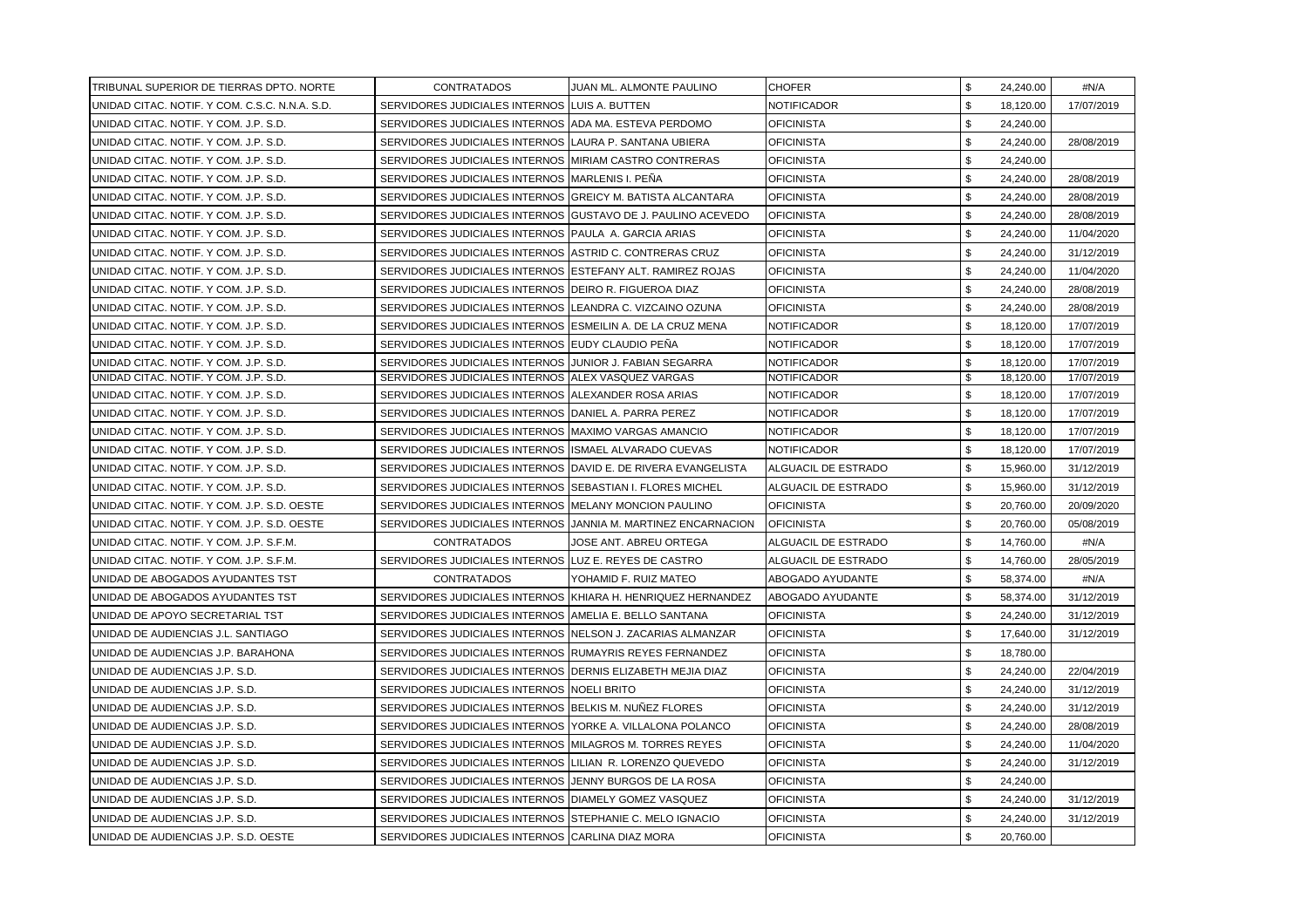| UNIDAD DE AUDIENCIAS J.P. S.D. OESTE        | SERVIDORES JUDICIALES INTERNOS (ASTRID L. SEGURA CORNIEL     |                                                                                 | <b>OFICINISTA</b>                         | \$                         | 20,760.00 |            |
|---------------------------------------------|--------------------------------------------------------------|---------------------------------------------------------------------------------|-------------------------------------------|----------------------------|-----------|------------|
| UNIDAD DE AUDIENCIAS J.P. S.D. OESTE        | SERVIDORES JUDICIALES INTERNOS IRISNELDA SANCHEZ SUERO       |                                                                                 | <b>OFICINISTA</b>                         | $\boldsymbol{\mathsf{\$}}$ | 20,760.00 |            |
| UNIDAD DE AUDIENCIAS J.P. S.D. OESTE        | SERVIDORES JUDICIALES INTERNOS ISERGIO R. RODRIGUEZ DE JESUS |                                                                                 | <b>OFICINISTA</b>                         | \$                         | 20,760.00 | 05/08/2019 |
| IUNIDAD DE CARTOGRAFIA DNMC                 | SERVIDORES JUDICIALES INTERNOS MIGUEL E. MORLA               |                                                                                 | <b>OPERADOR GIS II</b>                    | \$                         | 35,856.00 |            |
| UNIDAD DE CARTOGRAFIA DNMC                  | SERVIDORES JUDICIALES INTERNOS ADRIAN E. ACEVEDO RECIO       |                                                                                 | <b>OPERADOR GIS II</b>                    | \$                         | 35,856.00 | 07/06/2019 |
| UNIDAD DE CARTOGRAFIA DNMC                  | SERVIDORES JUDICIALES INTERNOS                               | IALICIA REYES PEREZ                                                             | <b>OPERADOR GIS II</b>                    | \$                         | 35,856.00 |            |
| UNIDAD DE CARTOGRAFIA DNMC                  |                                                              | SERVIDORES JUDICIALES INTERNOS CATHERINE B. PEREZ MEJIA DE GOME OPERADOR GIS II |                                           | \$                         | 35,856.00 |            |
| UNIDAD DE DIFUSION CULTURAL Y DEPORTIVA     | <b>CONTRATADOS</b>                                           | ANDRES ANT. CAPELLAN MOYA                                                       | INSTRUCTOR-CANTOR DEL CORO                | \$                         | 9,000.00  | #N/A       |
| UNIDAD DE DIFUSION CULTURAL Y DEPORTIVA     | <b>CONTRATADOS</b>                                           | ELIOENAI ANT. MEDINA MEJIA                                                      | DIRECTOR CORO DEL PODER JUDICIA \$        |                            | 28,860.00 | #N/A       |
| UNIDAD DE DIFUSION CULTURAL Y DEPORTIVA     | <b>CONTRATADOS</b>                                           | PORFIRIO J. MATEO GUERRERO                                                      | PIANISTA CORO DEL PODER JUDICIAL \$       |                            | 8,400.00  | #N/A       |
| UNIDAD DE DIFUSION CULTURAL Y DEPORTIVA     | <b>CONTRATADOS</b>                                           | PEDRO R. FERNANDEZ PEREZ                                                        | AUX. DEL CORO                             | \$                         | 7,200.00  | #N/A       |
| UNIDAD DE DIFUSION CULTURAL Y DEPORTIVA     | <b>CONTRATADOS</b>                                           | NELSON ALB. RINCON BELIS                                                        | <b>ENTRENADOR EQUIPO BALONCESTO \$ \$</b> |                            | 6,720.00  | #N/A       |
| UNIDAD DE DIFUSION CULTURAL Y DEPORTIVA     | SERVIDORES JUDICIALES INTERNOS                               | JOAQUIN HERASME PENA                                                            | <b>ENTRENADOR EQUIPO VOLLEYBALL S \$</b>  |                            | 13,800.00 |            |
| UNIDAD DE DIGITALIZACION S.G.S.C.J.         | <b>CONTRATADOS</b>                                           | FERNANDO A. ALCANTARA                                                           | <b>DIGITALIZADOR</b>                      | -\$                        | 26,880.00 | #N/A       |
| UNIDAD DE DIGITALIZACION S.G.S.C.J.         | SERVIDORES JUDICIALES INTERNOS                               | PILAR P. MANZUETA DE LEON                                                       | <b>DIGITALIZADOR</b>                      | \$                         | 26,880.00 | 06/09/2019 |
| UNIDAD DE DIGITALIZACION S.G.S.C.J.         | SERVIDORES JUDICIALES INTERNOS                               | LOREN E. GONZALEZ ARIAS                                                         | <b>DIGITALIZADOR</b>                      | \$                         | 26,880.00 | 12/10/2019 |
| UNIDAD DE INSPECCION DNMC                   | SERVIDORES JUDICIALES INTERNOS ELISON MATEO MATOS            |                                                                                 | AYUDANTE DE TOPOGRAFIA                    | \$                         | 25,680.00 |            |
| UNIDAD DE MANTENIMIENTO DE VEHICULOS        | <b>CONTRATADOS</b>                                           | JOSE O. BRITO                                                                   | <b>MECANICO</b>                           | \$                         | 30,000.00 | #N/A       |
| UNIDAD DE OBRAS                             | <b>CONTRATADOS</b>                                           | FRANCISCO J. MEJIA HOLGUIN                                                      | ARQUITECTO I                              | \$                         | 60,984.00 | #N/A       |
| UNIDAD DE OBRAS                             | <b>CONTRATADOS</b>                                           | JESUS FCO. ARIAS JONHSON                                                        | ELECTRICISTA SUPERVISOR                   | \$                         | 70,000.00 | #N/A       |
| UNIDAD DE OBRAS                             | SERVIDORES JUDICIALES INTERNOS ISMAEL A. HIDALGO FERMIN      |                                                                                 | <b>INGENIERO SUPERVISOR</b>               | \$                         | 70,000.00 | 02/07/2019 |
| UNIDAD DE OBRAS                             | SERVIDORES JUDICIALES INTERNOS LUIS A. BRITO POLANCO         |                                                                                 | <b>INGENIERO SUPERVISOR</b>               | \$                         | 70,000.00 | 23/04/2019 |
| UNIDAD DE REGISTRO Y TRAMITE S.G.S.C.J.     | SERVIDORES JUDICIALES INTERNOS RACHEL CAMPUSANO VASQUEZ      |                                                                                 | <b>OFICINISTA SCJ</b>                     | \$                         | 40,605.60 | 04/08/2019 |
| UNIDAD DE REGISTRO Y TRAMITE S.G.S.C.J.     | SERVIDORES JUDICIALES INTERNOS INICOLE C. CRUZ ABREU         |                                                                                 | <b>OFICINISTA SCJ</b>                     | \$                         | 40,605.60 | 21/09/2019 |
| UNIDAD DE REGISTRO Y TRAMITE S.G.S.C.J.     | SERVIDORES JUDICIALES INTERNOS                               | ALEXANDRA AGUERO AGUERO                                                         | <b>OFICINISTA SCJ</b>                     | \$                         | 40,605.60 | 06/09/2019 |
| UNIDAD DE REGISTRO Y TRAMITE S.G.S.C.J.     | SERVIDORES JUDICIALES INTERNOS MASSIEL A. ALMANZAR CRUZ      |                                                                                 | <b>OFICINISTA SCJ</b>                     | \$                         | 40,605.60 | 06/09/2019 |
| UNIDAD DE REGISTRO Y TRAMITE S.G.S.C.J.     | SERVIDORES JUDICIALES INTERNOS (ANGELA M. PEGUERO HERRERA    |                                                                                 | <b>OFICINISTA SCJ</b>                     | \$                         | 40,605.60 | 20/09/2019 |
| UNIDAD DE REVISION, DNMC                    | <b>CONTRATADOS</b>                                           | AMAURYS F. MOJICA CABRERA                                                       | <b>AUXILIAR ADMINISTRATIVO</b>            | \$                         | 24,240.00 | #N/A       |
| UNIDAD DE REVISION, DNMC                    | SERVIDORES JUDICIALES INTERNOS LEONORA MATOS CASTILLO        |                                                                                 | TECNICO REVISOR II                        | \$                         | 58,370.40 |            |
| UNIDAD DE REVISION, DNMC                    | SERVIDORES JUDICIALES INTERNOS LISSETTE J. GARRIDO BELTRE    |                                                                                 | TECNICO REVISOR II                        | \$                         | 58,370.40 | 24/07/2019 |
| UNIDAD DE REVISION, DNMC                    | SERVIDORES JUDICIALES INTERNOS KARLENNY A. JIMENEZ COLON     |                                                                                 | <b>TECNICO REVISOR II</b>                 | $\boldsymbol{\mathsf{S}}$  | 58.370.40 | 24/07/2019 |
| UNIDAD DE REVISION, DNMC                    | SERVIDORES JUDICIALES INTERNOS JJUAN L. MEJIA ACOSTA         |                                                                                 | TECNICO REVISOR II                        | \$                         | 58,370.40 | 24/07/2019 |
| UNIDAD DE REVISION, DNMC                    | SERVIDORES JUDICIALES INTERNOS DENNY P. GARCIA SANTANA       |                                                                                 | TECNICO REVISOR II                        | \$                         | 58,370.40 | 24/07/2019 |
| UNIDAD DE REVISION, DNMC                    | SERVIDORES JUDICIALES INTERNOS WILLY QUEZADA QUEZADA         |                                                                                 | TECNICO REVISOR II                        | \$                         | 58,370.40 | 01/08/2019 |
| UNIDAD DE REVISION, DNMC                    | SERVIDORES JUDICIALES INTERNOS KATHERINE S. HERRAND RAMIREZ  |                                                                                 | TECNICO REVISOR II                        | \$                         | 58,370.40 | 24/07/2019 |
| UNIDAD DE REVISION, DNMC                    | SERVIDORES JUDICIALES INTERNOS (EURY D. CORPORAN ISABEL      |                                                                                 | TECNICO REVISOR II                        | \$                         | 58,370.40 | 24/07/2019 |
| UNIDAD DE REVISION, DNMC                    | SERVIDORES JUDICIALES INTERNOS                               | NIKAURYS A. PEÑA JAVIER                                                         | TECNICO REVISOR II                        | \$                         | 58,370.40 |            |
| UNIDAD DE REVISION, DNMC                    | SERVIDORES JUDICIALES INTERNOS RAMON A. FELIZ ESPINOSA       |                                                                                 | TECNICO REVISOR II                        | \$                         | 58,370.40 |            |
| UNIDAD DE SERVICIO CIVIL C.S.C. N.N.A. S.C. | SERVIDORES JUDICIALES INTERNOS GENESIS V. DUVERGE MENDEZ     |                                                                                 | OFICINISTA DE SERVICIO CIVIL              | \$                         | 18,780.00 | 31/12/2019 |
| UNIDAD DE SERVICIO CIVIL C.S.C. N.N.A. S.D. | SERVIDORES JUDICIALES INTERNOS                               | <b>ARTURO RODRIGUEZ FEBLES</b>                                                  | <b>OFICINISTA</b>                         | \$                         | 20,760.00 | 10/04/2019 |
| UNIDAD DE SERVICIO CIVIL C.S.C. N.N.A. S.D. | SERVIDORES JUDICIALES INTERNOS BRYAN MARTINEZ REYES          |                                                                                 | OFICINISTA DE SERVICIO CIVIL              | \$                         | 20,760.00 | 10/04/2019 |
| UNIDAD DE SERVICIO PENAL C.S.C. N.N.A. S.D. | SERVIDORES JUDICIALES INTERNOS CHELSEA MENDEZ SEVERINO       |                                                                                 | OFICINISTA DE SERVICIO PENAL              | \$                         | 20,760.00 | 10/04/2019 |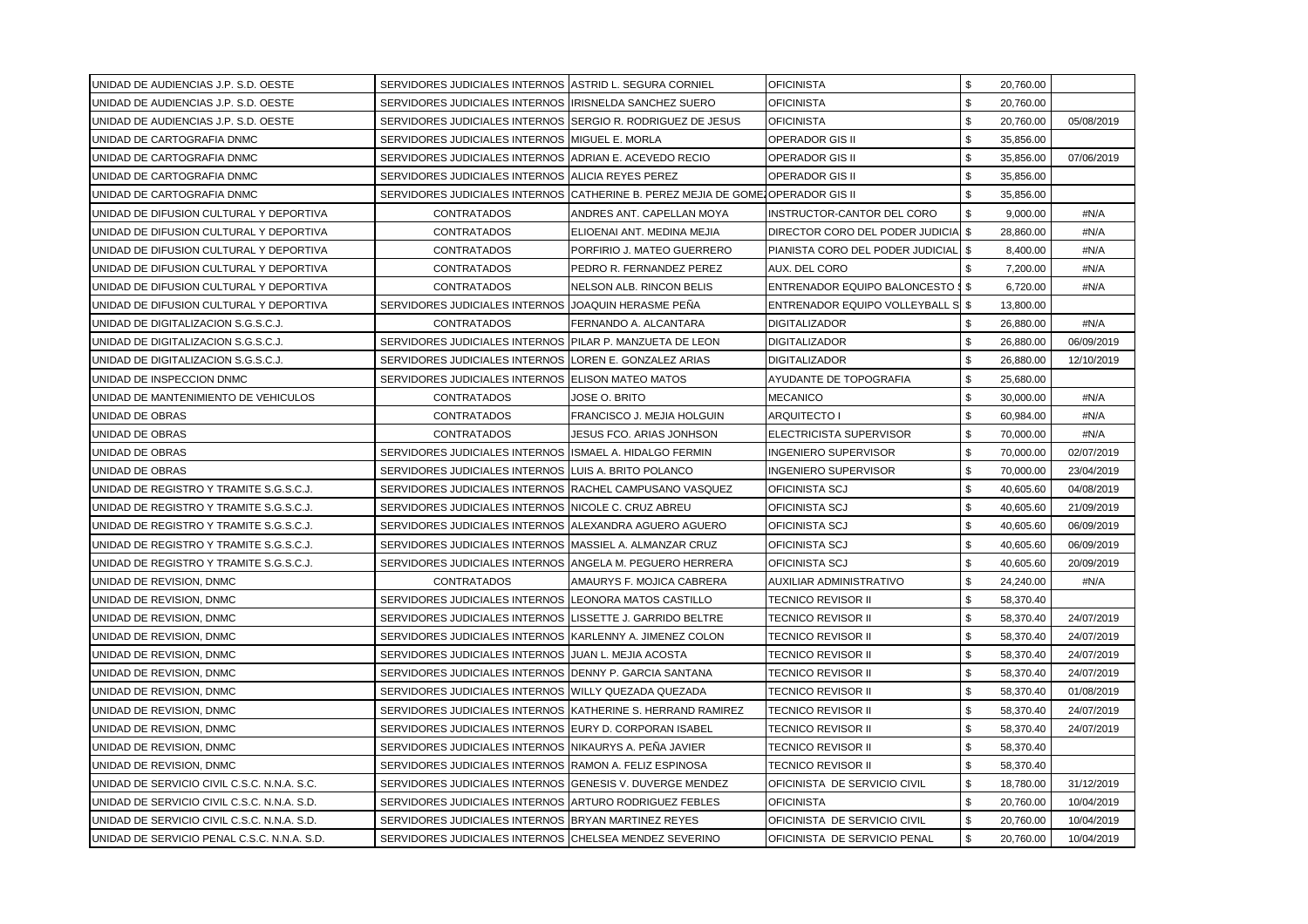| UNIDAD DE SERVICIOS ADMINISTRATIVOS Y LOGISTICOS                                                          | <b>CONTRATADOS</b>                                           | ANTONIO FRIAS CASTRO          | <b>CAMARERO III</b>                  | \$  | 28,860.00 | #N/A       |
|-----------------------------------------------------------------------------------------------------------|--------------------------------------------------------------|-------------------------------|--------------------------------------|-----|-----------|------------|
| UNIDAD DE SERVICIOS ADMINISTRATIVOS Y LOGISTICOS                                                          | <b>CONTRATADOS</b>                                           | BRUNILDA PAYANO ADAMES        | <b>CONSERJE</b>                      | \$  | 14,160.00 | #N/A       |
| UNIDAD DE SERVICIOS ADMINISTRATIVOS Y LOGISTICOS                                                          | <b>CONTRATADOS</b>                                           | LEANDRO CONCEPCION DE LA ROSA | <b>PARQUEADOR</b>                    | \$  | 16,440.00 | #N/A       |
| UNIDAD DE SERVICIOS ADMINISTRATIVOS Y LOGISTICOS                                                          | <b>CONTRATADOS</b>                                           | LEONARDO RODRIGUEZ LORA       | <b>CHOFER</b>                        | \$  | 24,240.00 | #N/A       |
| UNIDAD DE SERVICIOS ADMINISTRATIVOS Y LOGISTICOS                                                          | <b>CONTRATADOS</b>                                           | RAFAEL MORILLO                | <b>CHOFER</b>                        | \$  | 24.240.00 | #N/A       |
| UNIDAD DE SERVICIOS ADMINISTRATIVOS Y LOGISTICOS                                                          | <b>CONTRATADOS</b>                                           | <b>MARTINA FLORES</b>         | <b>CAMARERO III</b>                  | \$  | 28,860.00 | #N/A       |
| UNIDAD DE SERVICIOS ADMINISTRATIVOS Y LOGISTICOS                                                          | CONTRATADOS                                                  | MIGUEL A. PIÑA QUEZADA        | AUXILIAR ADMINISTRATIVO              | -\$ | 24,240.00 | #N/A       |
| UNIDAD DE SERVICIOS ADMINISTRATIVOS Y LOGISTICOS                                                          | <b>CONTRATADOS</b>                                           | <b>GARY COLLINS MORROBEL</b>  | <b>CHOFER</b>                        | \$  | 24,240.00 | #N/A       |
| UNIDAD DE SERVICIOS ADMINISTRATIVOS Y LOGISTICOS SERVIDORES JUDICIALES INTERNOS IJOSE G. ACEVEDO MARTINEZ |                                                              |                               | <b>PARQUEADOR</b>                    | \$  | 16,440.00 |            |
| UNIDAD DE SERVICIOS Y MANTENIMIENTO                                                                       | CONTRATADOS                                                  | SIDRO CASTILLO VASQUEZ        | ELECTRICISTA I                       | \$  | 23,280.00 | #N/A       |
| UNIDAD DE SERVICIOS Y MANTENIMIENTO                                                                       | <b>CONTRATADOS</b>                                           | JOSE A. FRIAS LOPEZ           | SUPERVISOR (A) DE MANTENIMIENTO \$   |     | 54,648.00 | #N/A       |
| UNIDAD DE SERVICIOS Y MANTENIMIENTO                                                                       | <b>CONTRATADOS</b>                                           | NELSON G. GEORGE SIMON        | <b>PINTOR</b>                        | \$. | 21,480.00 | #N/A       |
| UNIDAD DE SERVICIOS Y MANTENIMIENTO                                                                       | <b>CONTRATADOS</b>                                           | RAFAEL A. LOPEZ NUÑEZ         | SUPERVISOR (A) DE MANTENIMIENTO   \$ |     | 54,648.00 | #N/A       |
| UNIDAD DE SERVICIOS Y MANTENIMIENTO                                                                       | <b>CONTRATADOS</b>                                           | ROBERTO ALMONTE               | <b>PLOMERO</b>                       | \$  | 21,480.00 | #N/A       |
| UNIDAD DE SERVICIOS Y MANTENIMIENTO                                                                       | <b>CONTRATADOS</b>                                           | SILVESTRE ANT. NOVAS SIERRA   | <b>ELECTRICISTA II</b>               | \$  | 23,280.00 | #N/A       |
| UNIDAD DE SERVICIOS Y MANTENIMIENTO                                                                       | <b>CONTRATADOS</b>                                           | NIGLISSA PORTES TAPIA         | SECRETARIA (O) DE DEPARTAMENTO   \$  |     | 37,920.00 | #N/A       |
| UNIDAD DE SERVICIOS Y MANTENIMIENTO                                                                       | SERVIDORES JUDICIALES INTERNOS                               | FELIX ML. ANTIGUA GERMAN      | SUPERVISOR (A) DE MANTENIMIENTO \$   |     | 30,000.00 |            |
| UNIDAD DE SERVICIOS Y MANTENIMIENTO                                                                       | SERVIDORES JUDICIALES INTERNOS BERTIS V. CRUZ MOTA           |                               | <b>PINTOR</b>                        | \$  | 21.480.00 | 19/09/2019 |
| UNIDAD DE SERVICIOS Y MANTENIMIENTO                                                                       | SERVIDORES JUDICIALES INTERNOS IVICTOR M. GOMEZ LOPEZ        |                               | <b>PINTOR</b>                        | \$  | 21,480.00 | 19/09/2019 |
| UNIDAD DE SERVICIOS Y MANTENIMIENTO                                                                       | SERVIDORES JUDICIALES INTERNOS RAMON ALB. DALMASI MOREL      |                               | <b>PINTOR</b>                        | \$  | 21,480.00 | 19/09/2019 |
| UNIDAD DE SERVICIOS Y MANTENIMIENTO                                                                       | SERVIDORES JUDICIALES INTERNOS                               | SAUL A. PERDOMO MENDEZ        | <b>PINTOR</b>                        | \$  | 21,480.00 | 19/09/2019 |
| UNIDAD DE SERVICIOS Y MANTENIMIENTO                                                                       | SERVIDORES JUDICIALES INTERNOS                               | LORENS GONZALEZ CONTRERAS     | <b>PINTOR</b>                        | \$  | 21,480.00 | 19/09/2019 |
| UNIDAD DE SERVICIOS Y MANTENIMIENTO                                                                       | SERVIDORES JUDICIALES INTERNOS                               | IIGNACIO BANKS RAMIREZ        | <b>PINTOR</b>                        | \$  | 21,480.00 | 19/09/2019 |
| UNIDAD SERV. 1RA. INST. J.P. S.D.                                                                         | SERVIDORES JUDICIALES INTERNOS                               | MARINILDA T. CASTILLO RAMIREZ | <b>OFICINISTA</b>                    | \$  | 24,240.00 | 11/04/2020 |
| UNIDAD SERV. 1RA. INST. J.P. S.D.                                                                         | SERVIDORES JUDICIALES INTERNOS MASSIEL MOTA LIBERATA         |                               | <b>OFICINISTA</b>                    | \$  | 24,240.00 | 11/04/2020 |
| UNIDAD SERV. 1RA. INST. J.P. S.D.                                                                         | SERVIDORES JUDICIALES INTERNOS                               | LAIMA TEJADA CACERES          | <b>OFICINISTA</b>                    | \$  | 24,240.00 | 25/09/2019 |
| UNIDAD SERV. 1RA. INST. J.P. S.D.                                                                         | SERVIDORES JUDICIALES INTERNOS                               | LUZ DEL A. REYES RAMON        | <b>OFICINISTA</b>                    | \$  | 24,240.00 |            |
| UNIDAD SERV. A CORTE J.P. LA VEGA                                                                         | SERVIDORES JUDICIALES INTERNOS WINIFER ALT. RAMOS MALDONADO  |                               | <b>OFICINISTA</b>                    | \$  | 20,760.00 |            |
| UNIDAD SERV. A CORTE J.P. S.D.                                                                            | SERVIDORES JUDICIALES INTERNOS MARIENI HEREDIA PANIAGUA      |                               | <b>OFICINISTA</b>                    | \$  | 24,240.00 | 28/03/2019 |
| UNIDAD SERV. A CORTE J.P. S.J.M.                                                                          | SERVIDORES JUDICIALES INTERNOS JJOSE DE LOS SANTOS PANIAGUA  |                               | <b>OFICINISTA</b>                    | \$  | 18,780.00 | 20/09/2020 |
| UNIDAD SERV. A EJEC. DE LA PENA J.P. S.D.                                                                 | SERVIDORES JUDICIALES INTERNOS SONIA Y. RODRIGUEZ DE LA ROSA |                               | <b>OFICINISTA</b>                    | \$  | 24,240.00 | 11/04/2020 |
| UNIDAD SERV. A EJEC. DE LA PENA J.P. S.D.                                                                 | SERVIDORES JUDICIALES INTERNOS LEDY M. NOLASCO MENDEZ        |                               | OFICINISTA DE EJECUCION DE LA PEN \$ |     | 24,240.00 |            |
| UNIDAD SERV. A LA INSTRUCCION J.P. LA VEGA                                                                | SERVIDORES JUDICIALES INTERNOS ADRIANA F. PEREZ MEJIA        |                               | <b>OFICINISTA</b>                    | \$  | 20,760.00 |            |
| UNIDAD SERV. A LA INSTRUCCION J.P. S.D.                                                                   | SERVIDORES JUDICIALES INTERNOS WELVIN O. MONTILLA ECHAVARRIA |                               | <b>OFICINISTA</b>                    | \$  | 24,240.00 |            |
| UNIDAD SERV. A LA INSTRUCCION J.P. S.D.                                                                   | SERVIDORES JUDICIALES INTERNOS ICESAR A. REYES MEJIA         |                               | <b>OFICINISTA</b>                    | \$  | 24,240.00 | 11/04/2020 |
| UNIDAD SERV. A LA INSTRUCCION J.P. S.D.                                                                   | SERVIDORES JUDICIALES INTERNOS MABELYN F. BERNARD ORTIZ      |                               | <b>OFICINISTA</b>                    | \$  | 24,240.00 |            |
| UNIDAD SERV. A LA INSTRUCCION J.P. S.D.                                                                   | SERVIDORES JUDICIALES INTERNOS ALEXANDER RIVERA BOBADILLA    |                               | <b>OFICINISTA</b>                    | \$  | 24,240.00 | 28/08/2019 |
| UNIDAD SERV. A LA INSTRUCCION J.P. S.D.                                                                   | SERVIDORES JUDICIALES INTERNOS JJOHAN S. NOVAS COLON         |                               | <b>OFICINISTA</b>                    | \$  | 24,240.00 | 11/04/2020 |
| UNIDAD SERV. A LA INSTRUCCION J.P. S.D.                                                                   | SERVIDORES JUDICIALES INTERNOS CATERIN R. MEDINA TRINIDAD    |                               | <b>OFICINISTA</b>                    | \$  | 24,240.00 | 11/04/2020 |
| UNIDAD SERV. A LA INSTRUCCION J.P. S.D.                                                                   | SERVIDORES JUDICIALES INTERNOS YOCANDY MERAN FIGUEREO        |                               | <b>OFICINISTA</b>                    | \$  | 24,240.00 | 31/12/2019 |
| UNIDAD SERV. A LA INSTRUCCION J.P. S.D.                                                                   | SERVIDORES JUDICIALES INTERNOS CELIANNY R. DIAZ MATOS        |                               | <b>OFICINISTA</b>                    | \$  | 24,240.00 |            |
| UNIDAD SERV. A LA INSTRUCCION J.P. S.D.                                                                   | SERVIDORES JUDICIALES INTERNOS NORKY E. DE JESUS DEL ORBE    |                               | <b>OFICINISTA</b>                    | \$  | 24,240.00 |            |